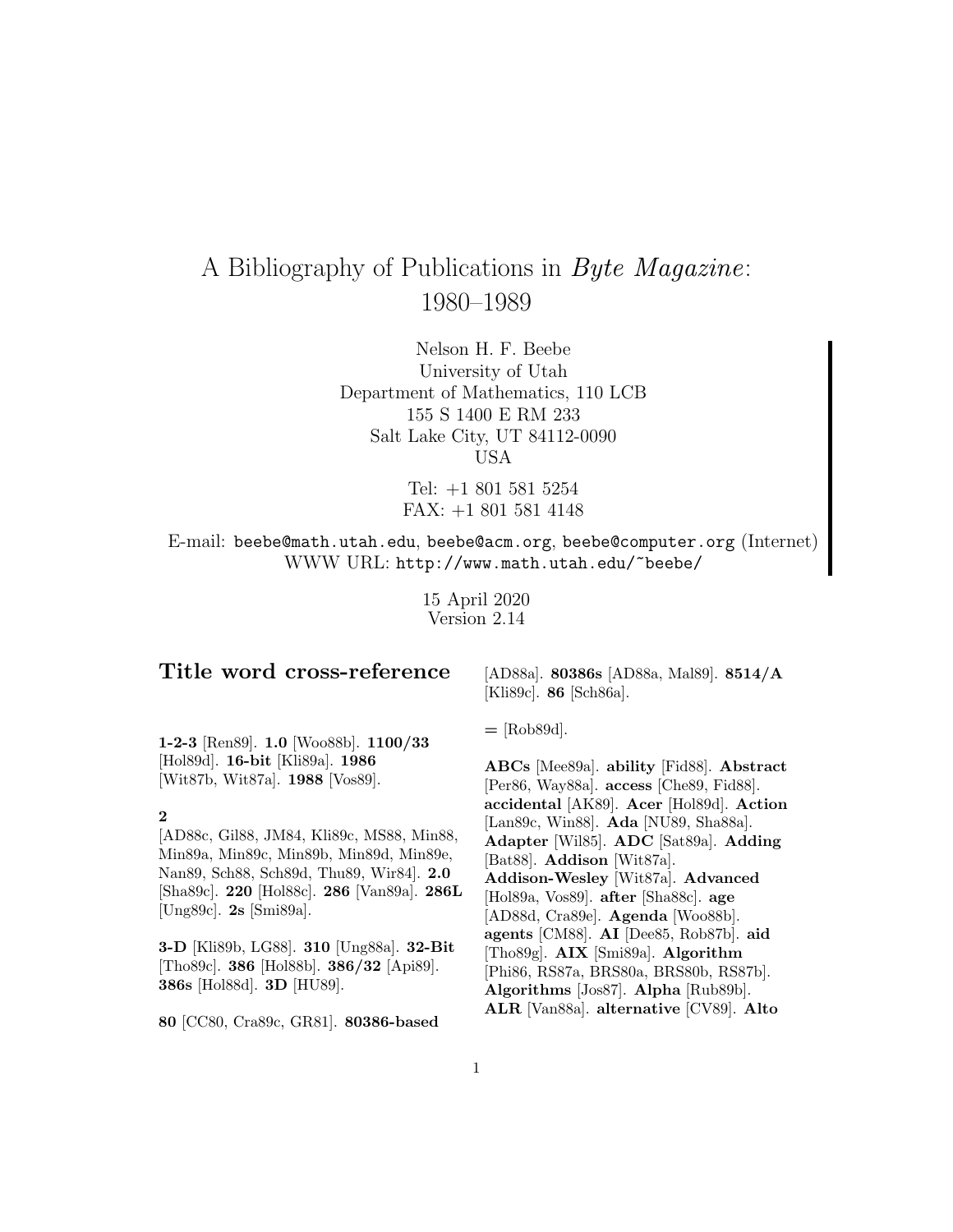[Wad81]. **always** [Paj89]. **Amazing** [Wit87a]. **American** [Van89a]. **Analysis** [Mac89, Ngu81]. **Anatomy** [VC89a]. **ANSI** [Vos89]. **any** [Dro89]. **APPC** [Dav89a]. **appeal** [Hol88d]. **Apple** [Bar89a, SS80, Tho89c, Wil84]. **application** [Sch86b]. **applications** [Gla89d, Sch89b]. **Approach** [Lan88b]. **Approaches** [AR85]. **Approximations** [Mos86]. **APT** [Way88a]. **Arabic** [Mac86]. **Architectures** [Dee85]. **aren't** [Paj89]. **array** [Bat88]. **arrives** [Bar89b, Rub89a]. **Art** [Per86, Rob89d]. **Arthur** [Ano86a]. **Artist** [Kli89c]. **Arts** [Wit87b]. **assembler** [Sat89b]. **assembler/disassembler** [Sat89b]. **assemblers** [Bla89]. **assembly** [Gre88c, Gre89g]. **assistance** [Gre89b, Gre89c]. **Associative** [Kos87]. **AST** [Hol88a]. **AT-Compatibles** [Wil88c]. **ATOMCC** [Cha86]. **Attitude** [Lin88]. **Automatically** [JS85]. **Autonomous** [JHW86].

**Back** [JH87, Cra88]. **Back-Propagation** [JH87]. **Backup** [Wal88b]. **backups** [Cra89a]. **bandits** [AK89]. **Banzhaf** [Sch84]. **barrier** [Hel89a]. **base** [Lan89b]. **based** [AD88a, Die89]. **BASIC** [Bas84, Sha88b]. **Battle** [ADG89a, Hay89a]. **BDOS** [Pou82]. **Be** [Rob87a, Cra89h, Obe88]. **Beefed** [Mee88a]. **Beefed-up** [Mee88a]. **beefs** [GT88]. **Behind** [Ing81, AEG89]. **Benchmark** [Kar85]. **Benchmarks** [AD88b]. **best** [Paj89]. **Better** [Str88, BS88]. **Between** [Tel88, Bry89a]. **Beyond** [Kur89, Mia89a]. **Big** [Tho89d, Nic88]. **bigger** [Ras89b]. **BIOS** [Mye88a, Gla89c]. **Bit** [Fre86, Han87, Tho89c, Kli89a]. **Bit-Mapped** [Fre86, Han87]. **bits** [AD89a]. **block** [Wal85]. **blocks** [WH89]. **Blues** [Pou82, ADG89b]. **board** [Hol89b, Kli89d, Mal88b, Mee88b, Pou89c, WN88]. **Boards** [Wil88c, Kli89c, Mee88a, Ras89d, Tho89f].

**booster** [Tho89g]. **Borland** [GT88]. **box** [Tho89d]. **Brain** [Ste85, Zei87, Fid88]. **brains** [AEG89]. **brave** [Pas89]. **Breaking** [Hel89a]. **bright** [Ras88b]. **Bringing** [Loe88]. **brownout** [ADG89b]. **Bucking** [Ung88a]. **Build** [Cia86]. **Building** [WH89, WH87, Wal85]. **bulletin** [Mee88a]. **bus** [AP89, New88, Whi89]. **Business** [Mac89]. **buyer** [Ano89b, AD88d, DA88, Mal88b, Mee88b]. **BYSO** [Won86]. **Bytelines** [Lib85].

**C** [Vos89, AU89, Bat88, Edg87, Hom89, KR88, Lin88, Sha88e, Str88, Ude88]. **C-talk** [Sha88e]. **cables** [Bry89a]. **cache** [Hol89b, Van88a]. **Caching** [Gla89a]. **CAD** [Tut89]. **cafeteria** [Van89a]. **can** [Cra89h, Mee88d, Obe88]. **can't** [Mee88d]. **Carlo** [Mac89]. **Carnegie** [Han87]. **Carnegie-Mellon** [Han87]. **CAS** [Gla89d]. **case** [Ano89b, Ano89b, Gib89, Jon89, McC89, Sch89c]. **CD** [Byt88c, Ore88]. **CD-ROM** [Ore88]. **CD-ROMs** [Byt88c]. **cellar** [Cia88a, Cia88b]. **Challenge** [Hew85]. **Changed** [Tou88]. **Changing** [Daw89a]. **channel** [Van89c, New88]. **cheap** [Cra89h]. **checking** [Lan89b]. **Cheetah** [Nad89]. **Children** [Wit87a]. **chip** [Hay89b]. **Chips** [Mar84, Hay89a]. **choice** [Dav89a]. **choose** [Bry89a, Jon89]. **Ciarcia** [Cia88a]. **circuit** [Cia88a, Cia88b]. **Claris** [Tut89]. **Clash** [Coo89, Ude89a]. **Classifier** [Fre86]. **Classroom** [Wit87b]. **clean** [Gre89f]. **climbing** [Api89]. **Clipper** [Sch89b]. **clone** [Hay89c]. **clones** [AD88a]. **Code** [Rob87a]. **Codes** [Dro89]. **Coding** [Ams86]. **Color** [Qui89a, Egl89, Gro80]. **colors** [Tho89f]. **columns** [Lic89]. **combined** [Hol88b]. **come** [AD88d]. **Comes** [Wil88c, Sha88a, Sha89a, Val89c]. **communications** [CS88, Gil88, Mee89b]. **communicator** [Bar89c]. **compact** [Bar89a]. **companion** [Loe89a]. **Compaq** [Hay88a, Hol88d, Hol89c]. **Compatibles**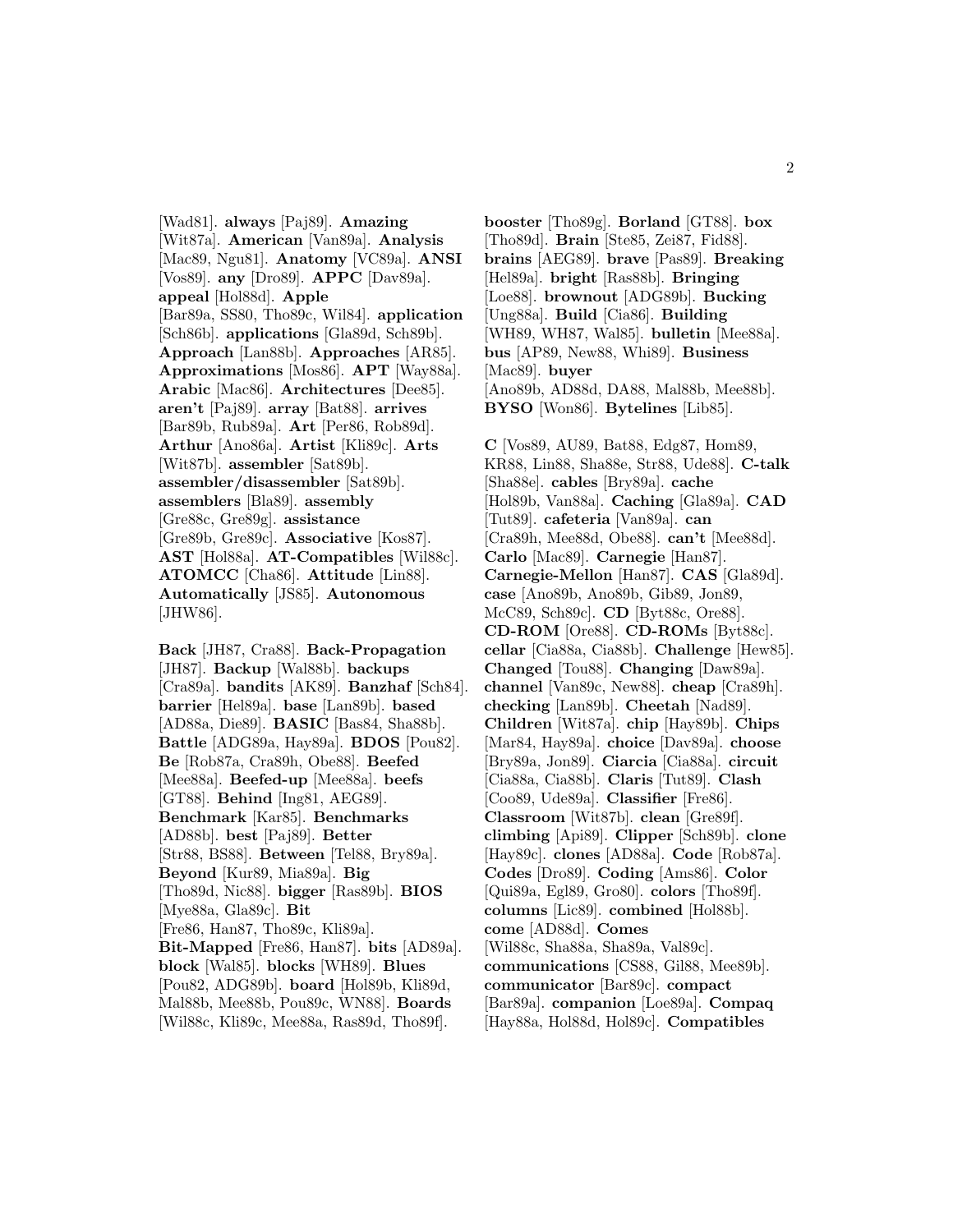[Wil88c, Won86, Bro87]. **compiler** [Sha88a]. **Compilers** [Rob87a, AU89]. **compress** [BS88]. **Compression** [Ams86]. **CompuStar** [Van89a]. **Computer** [BD84, Bro84, Ken89, Ker85, Mac86, Mos86, Mye88a, Vos89, Wad81, Wil83, Wil84, Wit87b, Won86, BL80, Cla89, Cra88, Gre89a, Koc89, LG88, Loe89a, Obe88, Pou89c, TB88, Tho89h, Wil88a, Knu86]. **computerisation** [Gig89]. **Computers** [Hoe87, Pou85a, Wit87a, Ras88c, Ras89a]. **Computing** [Ras89a, Van89a]. **Configuring** [Pou89e]. **Connection** [Hay88b, Ore88, Smi89c, Tit89]. **Connections** [Fel85]. **considerations** [Knu86]. **Constraint** [Las87]. **Constructing** [Kos87]. **Consultants** [Pou85a]. **control** [CS88, MT89a, Qui89b]. **controllers** [Hol89a]. **converge** [Bar89h]. **coprocessing** [Fri89]. **coprocessor** [Gre88a, Gre88c, Kli89c, Kli89d, Pou89c, Rob87b, Tho87]. **Corel** [Ros89]. **Corp** [Mye88a]. **Could** [Rob87a]. **counting** [Ste88]. **couple** [Ras88c]. **covers** [Tho89c]. **CPU** [Pou88b, Pou88e, Van88b]. **Cray** [Hay89b]. **Cray-on-a-chip** [Hay89b]. **Creating** [MT87]. **Critchlow** [Ano86a]. **crop** [Nic89a]. **Crossbar** [Hay88b]. **Cryptographic** [Smi83]. **Cryptography** [Smi83]. **Culture** [Ker85]. **Curing** [ADG89b]. **current** [Nic89a]. **Cycle** [WH87].

**D** [Kli89b, LG88, Opp88a]. **damned** [Pea88]. **dashboard** [Min88]. **Data** [Ams86, Cia86, Han87, LM85, Opp88a, TT86, Woo88a, AK89, Ano89a, Dro89, Ngu81, vNC89]. **Database** [Woo88b, Rob89b, VC89f, vNC89]. **databases** [Dav89b, Daw89b]. **DataPlex** [Woo88a]. **Dayflo** [Sha84]. **dBASE** [Rub89a, VC89f]. **DBMS** [Ano89a, MB89, Opp88a, Pas89, Rub89b, Bar89f]. **Dead** [Ung89a]. **Dealing** [MHKO89]. **debugger**

[Sha88f]. **debugging** [Sha88f]. **Debugs** [JS85]. **Debunking** [Kli89a]. **DEC** [SM89]. **Declarative** [ES85]. **delivery** [Sch89a]. **Dell** [Hol88c, Ung88a]. **delta** [JH87]. **Design** [AS88, Ing81, JM84]. **Designing** [Duf87, SIK<sup>+</sup>82]. **desktop** [Sat89a, Ste89b]. **destruction** [AK89]. **details** [DA89]. **development** [PK88, Tho89h]. **device** [WA89]. **Dewdney** [Ken89]. **diagnostic** [Gre88d]. **Dialing** [Mee89b]. **dictionary** [Gig89]. **different** [Sch89c]. **Digital** [Gla89h, Pou89a, MHKO89]. **digitizing** [DA89]. **dilemma** [Hol89c]. **dimension** [HU89, LG88]. **dimensional** [SS80]. **dimensions** [Bat88]. **Directory** [Gre89b, Gre89c]. **disassembler** [Sat89b]. **disc** [Gla89g, Gre88d]. **disk** [Gla89b, Hol89a, Min89b]. **display** [PKAG88, SB88, Smi89b]. **Displays** [Han87, SD88]. **distributed** [Dav89b, Hou89, MT89a, WSW89, WP89]. **Do** [Ras88a, Ras89e]. **document** [Sch89a]. **Dolch** [Van89b]. **Domesticating** [Lan89a]. **done** [Bro84, Gel88]. **Downsizing** [Sat89a]. **Draw** [Ros89]. **drawing** [DeM88]. **drive** [Cra89a, Hol89a]. **drivers** [WA89]. **DSI** [PK88]. **DSPs** [Saf89]. **DTP** [Gab89b]. **duelling** [Lan89b]. **Duncan** [Bou88].

**E-mail** [Mee89c]. **Ease** [Val89a]. **eases** [Cra89a]. **Easy** [Rob89a]. **economical** [Nad89]. **economics** [Mee89c]. **editing** [Daw89a, Sha88d]. **Edition** [Vos89]. **Editor** [Han87, Loe89b]. **editors** [Ude89b]. **Education** [Wit87a]. **Effectiveness** [AR85]. **Efficient** [Dee85, Duf87]. **Efforts** [JS85]. **EISA** [Bar89b]. **Electing** [Min89a]. **Electronic** [Coo84, Gig89]. **Embedded** [Bet88]. **EMS** [Hol89b]. **encryption** [Dro89]. **Encryptor** [Cia86]. **Encyclopedia** [Bou88]. **Encyclopedias** [Coo84]. **end** [Gla89i, Lan89b]. **enemy** [Gre89a]. **Engineering** [Ste85, OGY<sup>+</sup>89]. **English** [Wit87b, Byt88c]. **English/Language**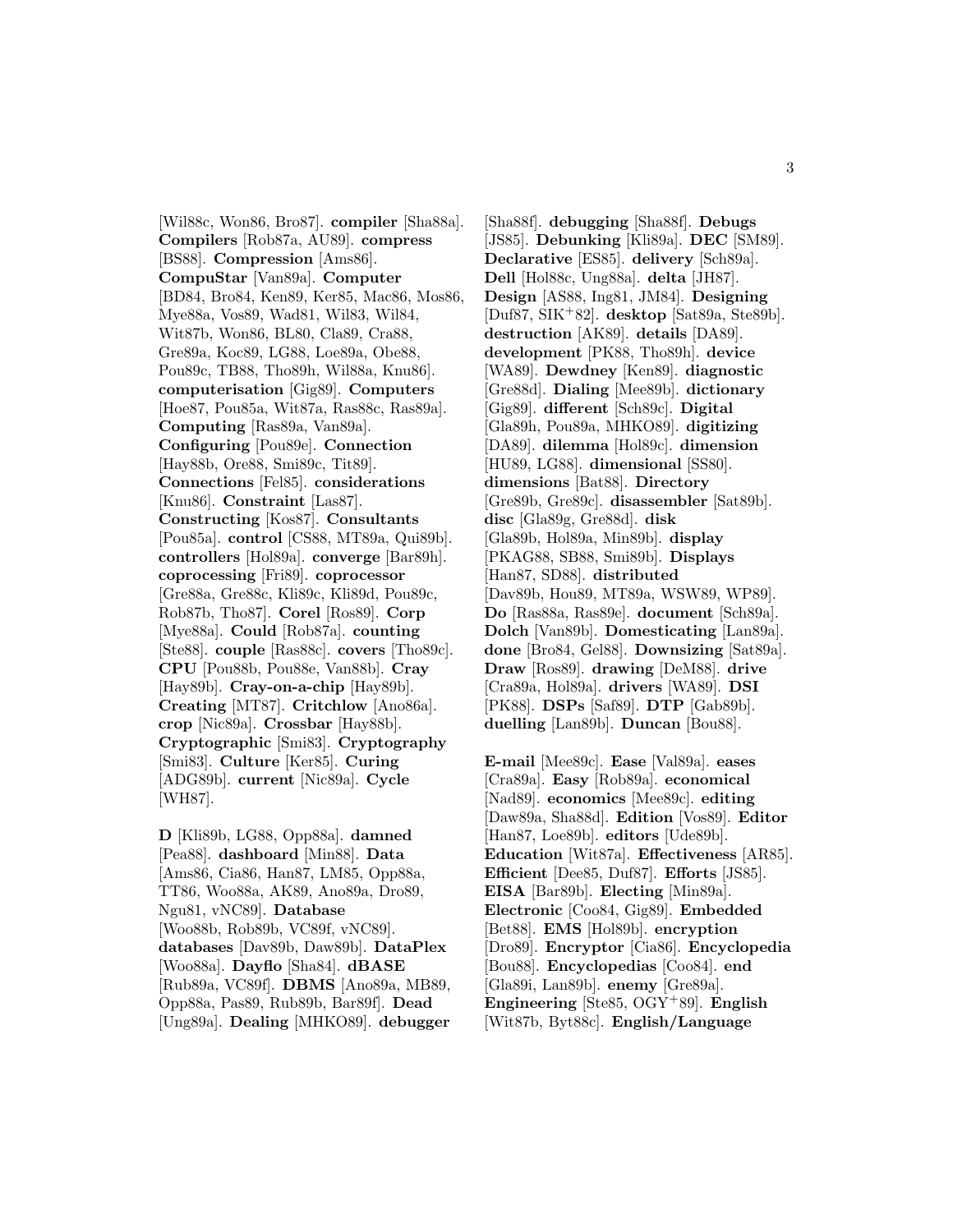[Wit87b]. **Enhanced** [Wil85]. **enigma** [MB89]. **enough** [Sta89]. **entry** [Woo88a]. **Environment**

[Tes81, Gre81, Hol88b, NU89, Sha88d, WP89]. **Equations** [Ste87]. **Error** [Way88b]. **Error-Free** [Way88b]. **errors** [AD89a]. **Ethernet** [Bir83, Mie84]. **evaluated** [Mee89d]. **Events** [Sch86c]. **Ever** [BN89, Mal89]. **Ever-expanding** [BN89]. **Evolution** [Mie84]. **Excel** [Kyd88]. **Excursions** [Ken89]. **expanded** [Yan89]. **expanding** [BN89]. **Experience** [Jos87, McC89, Ung89b]. **Expert** [Fic85]. **experts** [OGY<sup>+</sup>89]. **Exploring** [Sch88]. **Extend** [Edg87, Val89b]. **Extensible** [Ude89b].

**Face** [Hoe88, SB88]. **faire** [Mee88b]. **family** [Daw89b]. **fashion** [Smi89b]. **Fast** [O'N88, Rob87a, Tho87, Ano89c, Kin89]. **Faster** [O'N88, Sna87]. **fastest** [Mal89]. **Fax** [Mee88b, Cra89d, Ras89d]. **Features** [Gab88, Che89]. **few** [Ras89d]. **Fiber** [Bry89a]. **fiber-optic** [Bry89a]. **file** [Ano89a, Che89, Mee89d, Eug89]. **filenames** [Ker89]. **Finding** [TT86]. **fired** [OB89]. **First** [Sha84, Tho87]. **Flaws** [JM84]. **Floating** [Gre88a, Gre89d, Kar85, Wil88b, Gre88c]. **Floating-Point** [Gre89d, Kar85, Wil88b, Gre88a, Gre88c]. **floppy** [Hol89a]. **flying** [Cra89b]. **focus** [DA89]. **forces** [Sch89d]. **forever** [HNM89]. **formats** [Gra89]. **Four** [Rub89b]. **Fourier** [O'N88]. **FP** [HK85]. **Fractals** [MT87]. **Fractions** [Way88b]. **frame** [WN88]. **framework** [Sch86b]. **Free** [Way88b]. **Full** [Tho89e, Gab89a]. **Full-spectrum** [Tho89e]. **FullWrite** [Gab88]. **Functional** [HK85]. **Future** [FP89, BL80, TS89].

**G.** [Knu86]. **gateways** [Mee88d]. **Gehani** [Vos89]. **general** [CC80]. **generalized** [JH87]. **Generating** [Whi84]. **Generator**

[WH87]. **Generators** [MSC87]. **geography** [Min89b]. **get** [Mee88d, OB89, Sch89b]. **Getting** [Gel88, Min89c, Ras89b]. **glance** [AD88b]. **Goals** [Wir84]. **goes** [Cra89d, Woo88a]. **Gold** [Nad89]. **good** [Dro89]. **grabber** [WN88]. **Grand** [Fid88]. **Graphic** [Gro80, DA89, Rob89b]. **graphic/database** [Rob89b]. **graphical** [HB89a]. **Graphics** [Gra89, Nic88, Wil85, AEG89, Bar89f, BL80, CC80, Coo89, Kli89b, Kli89c, Kli89d, MS88, Ros89, SS80, Tho89f, Kli89d]. **Greased** [Ude89c]. **great** [Bar89c, Ros89]. **Gregg** [Knu86]. **Groping** [Ras89c]. **group** [Ras89c]. **groupware** [CM88, Gru88, Opp88b, Ras89c, Win88]. **groupwise** [EL88]. **Growing** [Bry89b]. **grows** [Mee88c]. **Guide** [Ano88, Her87, Wit87b, Ano89b, Ano89e, AD88d, DA88, HB89a, Mal88b, Mee88b]. **GUIs** [HB89a].

**Hall** [Wit87b]. **hand** [Ras89a, VC89b]. **hand-held** [Ras89a, VC89b]. **Hands** [FHMC89]. **Hands-on** [FHMC89]. **Handy** [VC89b]. **Hard** [Gla89b, Gla89g, Gre88d]. **Hardware** [Cia86, Dee85, Sar89, Sha88f]. **hardware-style** [Sha88f]. **hashing** [Sna87]. **healthy** [Wil88a]. **heat** [Ung89a]. **heir** [Way89a]. **heirs** [Mee89d]. **held** [Ras89a, VC89b]. **helical** [Bre89]. **helical-scan** [Bre89]. **help** [Ras88a]. **here** [Mee88d]. **here-or** [Mee88d]. **Heuristic** [Jos87, Ste87]. **Heuristics** [Jos87]. **HFs** [Gre89c]. **hidden** [TP89]. **High** [Smi89b, Van89a, Woo88a]. **High-fashion** [Smi89b]. **High-tech** [Van89a, Woo88a]. **History** [Wir84]. **hits** [Thu89]. **HM** [Pou89b]. **Hooked** [Cra89c]. **HOOPS** [Kli89b]. **Hope** [Bai85]. **HP** [Bar89b, Smi89b]. **Huffman** [Ams86]. **Human** [AR85]. **hybrid** [Lan89c]. **Hyperquotes** [Byt88a]. **Hypertext** [Byt88a, Byt88b, Byt88d, Fid88, BC88, Fri88].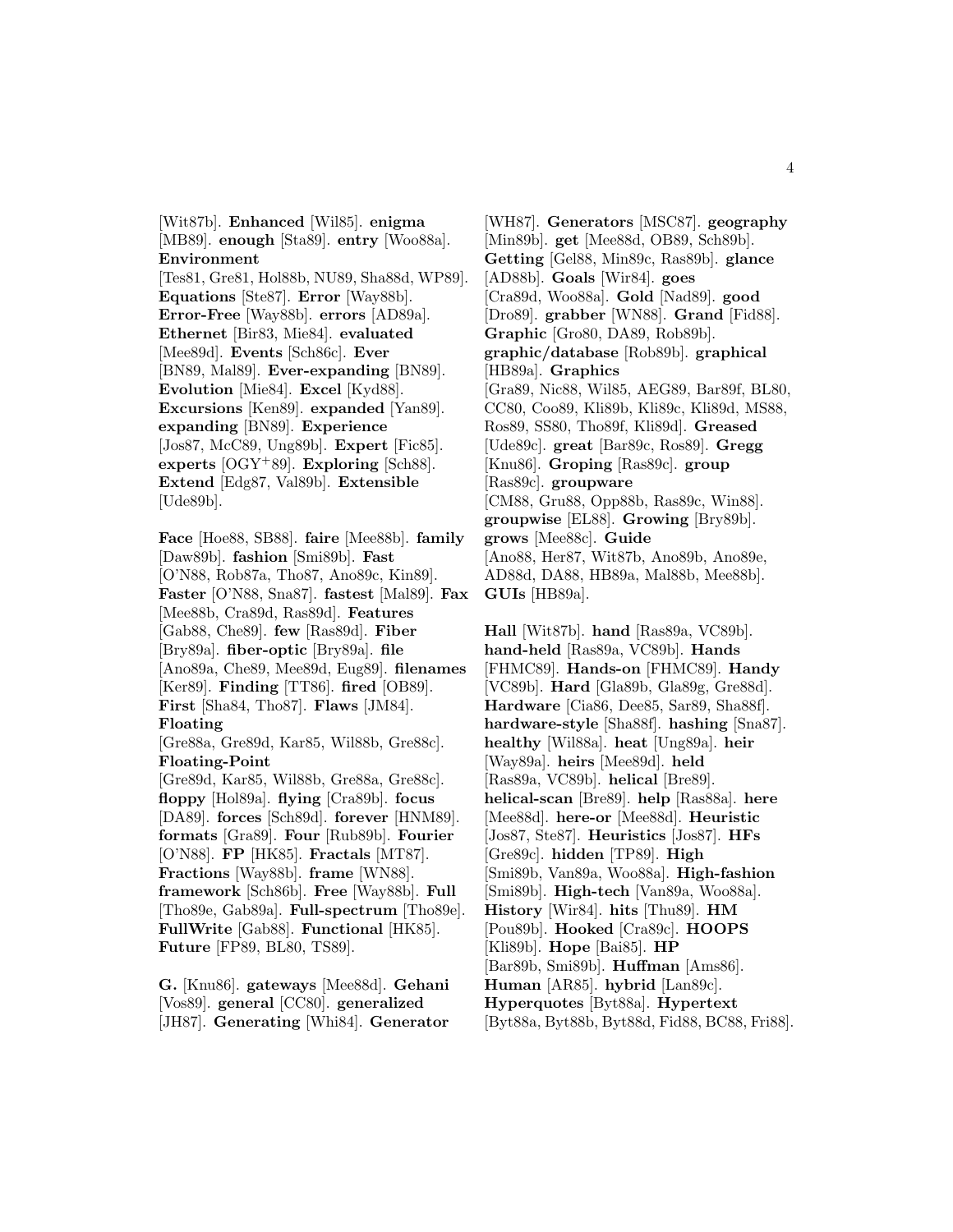**IBM** [Mye88a, Mye88b, Bir83, BD84, Bro87, Die89, Gla89c, Hal89a, Han87, Kli89c, Lev88, MB89, Mye88a, Tit89, Wei84, Won86]. **ICE** [Sha88f]. **Idea** [Her85]. **If** [Gre89e]. **II** [BRS80b, DeM88, Pou89f, SS80]. **III** [Col87, Gre89h]. **IIx** [Bar89a]. **image** [Ano89e, Daw89a]. **images** [BS88, SP89]. **Immense** [Nel88, Mun89]. **Impact** [Ker85, Gab89a]. **imperfect** [FP89]. **Implementations** [Won86]. **Improved** [Rob87a]. **improves** [Van88a]. **Index** [Sch84]. **Information** [Bha87, Fid88]. **Input** [Gre89f]. **Installing** [Edg87]. **IntegrAda** [NU89]. **Intel** [Hay89b, Mar89]. **Intellectual** [Ker85]. **Intelligent** [CM88]. **Interacting** [Mun89]. **Interactive** [Bor87, Gla89h]. **Interface** [Mye88a, SIK<sup>+</sup>82, Apo89, Cra89e, Hoe88]. **interfaces** [DHM89b, Gla89b, HB89a, Tel88]. **Interleaf** [Ude89d]. **International** [Sch86c]. **interpolating** [CC80]. **Interpretation** [PW86]. **interpreter** [Sch88]. **Interrupts** [Paj89]. **interview** [Knu86]. **Intrinsic** [MSC87]. **Introduction** [BW88, Mac89, Smi83, Vos89, Ano86a]. **intuitively** [Fid88]. **Inversion** [Phi86]. **issue** [Ano81, Ano86b]. **IV** [Rub89a].

**J** [Ano86a]. **job** [BC88, Gel88]. **join** [Sch89d]. **Just** [Ras89d].

**Karmarkar** [RS87a, RS87b]. **Keep** [Wil88a, Gre89f]. **Keeper** [Wei84]. **Keeping** [Van88b]. **Key** [Smi83]. **keys** [Gre89g, Gre89i, Gre89h]. **Khachiyan** [BRS80a, BRS80b]. **kind** [Sch89c]. **king** [Hal89a]. **Kit** [Wil88b]. **Know** [Gre89a]. **Knowledge** [Way87]. **Knuth** [Hoe87].

**Lab** [Bar89i]. **LAN** [AD88c, ADG89a, CV89, Gla89i, Ras89e, Saa89, Sta89, Tho89g, VC89a, VC89c, Wat89]. **Language** [AS88, Duf87, Kae81, Obe87, Opp88a,

PW86, Wit87b, Bas84, Gel88, Pou84b, Qui89b, VC89f, Weg89]. **Languages** [ES85, Bet88, GT88, Qui89b, Weg89]. **LANs** [Ras89b]. **Laptop** [Hol89c, Hay88a, Loe89a, Ras88b]. **Laptops** [HNM89, BN89, Ung89c]. **Large** [Phi86, AD89b, RS87b]. **large-screen** [AD89b]. **lasers** [Qui89b]. **last** [Cra89g, Hay88a]. **layers** [TP89]. **Learn** [Jos87]. **Learning** [Hin85, Hin86, Weg89, JH87]. **letter** [Phi87]. **Lexical** [Won87]. **Lies** [Pea88]. **Life** [Sha88c]. **Light** [Ras88b, Gla89i]. **Lighting** [SD88]. **lightning** [Ude89c]. **limit** [Eug89, Hay89d]. **Linda** [Gel88]. **linear** [BRS80a, RS87b]. **lineup** [Hal89b]. **links** [Cra88]. **Lint** [Lan88a]. **Lisa** [Wil83]. **lis'ner** [Cia84]. **LISP** [AS88, AR85, Ano88, BW88, BD84, JS85, LB81, Tou88, Win85, Won85, Won86, Won87, Lan89c, Sch88]. **LISPs** [Pou82]. **Logic** [Lan88b, Las87]. **Logical** [Wei84, Dav89a]. **Long** [WH87, Hay88a]. **Look** [Sha84, Sna87, Tho87, WN88, Hoe88]. **Looking** [Mia89a, Saa89]. **Lotus** [Ren89]. **LU** [Dav89a].

#### **Mac**

[Cra89d, Ste89b, Cra89c, Bar89a, Bar89d, Cra88, Cra89a, Cra89e, Sha88a, Tho89d, Tho89g, Val89a, Val89c, Val89d, Way89b]. **MacApp** [Sch86b]. **MacDraw** [DeM88]. **Mach** [TS89]. **machine** [Mal87, Tel88]. **Macintosh** [Ben85, Cra89f, Gre89c, Lan89c, Loe88, Loe89a, Loe89b, Sha89a, Sha89c, WA89, Wil84]. **Macintosh/Lisp** [Lan89c]. **Macintoshes** [Wil88c, Tit89]. **madness** [Ano89c, Sha89c]. **mail** [Mee89c]. **maintenance** [Gla89g, Gre88d, Wil88a]. **Making** [Ano89b, Gla89d, Tit89, Wll89]. **Man** [Ung89b, Tel88]. **Manage** [Woo89a]. **management** [Gre89e, Woo88c, Woo89a]. **Manager** [AD88c]. **Managing** [Nel88]. **Mandelbrot** [Pou86b, Sch86d]. **Mankind** [Byt88d]. **many** [AP89]. **Mapped**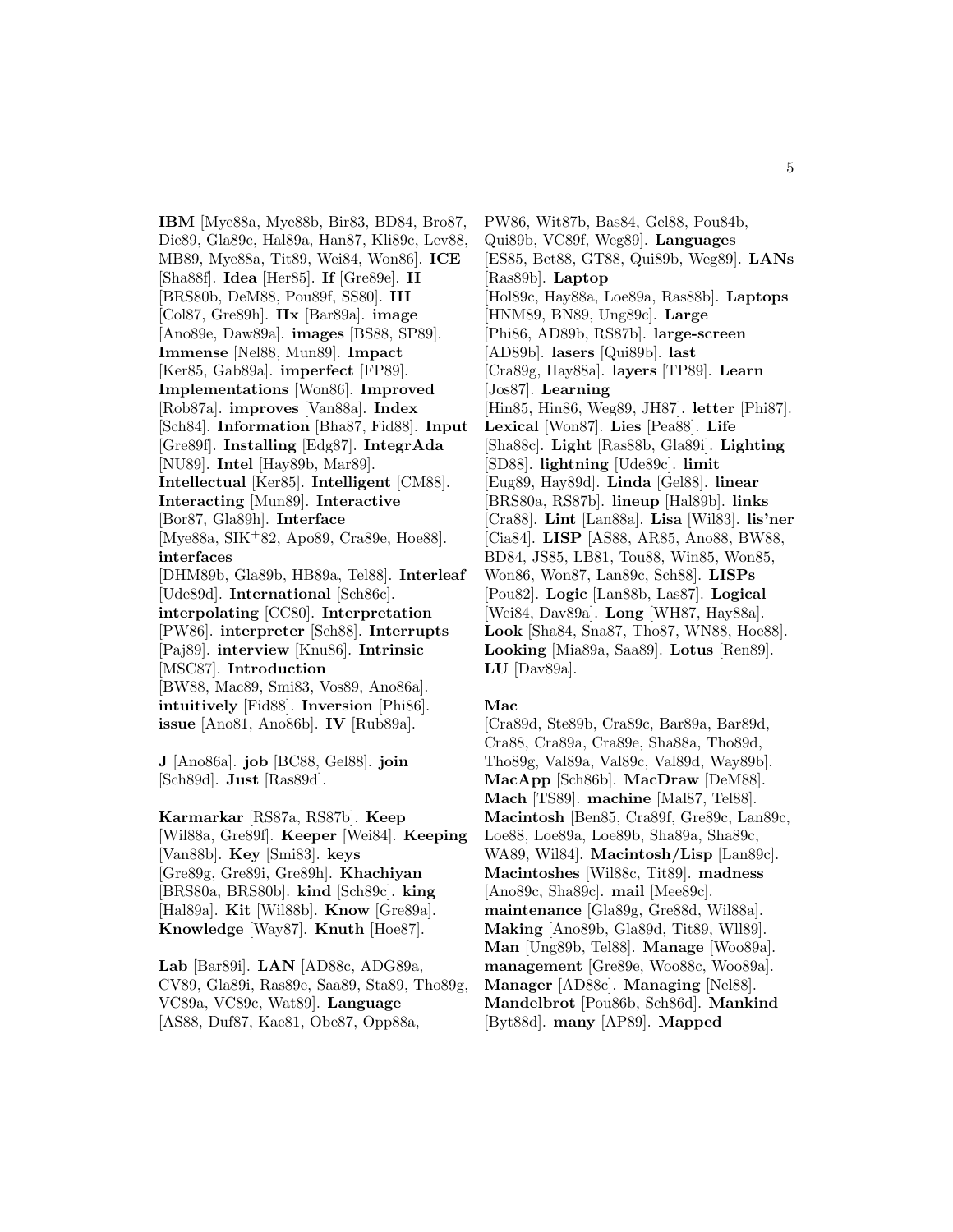[Fre86, Han87]. **march** [Kli89c, Yag89]. **masses** [AD88a]. **masters** [AP89]. **match** [Bry89a]. **Math** [Tho87, Way89b]. **Mathematica** [Way89b]. **Mathematical** [Per86, Ste87]. **Mathematics** [Hoa86]. **Matrices** [Phi86]. **maybe** [Ras89e]. **MC** [Kli89c, Van89c]. **MCA** [VC89d]. **Mechanic** [Fic85]. **Media** [Rot83, Bar89i]. **Meets** [Bir83, DO88, VC89d]. **Megahertz** [Ano89c]. **Mellon** [Han87]. **Memory** [Edg87, Kae81, Kos87, Mal88b, Mye88b, Rot83, Gla89a, Gre89e, Hel89a, Hol89b, Yan89]. **Memory-Resident** [Edg87]. **Merge** [Hol88b]. **metal** [Bry89a]. **metal-mix** [Bry89a]. **metallic** [Bry89a]. **method** [RS87b]. **Methodology** [OGY<sup>+</sup>89]. **Methods** [Ste87, Gla89j, Ngu81]. **MHz** [Api89]. **Michael** [Knu86]. **micro** [Hol89d, New88]. **Microcomputer** [LB81, Ste89a, Ung89a]. **Microcomputers** [Pou84a, Smi83, Ano89d, AD88b, Hol88d]. **microcontrollers** [Cia88a]. **MicroExplorer** [Lan89c]. **Microsoft** [Lan89a]. **million** [Tho89f]. **mimics** [Fid88]. **Mind** [Ben85]. **Minicomputer** [Pou89c]. **Minstrel** [Pou89b]. **Mitsubishi** [Ung89c]. **mix** [Bry89a]. **mod** [Hel89a]. **mode** [Gla89k]. **model** [TS89]. **Modeling** [Zei87]. **modelling** [HU89]. **models** [Daw89b]. **Modem** [HS89, Gla89j]. **modems** [AD89a]. **Modern** [Gla89j]. **modes** [Wil88d]. **Modula** [JM84, Nan89, Wir84]. **Modula-2** [JM84, Nan89, Wir84]. **Modular** [Sch89d]. **Modular-2** [Sch89d]. **modules** [Tho89g]. **molecular** [Cla89]. **monitors** [AD89b]. **Monte** [Mac89]. **Most** [Wit87a]. **Motorola** [Tho87]. **Move** [Gab89b]. **MP** [Ung89c]. **MP-286L** [Ung89c]. **MS** [Bou88, Bla89, Gre89c]. **MS-DOS** [Bou88, Bla89, Gre89c]. **MuLISP** [Sch86a]. **MuLISP-86** [Sch86a]. **Multiple** [Kyd88]. **multitasking** [Min88, Min89d, Sha88c]. **must** [Dro89].

**'n** [Gre89g, Gre89h]. **Natural** [Obe87, PW86]. **Navigation** [JHW86]. **NEC** [VC89e]. **need** [Ras89e]. **neither** [MB89]. **Nelson** [Byt88a]. **NetBIOS** [Gla89f]. **Network** [Jos87, ADG89a, Bry89b]. **Networking** [Com89a]. **Networks** [Hin85, Hin86, OB89, Thu89, WH89]. **Neural** [Jos87, OB89, WH89]. **Neural-Network** [Jos87]. **Next** [Tho89b, Tho89h, TB88, Tho89h]. **NextStep** [Tho89h]. **nimble** [Hol88c]. **no** [AD89a, Rub89b]. **nor** [MB89]. **Novice** [JS85]. **Number** [MSC87, WH87]. **Numbers** [Whi84, Qui89a]. **numeric** [Fri89]. **Numerical** [Ngu81].

**Object** [Ano86b, Kae81, Pou88e, Rob81, Daw89b, DHM89b, Lin88, Pou88b, TS89, Tho89a, Tho89h, Ude89a, Weg89]. **Object-Oriented** [Ano86b, Kae81, Pou88e, Rob81, Daw89b, DHM89b, Lin88, Pou88b, TS89, Tho89a, Tho89h, Ude89a, Weg89]. **Occam** [Pou84b, Pou89f]. **odd** [Ras88c]. **off** [Bar89d, PKAG88]. **office** [Hou89]. **Ogivar** [Hol89c]. **old** [Bre89]. **Omnibus** [Ken89]. **One** [Ung89b, Sta89]. **only** [Obe88, Ren89, Van89c]. **Open** [Hew85, Hoe88]. **Opening** [Col87]. **operating** [ADG89a, Gre81, Sha88c, TS89, VC89a]. **optic** [Bry89a]. **Optical** [Rot83, AE89]. **Optical-Memory** [Rot83]. **Optimizing** [Fri89, Rob87a, AU89]. **option** [AE89]. **Opus** [Rob89b]. **Oriented** [Ano86b, Kae81, Pou88e, Rob81, Bar89f, Daw89b, DHM89b, Lin88, Pou88b, TS89, Tho89a, Tho89h, Ude89a, Weg89]. **OS/2** [AD88c, Gil88, MS88, Min88, Min89a, Min89c, Min89b, Min89d, Min89e, Sch88, Sch89d, Thu89]. **OSI** [VC89c]. **Overfitting** [LM85]. **overlays** [Gre88b]. **Overview** [ES85, Gre88b]. **Oxford** [Gig89].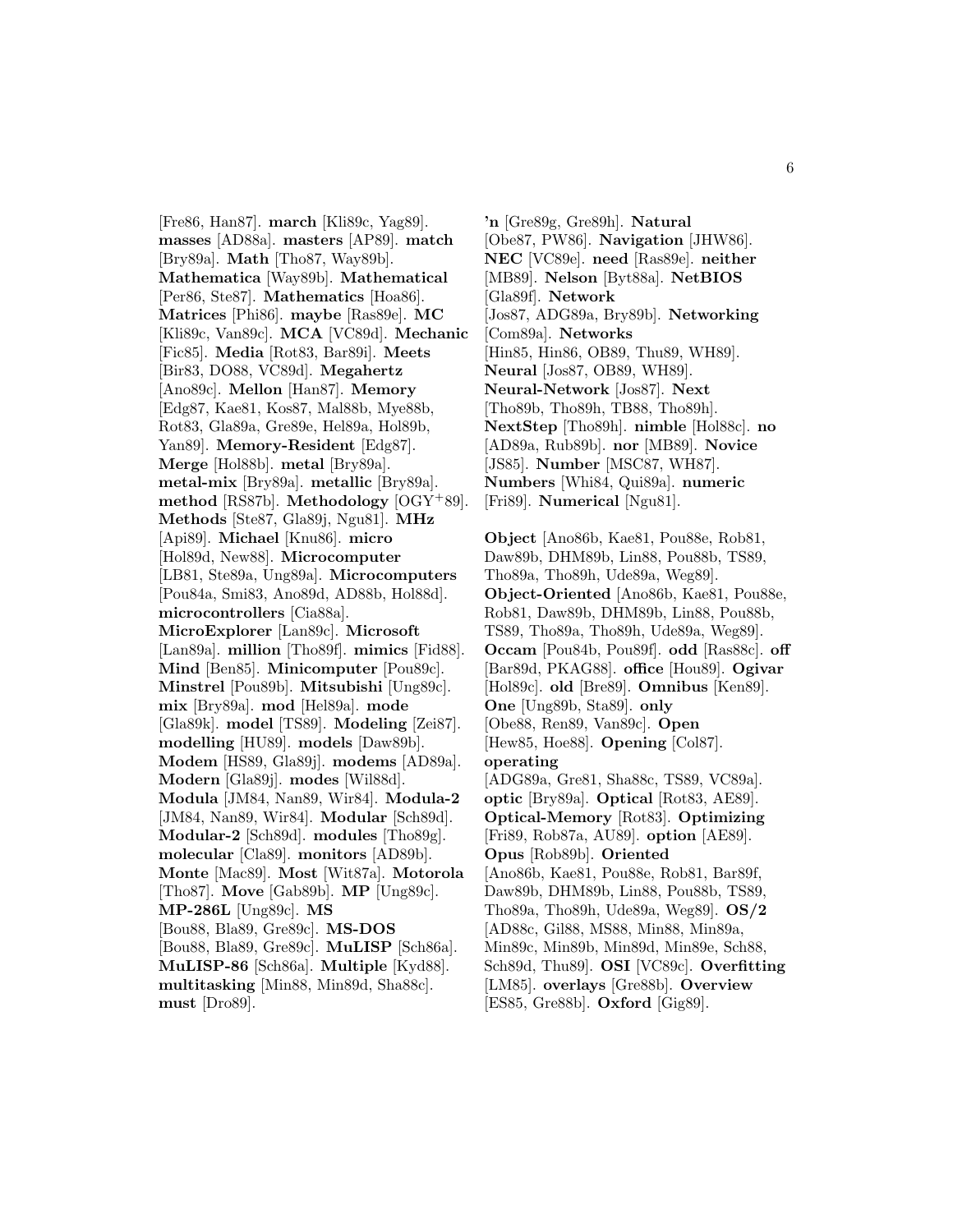**PAC** [Van89b]. **pack** [Mee89d]. **package** [CC80, Gab89a, Gab89b, Lan89a, Sha88a, Tut89, Woo88a, Woo89a]. **packages** [HU89, Mia89b]. **packet** [Sat89b, Wll89]. **pads** [Sat89b]. **page** [Rob89a]. **page-recognition** [Rob89a]. **PageMaker** [Gab89b]. **painlessly** [VC89e]. **pains** [Bry89b]. **pair** [Ung89c]. **Palmer** [Wit87a]. **Pan** [Phi86, Phi87]. **Pan-Reif** [Phi87]. **paper** [Pou89a]. **paperless** [Hou89]. **paperwork** [Sch89a]. **Paradox** [MB89]. **Parallel** [Hin85, Hin86, Pou85b, Pou89e, Wil88c, FHMC89, Gel88, Wal85]. **parallelism** [Obe88]. **Parallelizing** [Pou88a]. **Paranoia** [Kar85]. **Part** [Pou89e]. **Pascal** [But89, JM84, JS85, Ker89, Pou88c, WH87]. **Pascals** [Ude89a]. **Patches** [JM84]. **pattern** [Kur89]. **PC** [Die89, Gla89c, ADG89a, Bar89b, Bar89e, Bir83, Che89, Han87, Lan88a, Mee89b, Mye88b, NU89, Ras89d, Smi89b, VC89b, VC89e, Wal88b, Wal88a, Wil88a, Wil88c, Won87]. **PC-DOS** [Che89]. **PC-LAN** [ADG89a]. **PCs** [Ano89c, MB89, Tit89, Wil88c]. **Pepperoni** [Sch89a]. **perceptions** [Daw89a]. **perfect** [Cra89g]. **performance** [Pou89c, Saa89, Sat89b]. **Perils** [Gru88]. **Personal** [BD84, Mye88a, Pou86a, Pou88d, Ste89a, Won86, Bar89h, Com89a, Kin89, MT89b, Nic89a, Obe88, Pou89c, Rob89d]. **perspective** [DA88, Sar89]. **philosophy** [Gib89]. **pick** [WSW89]. **picture** [Nic88]. **pictures** [Ano89e, Woo89a]. **Pioneer** [Byt88a]. **pitfalls** [Gru88]. **Pixels** [Kli89c]. **planning** [Way88a]. **Plotters** [DA88]. **Plotting** [Sch86d]. **PM** [Min89a]. **pocket** [Bar89e]. **Point** [Gre89d, Kar85, Wil88b, Gre88a, Gre88c]. **Portable** [Sha88g, Kli89b, Loe89a, Ras88c, TH89, Van89b, VC89e]. **PostScript** [AD88d, Egl89]. **Potential** [Bor87]. **Power** [Hom89, Pou82, Ren89, Tho89d, Ude89d, Wal88b, Wal88a, Wal88a]. **PowerFlex**

[Hay89c]. **Powerful** [Kli89b, Smi83, Bar89g, TH89]. **powerhouse** [Nad89, SM89]. **Powerlite** [Sat89a]. **Powers** [DHM89a, DHM89b]. **Practical** [Wit87b]. **Predicting** [Sch86c]. **Premium** [Hol88a]. **Premium/386** [Hol88a]. **Prentice** [Wit87b]. **Prentice-Hall** [Wit87b]. **presentation** [Ste89b, AD88c]. **Press** [Vos89, Ude89d]. **price** [Egl89]. **Primer** [Clo87]. **Principles** [Ing81]. **printer** [Egl89, Qui89a, Qui89b]. **printers** [AD88d]. **priorities** [Min89c]. **private** [Ste89a]. **Probabilistic** [Hin86]. **problem** [Mac86]. **Problems** [BRS80b, LM85, BRS80a, RS87b]. **Processing** [Byt88b, Dee85, Knu86, Obe87, Wil88c, FHMC89, Hou89, MT89a, Pou85b, Sha89b, WSW89, Wal85, WP89, Woo89b]. **processor** [Cra89g, Gab88, Woo88d]. **Processors** [Her85]. **Produce** [Rob87a]. **Product** [DA89, Ano89e]. **productivity** [Ras88a, Ras89c]. **products** [Ano89d]. **Program** [Dar85, JS85, Ste87, DeM88, Eug89, Gab88, Gre88d, Ros89]. **programmer** [Hom89]. **Programmers** [JS85, Ude89b]. **Programming** [FG84, HK85, Hoa86, Lan88b, Mye88b, Wil85, BRS80a, DHM89b, Gel88, Lin88, NU89, RS87b, Rub89b, Tho89a, Tho89h, Val89a, Weg89, Las87]. **Programs** [BBM80, Edg87, Pou89e, Lic89, MS88]. **project** [SS89, Woo88c, Woo89a]. **PROLOG** [Pou84a, Wei84, Clo87, Col87, Lan88c, Lan89b, Pou88a, Ste87]. **Prolog-III** [Col87]. **promise** [Ros89, Woo88c]. **prompt** [Mia89a]. **Proofs** [Way87]. **Propagation** [JH87]. **ProPoint** [Sha89c]. **Protected** [Gla89k]. **protection** [Wal88a]. **protocol** [Dav89a, Mee89d]. **Prototyper** [Val89a]. **PROUST** [JS85]. **Provides** [Phi86, Mac86]. **PS** [Kli89c, Smi89a, Van89c]. **PS/** [Smi89a]. **PS/2** [Kli89c, Van89c]. **Pseudorandom** [Whi84]. **Public** [Smi83]. **Publishing** [Ude89d]. **pulling** [Che89]. **punch** [Van89b].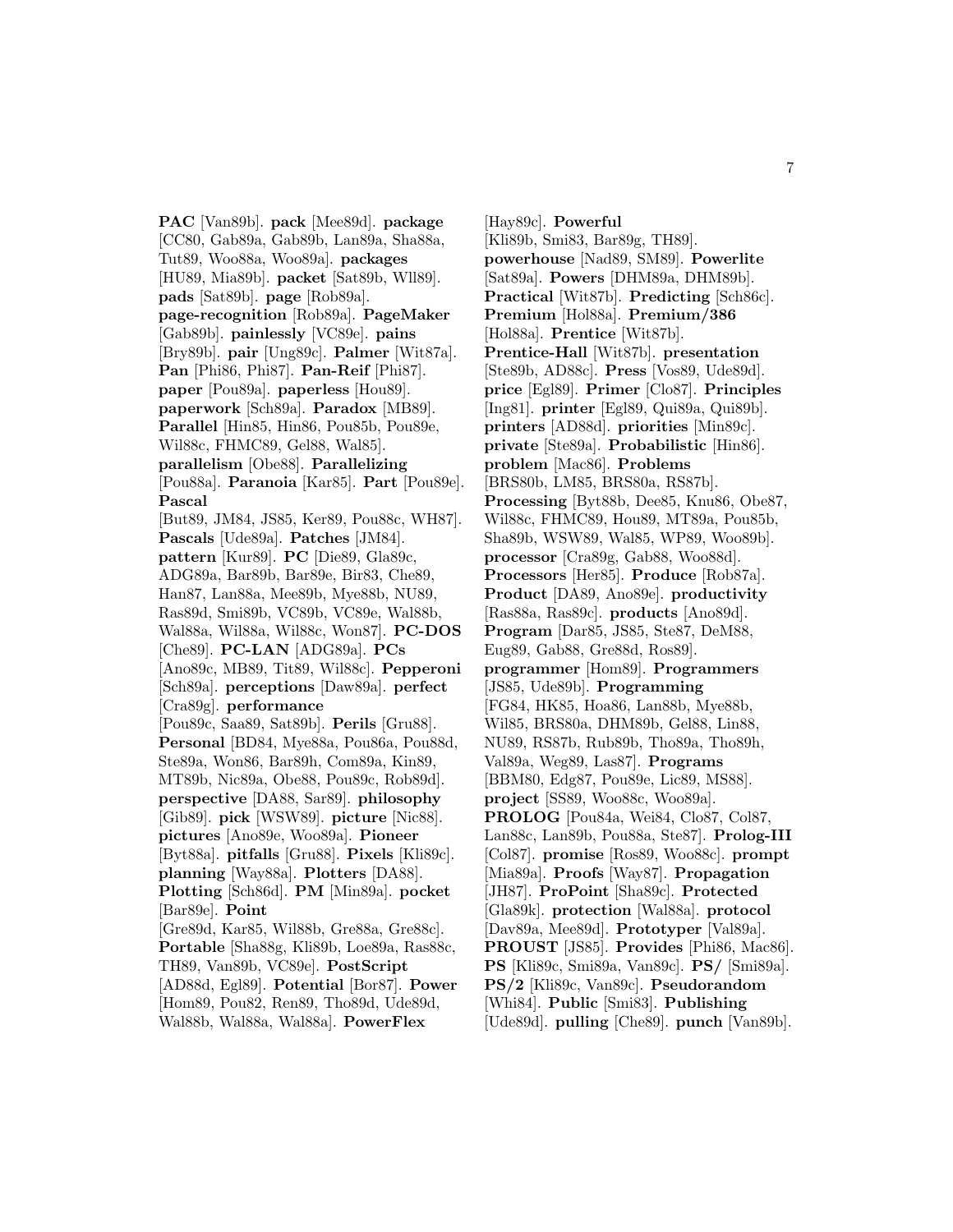**Pushing** [Eug89]. **put** [Tho89f]. **Putting** [Saf89].

**Qsim** [KCB89]. **quantum** [Ree89]. **quest** [Cla89]. **Queue** [Ras84]. **quick** [WN88]. **QuickBASIC** [Sha89a]. **QuickCapture** [WN88]. **QuickDraw** [Tho89c]. **quickly** [Fid88]. **Quintet** [Ras88d].

**radio** [Wll89]. **Random** [MSC87, WH87]. **Random-Number** [WH87]. **Rating** [Bro87]. **reading** [Rob89a]. **reality** [Daw89a]. **really** [Nic89b]. **Reasoning** [Ste87]. **recognition** [Kur89, Rob89a]. **Record** [Wei84]. **redefined** [Woo88b]. **Redefining** [Hel89b]. **reference** [Fid88, Mye88a]. **regression** [Kyd88]. **Rehearsal** [FG84]. **Reif** [Phi86, Phi87]. **Rekursiv** [Pou88b, Pou88e]. **related** [Rub89b]. **relational** [MB89]. **release** [Ren89]. **rely** [Dro89]. **Remote** [CS88, MT89a]. **Remote-control** [CS88]. **RenderMan** [Apo89]. **Reproducing** [BBM80]. **required** [Gre88c, Gre89g, Rub89b]. **Resident** [Edg87, Mye88b]. **Resource** [Ano88, Loe89b]. **retrieval** [All89]. **retrospective** [Cra89f]. **Reverse** [Ste85]. **Review** [Ano86a, Bou88, Hoe87, Ken89, Ker85, Mil84, Mye88a, Mye88b, Vos89, Wit87b, Wit87a, Ung89a]. **Revisited** [Gre89d, Lan88c, Min89d]. **revival** [Sha88b]. **Revolution** [Win85]. **riddle** [MB89]. **right** [BC88]. **Ring** [Gla89e]. **RISC** [HB89b, Mar84, MT89b, SM89, Way89a]. **Risky** [Mac89]. **road** [Pou84c, VC89c]. **Robot** [JHW86]. **Robotics** [Ano86a]. **ROM** [Ore88]. **ROMs** [Byt88c]. **roundup** [Mal88b]. **Routine** [WH87]. **rows** [Lic89]. **RT** [Han87]. **rule** [JH87, Lan89b]. **Rules** [TT86, Lan89b].

**Safe** [Woo89c, Koc89]. **safety** [Ano89d]. **SAS** [Bas84]. **Save** [Byt88d]. **scan** [Bre89]. **scanners** [Loe88, Tho89e, VC89b]. **SCHEME** [Cli88, Won87]. **Science** [Ken89, Vos89, Rob89d, Knu86]. **Scientific** [Ker85, Mun89]. **screen** [AD89b, Rob89c]. **screens** [Ras88b]. **scripts** [Mac86]. **SE** [Bar89d]. **Search** [Wit87a]. **Secret** [Dro89]. **secure** [Woo89c]. **security** [Ano89d, Dro89, Koc89, Ste89a]. **Self** [BBM80]. **Self-Reproducing** [BBM80]. **Semantics** [Cli88]. **Semidisk** [Pou82]. **Separation** [DHM89a, DHM89b]. **sequel** [VC89f]. **Sequences** [WH87]. **server** [Smi89b, vNC89]. **serves** [Gre89e]. **Serving** [AP89, vNC89]. **Set** [Sch86d]. **Sharing** [Dav89b]. **sheet** [Lic89]. **shell** [Com89b, Mia89b]. **showing** [Cra89e]. **shows** [Ros89]. **SIAs** [Api89]. **Side** [Obe88]. **similar** [Mac86]. **simplifies** [Tho89h]. **simulate** [Obe88]. **Simulating** [Hin86]. **Simulation** [Bro84, Ras84, Sch84, KCB89, Val89b]. **Slick** [Sha88d]. **slides** [Gro80]. **SLT** [Hay88a, Hol89c]. **SLT/286** [Hol89c]. **small** [Tho89d]. **Smalltalk** [Cra89h, Sha88e, Ano81, Cra89c, GR81, Ing81, Tes81, Val89c]. **Smalltalk-80** [Cra89c, GR81]. **Smalltalk/V** [Val89c]. **SmethersBarnes** [Val89a]. **Smoothing** [AU89]. **Snyder** [Wit87a]. **Snyder-Palmer** [Wit87a]. **Social** [Ker85]. **Soft** [Sha88f]. **Soft-ICE** [Sha88f]. **Software** [Dee85, Mil84, Pou82, Rob81, Sha88f, CM88, Gla89g, Lan89a, OGY<sup>+</sup>89, Ras89c, Rob89b, Sha88g, Ste89b, Tho89h, Tut89, WN88, Ude89d]. **Solution** [Phi86, BRS80a, Mac86]. **Solutions** [JM84]. **Solve** [Ste87]. **Solver** [Mil84]. **solving** [RS87b]. **Some** [Gre88c, Gre89g]. **sophisticated** [Ung89c]. **Sounds** [SP89]. **speak** [OGY<sup>+</sup>89]. **Special** [Ano81, Ano86b, Pou84b]. **spectrum** [Tho89c, Tho89e]. **speech** [Kur89, WH89]. **speed** [Che89, Gab88, Hal89a]. **speeds** [Tho89h]. **Spell** [Sha89c]. **SpinRite** [Gre88d]. **spread** [Lic89]. **spreadsheet**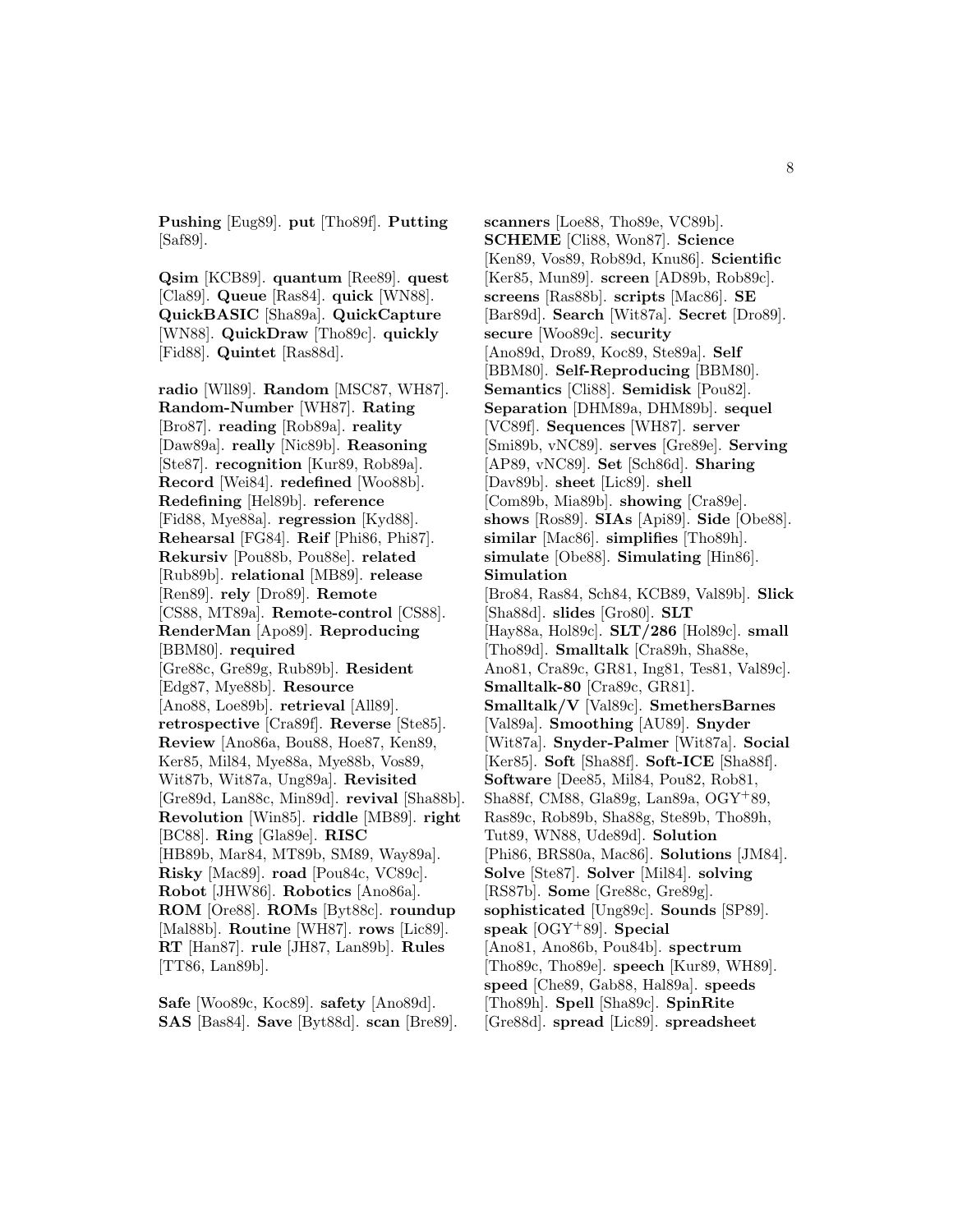[Cra89b, Gab89a]. **spreadsheets** [Pea88]. **Sprint** [Woo88d]. **SQL** [Sch89b, VC89f]. **Standard** [Mie84, Gre81, Nic89b, Eug89]. **standards** [Hel89b]. **Star** [SIK<sup>+</sup>82]. **stars** [ADG89a]. **State** [KR88, Min89e]. **Step** [Tho89b, Tho89h]. **stops** [Che89]. **Storage** [Nel88, AE89]. **store** [Van88a]. **story** [Obe88]. **straight** [Min89c]. **Stratified** [AS88]. **Strengthening** [Hal89b]. **Stretching** [Hay89d]. **strings** [Pou88c]. **Structures** [Han87]. **style** [Sha88f, Van89a]. **Suit** [Woo88d]. **sum** [Rob87b]. **Sun** [Bar89g]. **Sun386i** [Ung88b]. **Super** [Las89, Nic89b]. **Superbase** [Bar89f]. **SuperCard** [Las89]. **supercomputer** [Cia88b, Cia88c, Cia88d]. **Supercomputers** [Pou86a]. **SupersPort** [Ung89c]. **support** [Bat88, NU89]. **survey** [HU89]. **Survival** [Wil88b]. **SX** [Hol88d, Sat89a, VC89d]. **Symbolic** [Way89b]. **System** [GR81, Hin86, Hol88c, Mye88a, Pou89b, Smi83, Wil83, But89, Dro89, Gre81, PK88, Sch89a, TS89, Tut83, Ude89c, Ung88a, VC89a, Pou89d, Yag89]. **System/2** [Mye88a]. **Systems** [Ano86b, Hew85, Rob81, ADG89a, Bar89g, Gla89a, Kur89, Rob89a, Sha88c].

**T800** [Ste88]. **tablets** [DA89]. **Take** [WSW89]. **takes** [Bar89d]. **Taking** [PKAG88]. **talk** [Gla89d, Sha88e]. **Tandy** [Van89c]. **tech** [Van89a, Woo88a]. **Technical** [Mye88a, RS87b, Ude89d]. **technologies** [Bre89]. **Technology** [Bor87, Bre89, Lan89c, PKAG88, SB88]. **Ted** [Byt88a]. **Ten** [Lic89]. **terminal** [CV89]. **Testing** [MSC87, Whi84]. **tests** [Pea88]. **Text** [All89, Han87, Knu86, Fri88, Sha88d, Ude89b]. **theft** [AK89]. **Theory** [Bha87]. **there** [Mee88d]. **thermal** [Qui89a]. **Thing** [Wit87a]. **third** [HU89, LG88]. **Three** [Bla89, Jos87, LB81, SS80]. **Three-dimensional** [SS80]. **thy** [Gre89a]. **Time** [OB89]. **tiny** [Mun89]. **titans** [Coo89]. **TK** [Mil84]. **TLC** [Won85]. **TLC-LISP** [Won85]. **today** [Obe88]. **together** [EL88]. **Token** [Gla89e]. **tomorrow** [Obe88]. **tool** [BC88, Sch89c, Way88a]. **Toolbox** [Cha86, Opp88b]. **toolkit** [KCB89, Ude88, Val89b, Val89d]. **Tools** [Pou82, Ras88a]. **TopSpeed** [Nan89]. **Total** [Woo88e]. **tour** [Whi89]. **Trackball** [Sha89c]. **transfer** [Egl89, Mee89d]. **Transformation** [Dar85]. **transistor** [Ree89]. **Translating** [Bas84]. **transparent** [WP89]. **Transputer** [Wil88c, PK88, Pou84b, Pou88d, Wal85]. **Trees** [Gre89h, Gre89g]. **Trees'n** [Gre89i]. **Trilogy** [Lan88b]. **TRON** [SS89]. **trouble** [Saa89]. **TRS** [CC80]. **TRS-80** [CC80]. **true** [Obe88]. **Turbo** [But89, Ker89, Lan88c]. **Turbocharging** [Pou86b]. **Turing** [Ken89, Mal87]. **Tutor** [AR85]. **Tutorial** [Bai85]. **Twelve** [Byt88c]. **twist** [All89, Bre89, Hol88a]. **Two** [Bar89g, Bar89h, Byt88c, Won86]. **Typesetting** [Mac86, Tut83, Hoe87].

**ultimate** [Die89]. **Ultra** [Kli89d]. **UltraLite** [VC89e]. **Understanding** [Gla89f, Loe89b]. **Universe** [Col87]. **University** [Han87]. **Unix** [FP89, Woo89c, Tut83, Com89a, Com89b, DO88, Gre81, Gre89c, Hoe88, Hol88b, Ker89, Lev88, Smi89b, Smi89c, TS89, Ung88b, Ung89b]. **Unix/DOS** [Hol88b]. **Untangling** [Pou88c]. **upgradable** [Hay89c]. **upgrade** [Die89]. **Upscale** [AD89b, Hol89d]. **UPSs** [ADG89b]. **Use** [Smi83]. **User** [SIK<sup>+</sup>82, DHM89b, HB89a, Hoe88, Tel88]. **users** [Ren89]. **Uses** [Ste87, Wit87b]. **Using** [Edg87, Yan89, HK85]. **utility** [Eug89].

**V** [Val89c]. **validity** [Pea88]. **Variations** [Rob89c]. **VAXes** [Tit89]. **Vectra** [Bar89b]. **Venture** [Mac89]. **versatile** [Hay89c]. **version** [Che89]. **versus** [New88]. **Very** [WH87]. **Very-Long-Cycle** [WH87]. **VGA**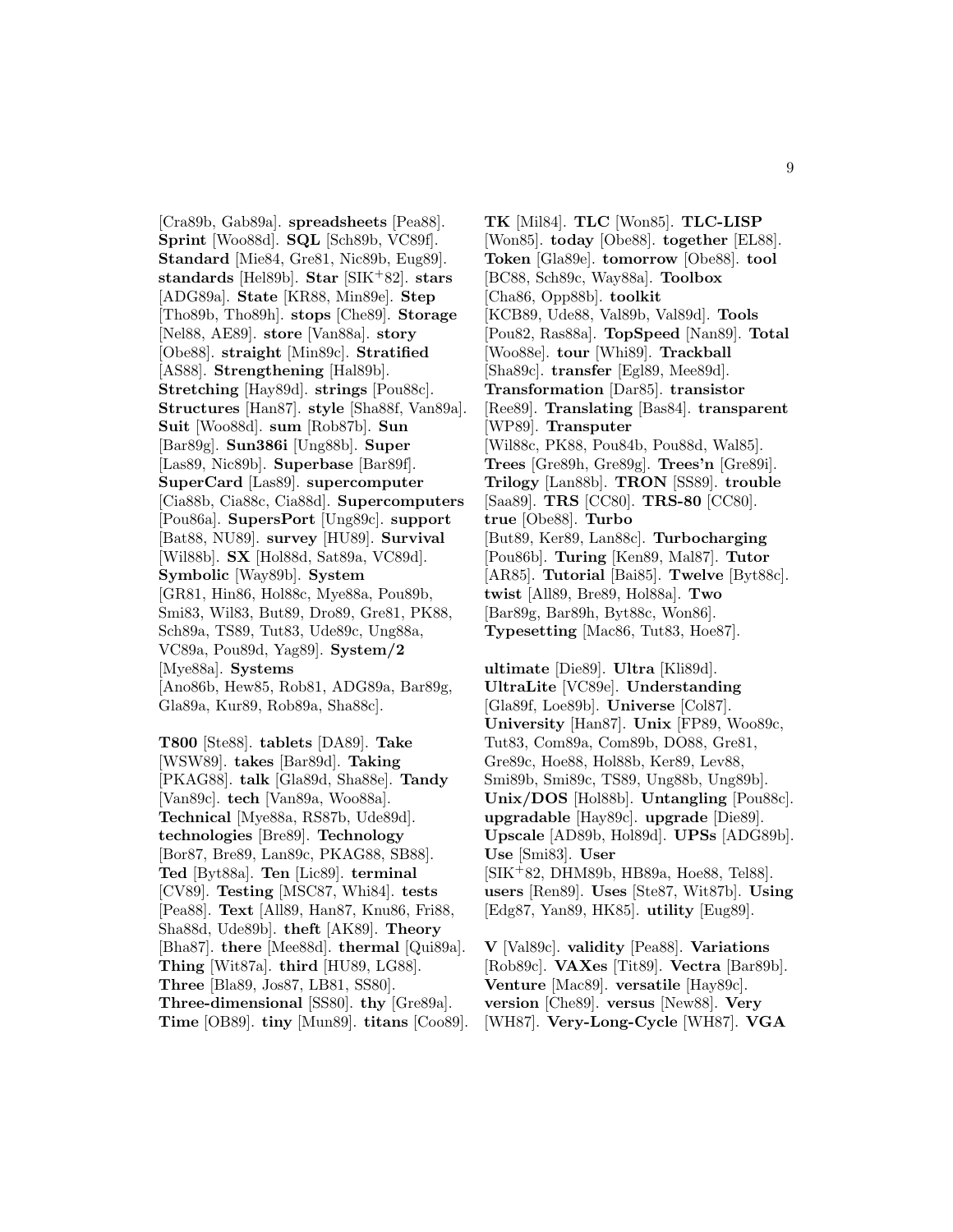#### *REFERENCES* 10

[Kli89a, Nic89b, Wil88d]. **video** [Gla89h, Tho89f, Wil88d]. **video-graphics** [Tho89f]. **viral** [Gre89a]. **Virtual** [Kae81, Val89d]. **viruses** [AK89, Gre89a]. **Vision** [Fid88]. **Visual** [Ben85]. **visualisation** [Mun89]. **VLIW** [Way89a]. **VMM** [Hel89a]. **voice** [Ano89e, Sch89a]. **voice/document** [Sch89a]. **Volumes** [Byt88c]. **Vose** [Knu86]. **Voting** [Sch84]. **vs** [Bry89a, Gab88, Hay89a].

**Wadlow** [Mye88b]. **Waltz** [Won86]. **Watcom** [Hom89]. **waves** [Wll89]. **wax** [Egl89]. **wax-transfer** [Egl89]. **way** [BS88, SD88]. **wealth** [Dav89b]. **Weighted** [Sch84]. **Wells** [Van89a]. **Wesley** [Wit87a]. **Where** [Win88]. **Which** [Wat89]. **white** [Ras88b]. **Whither** [HS89, Lev88]. **Will** [Byt88d, Obe88]. **Williams** [Knu86]. **Window** [Pou89d, Yag89, Woo89b]. **windowing** [But89]. **Windows** [Lan89a, Val89d]. **winner** [Van88a]. **without** [Gre88a, Gre88c]. **wizards** [Bar89i]. **Word** [Byt88b, Woo88e, Cra89g, Gab88, Sha89b, Woo88d, Woo89b]. **Words** [Ano89e, Byt88c]. **work** [Saf89, Tho89f]. **Working** [EL88]. **WorkPlus** [Sha89c]. **Works** [Sha89c]. **Workstation** [Pou89b, Die89, Ung88b]. **workstations** [Bar89h, Com89a, Kin89, MT89b, Nic89a, Rob89d]. **world** [Loe88, Mia89b, MHKO89, Pas89]. **worlds** [Bar89h]. **Worms** [Ras88d]. **Worth** [MT89b]. **wraps** [PKAG88]. **Wresch** [Wit87b]. **write** [Way88a]. **Writing** [MS88, WA89].

**X** [Mee89a, Pou89d, Yag89]. **X-** [Mee89a]. **X.25** [Sat89b]. **X.400** [Mee88c]. **Xenix** [Gre81]. **Xerox** [Wad81]. **XMODEM** [Mee89d].

**Y-** [Mee89a]. **years** [Lic89, Rob89d]. **yourself** [Woo88d].

**Zenith** [Ude89c, Ung89c]. **Zero** [Way87]. **Zero-Knowledge** [Way87]. **ZMODEM** [Mee89a]. **zone** [Ano89d].

## **References**

## **Apiki:1988:MC**

[AD88a] S. Apiki and S. Diehl. 80386s for the masses (80386-based clones). Byte Magazine, 13(10):164–176, October 1988. CODEN BYTEDJ. ISSN 0360-5280.

## **Apiki:1988:BAG**

[AD88b] S. Apiki and S. Diehl. Benchmarks at a glance (microcomputers). Byte Magazine, 13(13):236–238, 240, December 1988. CODEN BYTEDJ. ISSN 0360-5280.

## **Apiki:1988:PML**

[AD88c] S. Apiki and S. Diehl. Presentation Manager and LAN Manager (OS/2). Byte Magazine, 13(10):157– 159, October 1988. CODEN BYT-EDJ. ISSN 0360-5280.

## **Apiki:1988:PPC**

[AD88d] Steve Apiki and Stan Diehl. Post-Script printers come of age (buyer's guide). Byte Magazine,  $13(9):164-$ 178, September 1988. CODEN BYTEDJ. ISSN 0360-5280.

#### **Apiki:1989:BNE**

[AD89a] S. Apiki and S. Diehl. 4800 bits, no errors (modems). Byte Magazine, 14(6):162–172, June 1989. CODEN BYTEDJ. ISSN 0360-5280.

### **Apiki:1989:UML**

[AD89b] S. Apiki and S. Diehl. Upscale monitors (large-screen monitors).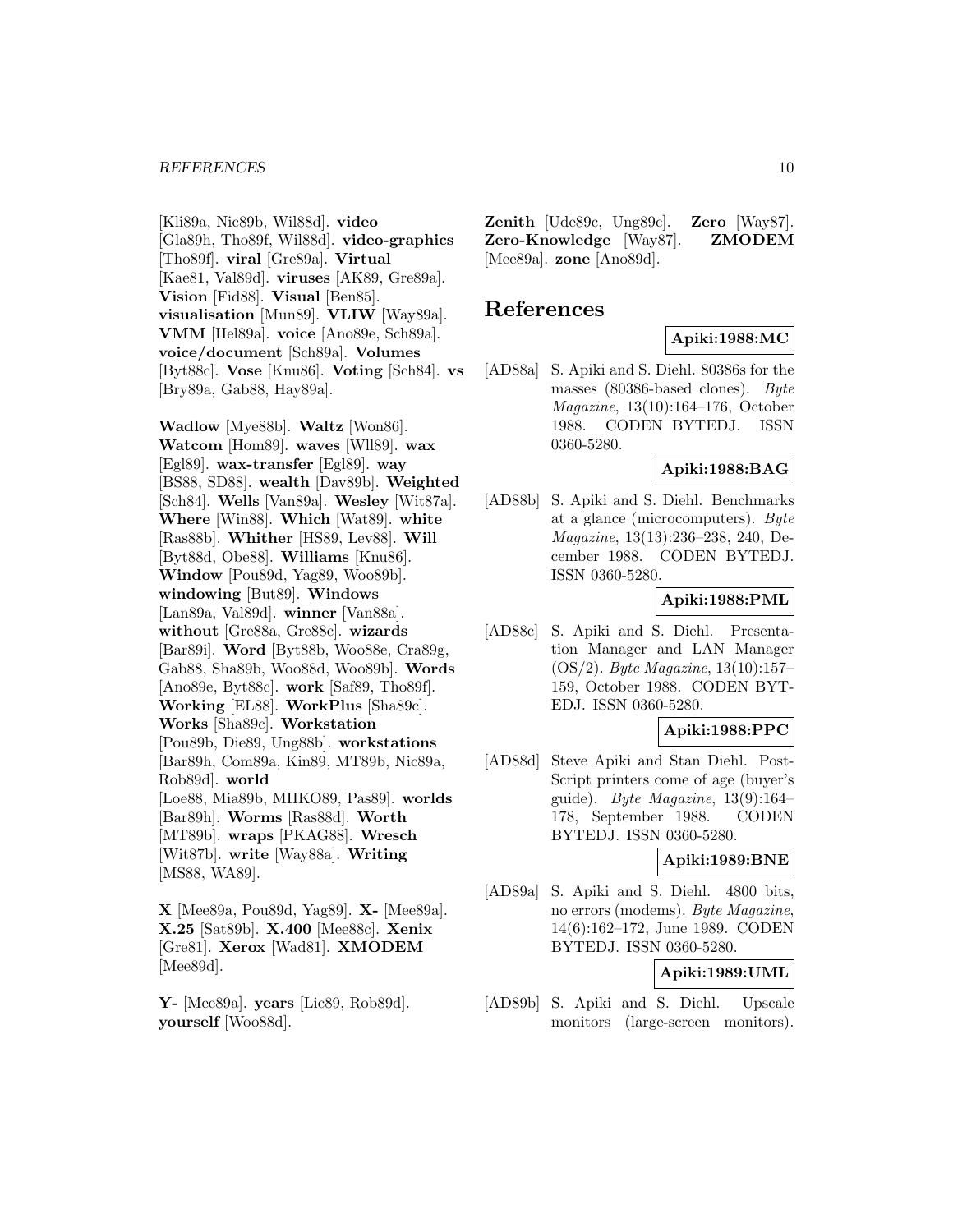Byte Magazine, 14(3):162–172, 174, March 1989. CODEN BYTEDJ. ISSN 0360-5280.

## **Apiki:1989:BNS**

[ADG89a] S. Apiki, S. Diehl, and R. Grehan. Battle of the network stars (PC-LAN operating systems). Byte Magazine, 14(7):154, 156, 158, 160, 162, 164, 166, 168–170, July 1989. CODEN BYTEDJ. ISSN 0360-5280.

## **Apiki:1989:CBB**

[ADG89b] S. Apiki, S. Diehl, and R. Grehan. Curing the brownout blues (UPSs). Byte Magazine, 14(4):162– 176, April 1989. CODEN BYTEDJ. ISSN 0360-5280.

## **Apiki:1989:OOS**

[AE89] S. Apiki and H. Eglowstein. The optical option (storage). Byte Magazine, 14(10):160–174, October 1989. CODEN BYTEDJ. ISSN 0360-5280.

#### **Apiki:1989:BBG**

[AEG89] S. Apiki, H. Eglowstein, and R. Grehan. The brains behind the graphics. Byte Magazine, 14(12):178–198, November 1989. CODEN BYTEDJ. ISSN 0360-5280.

## **Adney:1989:DBV**

[AK89] W. M. Adney and D. E. Kavanagh. The data bandits (viruses, theft, and accidental destruction). Byte Magazine, 14(1):267–270, January 1989. CODEN BYTEDJ. ISSN 0360-5280.

#### **Allen:1989:TRT**

[All89] D. Allen. Text retrieval with a twist. Byte Magazine, 14(7):201–202, 204, July 1989. CODEN BYTEDJ. ISSN 0360-5280.

## **Amsterdam:1986:DCH**

[Ams86] Jonathan Amsterdam. Data compression with Huffman coding. Byte Magazine, 11(5):99–108, May 1986. CODEN BYTEDJ. ISSN 0360-5280.

### **Anonymous:1981:SIS**

[Ano81] Anonymous. Special issue on Smalltalk. Byte Magazine, 6(8):??, August 1981. CODEN BYTEDJ. ISSN 0360-5280.

### **Anonymous:1986:RIR**

[Ano86a] Anonymous. Review of Introduction to Robotics by Arthur J. Critchlow. Byte Magazine,  $11(1):57-60$ , January 1986. CODEN BYTEDJ. ISSN 0360-5280.

### **Anonymous:1986:SIO**

[Ano86b] Anonymous. Special issue on object-oriented systems. Byte Magazine, 11(8):??, August 1986. CO-DEN BYTEDJ. ISSN 0360-5280.

## **Anonymous:1988:LRG**

[Ano88] Anonymous. LISP resource guide. Byte Magazine, 13(2):236, February 1988. CODEN BYTEDJ. ISSN 0360-5280.

## **Anonymous:1989:DFD**

[Ano89a] Anonymous. The data file (DBMS). Byte Magazine, 14(9):291–293, September 1989. CODEN BYT-EDJ. ISSN 0360-5280.

#### **Anonymous:1989:MCC**

[Ano89b] Anonymous. Making a case for CASE (buyer's guide). Byte Magazine, 14(13):154–171, December 1989. CODEN BYTEDJ. ISSN 0360-5280.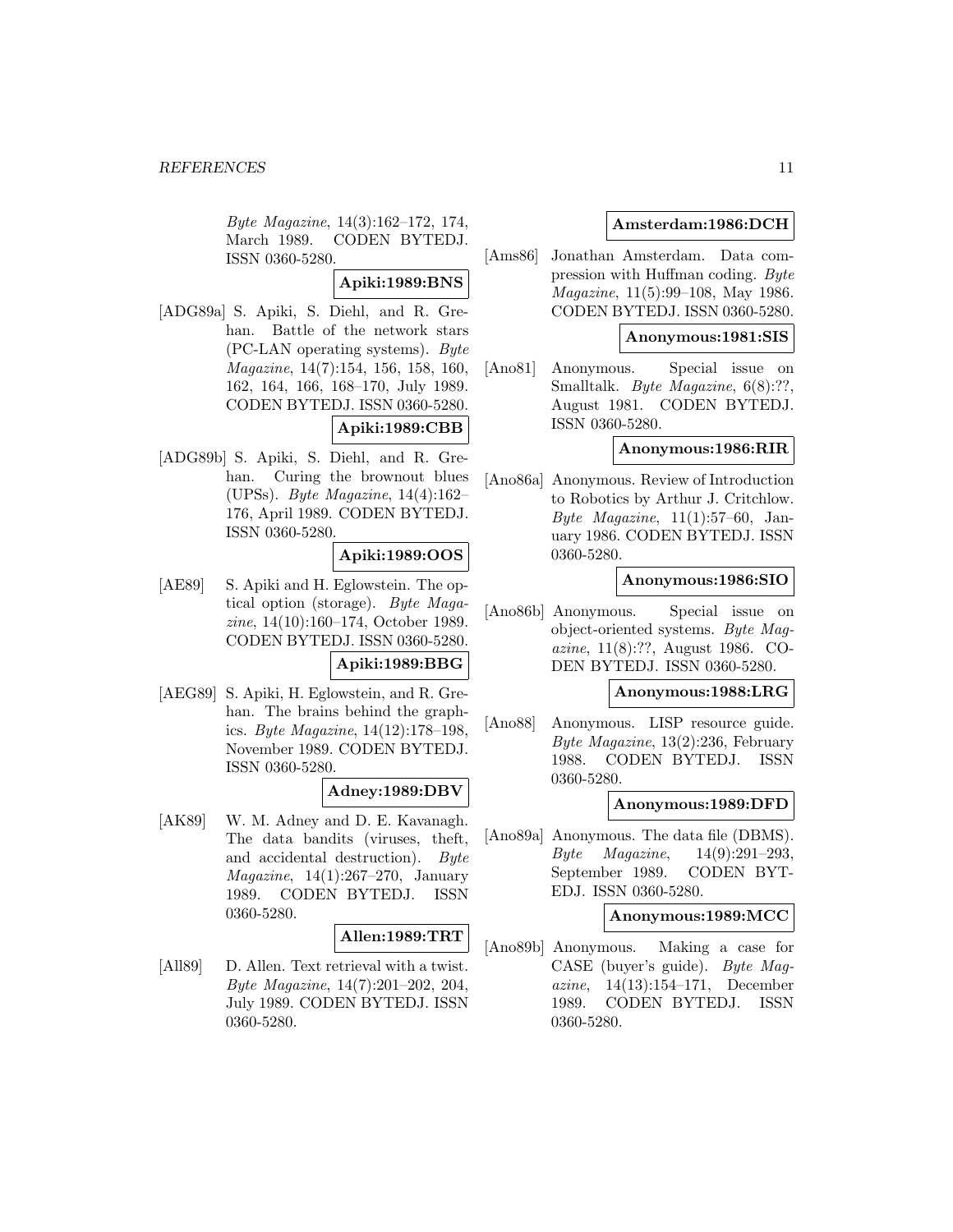### **Anonymous:1989:MMF**

[Ano89c] Anonymous. Megahertz madness (fast PCs). Byte Magazine, 14(11): 13–18, 20, 22, 26, 28, 30–32, 34, 36, 38, 42, 44, 46, 48, 1989. CODEN BYTEDJ. ISSN 0360-5280.

**Anonymous:1989:SZS**

[Ano89d] Anonymous. The safety zone (security products for microcomputers). Byte Magazine, 14(6):290–291, June 1989. CODEN BYTEDJ. ISSN 0360-5280.

**Anonymous:1989:WPV**

[Ano89e] Anonymous. Words and pictures (voice and image product guide). Byte Magazine, 14(13):320–321, December 1989. CODEN BYTEDJ. ISSN 0360-5280.

**Anderson:1989:SMM**

- [AP89] B. T. Anderson and M. A. Puhnaty. Serving many masters (bus masters). Byte Magazine, 14(11): 131–132, 134, 136, 138, 140, 1989. CODEN BYTEDJ. ISSN 0360-5280. **Apiki:1989:MCS**
- [Api89] S. Apiki. 32.5 MHz and climbing SIAs 386/32. Byte Magazine, 14(4): 106–109, April 1989. CODEN BYT-EDJ. ISSN 0360-5280.

## **Apodaca:1989:RI**

[Apo89] T. Apodaca. The RenderMan interface. Byte Magazine,  $14(4):167-$ 176, April 1989. CODEN BYTEDJ. ISSN 0360-5280.

**Anderson:1985:LTI**

[AR85] J. R. Anderson and B. J. Reiser. The LISP tutor: It approaches

the effectiveness of a human tutor. Byte Magazine, 10(4):159–175, April 1985. CODEN BYTEDJ. ISSN 0360-5280.

## **Abelson:1988:LLS**

[AS88] Harold Abelson and Gerald Jay Sussman. LISP: A language for stratified design. Byte Magazine, 13 (2):207–218, February 1988. CO-DEN BYTEDJ. ISSN 0360-5280.

### **Apiki:1989:SCO**

[AU89] S. Apiki and J. Udell. Smoothing out C (optimizing C compilers). Byte Magazine, 14(2):170–186, February 1989. CODEN BYTEDJ. ISSN 0360-5280.

### **Bailey:1985:HT**

[Bai85] R. Bailey. A Hope tutorial. Byte Magazine, 10(8):235–255, August 1985. CODEN BYTEDJ. ISSN 0360-5280.

## **Baran:1989:ANC**

[Bar89a] N. Baran. Apple's new compact Mac IIx. Byte Magazine, 14(5):117–118, May 1989. CODEN BYTEDJ. ISSN 0360-5280.

## **Baran:1989:EAH**

[Bar89b] N. Baran. EISA arrives (HP Vectra 486 PC). Byte Magazine, 14(12):93– 98, November 1989. CODEN BYT-EDJ. ISSN 0360-5280.

## **Baran:1989:GC**

[Bar89c] N. Baran. A great communicator. Byte Magazine, 14(1):195–196,198, January 1989. CODEN BYTEDJ. ISSN 0360-5280.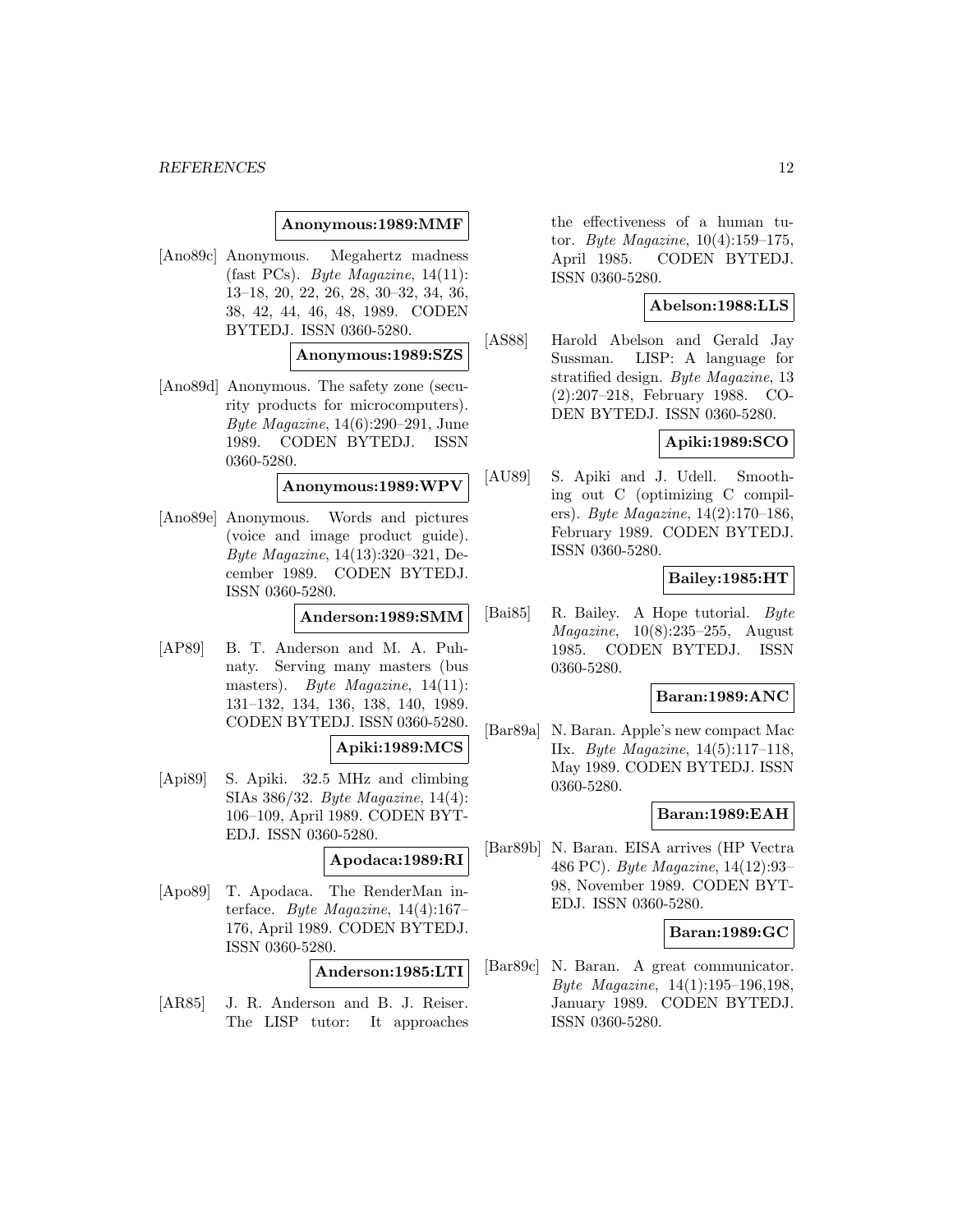## **Baran:1989:MST**

[Bar89d] N. Baran. The Mac SE takes off. Byte Magazine, 14(2):113–116, February 1989. CODEN BYTEDJ. ISSN 0360-5280.

### **Baran:1989:PYP**

[Bar89e] N. Baran. A PC in your pocket. Byte Magazine, 14(12):115–117, November 1989. CODEN BYTEDJ. ISSN 0360-5280.

## **Baran:1989:SGO**

[Bar89f] N. Baran. Superbase 4 (graphics oriented DBMs). Byte Magazine, 14 (3):221–222, 224, March 1989. CO-DEN BYTEDJ. ISSN 0360-5280.

#### **Baran:1989:TPS**

[Bar89g] N. Baran. Two powerful systems from Sun. Byte Magazine, 14(5): 108–112, May 1989. CODEN BYT-EDJ. ISSN 0360-5280.

#### **Baran:1989:TWC**

[Bar89h] N. Baran. Two worlds converge (personal workstations). Byte  $Magazine, 14(2):229-233, February$ 1989. CODEN BYTEDJ. ISSN 0360-5280.

## **Barron:1989:WML**

[Bar89i] J. J. Barron. The wizards of the Media Lab. Byte Magazine, 14(13): 353–360, December 1989. CODEN BYTEDJ. ISSN 0360-5280.

## **Bass:1984:TSL**

[Bas84] J. Bass. Translating the SAS language into BASIC. Byte Magazine, 9 (1):417–434, January 1984. CODEN BYTEDJ. ISSN 0360-5280.

## **Batory:1988:ADA**

[Bat88] C. J. Batory. Adding dimensions (array support in C). Byte Maqazine, 13(12):419–424, November 1988. CODEN BYTEDJ. ISSN 0360-5280.

### **Burger:1980:SRP**

[BBM80] J. Burger, D. Brill, and F. Machi. Self-reproducing programs. Byte Magazine, 5(??):??, ?? 1980. CO-DEN BYTEDJ. ISSN 0360-5280.

### **Begeman:1988:RTJ**

[BC88] M. L. Begeman and J. Conklin. The right tool for the job (hypertext). Byte Magazine,  $13(10):255-$ 266, October 1988. CODEN BYT-EDJ. ISSN 0360-5280.

### **Bortz:1984:LIP**

[BD84] J. Bortz and J. Diaman. LISP for the IBM personal computer. Byte Magazine, 9(??):281–291, July 1984. CODEN BYTEDJ. ISSN 0360-5280.

#### **Benzon:1985:VMM**

[Ben85] B. Benzon. The visual mind and the Macintosh. Byte Magazine, 10 (??):113–130, January 1985. CO-DEN BYTEDJ. ISSN 0360-5280.

#### **Betz:1988:EL**

[Bet88] D. Betz. Embedded languages. Byte Magazine, 13(12):409–416, November 1988. CODEN BYTEDJ. ISSN 0360-5280.

#### **Bharath:1987:IT**

[Bha87] ?. Bharath. Information theory. Byte Magazine, 12(??):??, ?? 1987. CODEN BYTEDJ. ISSN 0360-5280.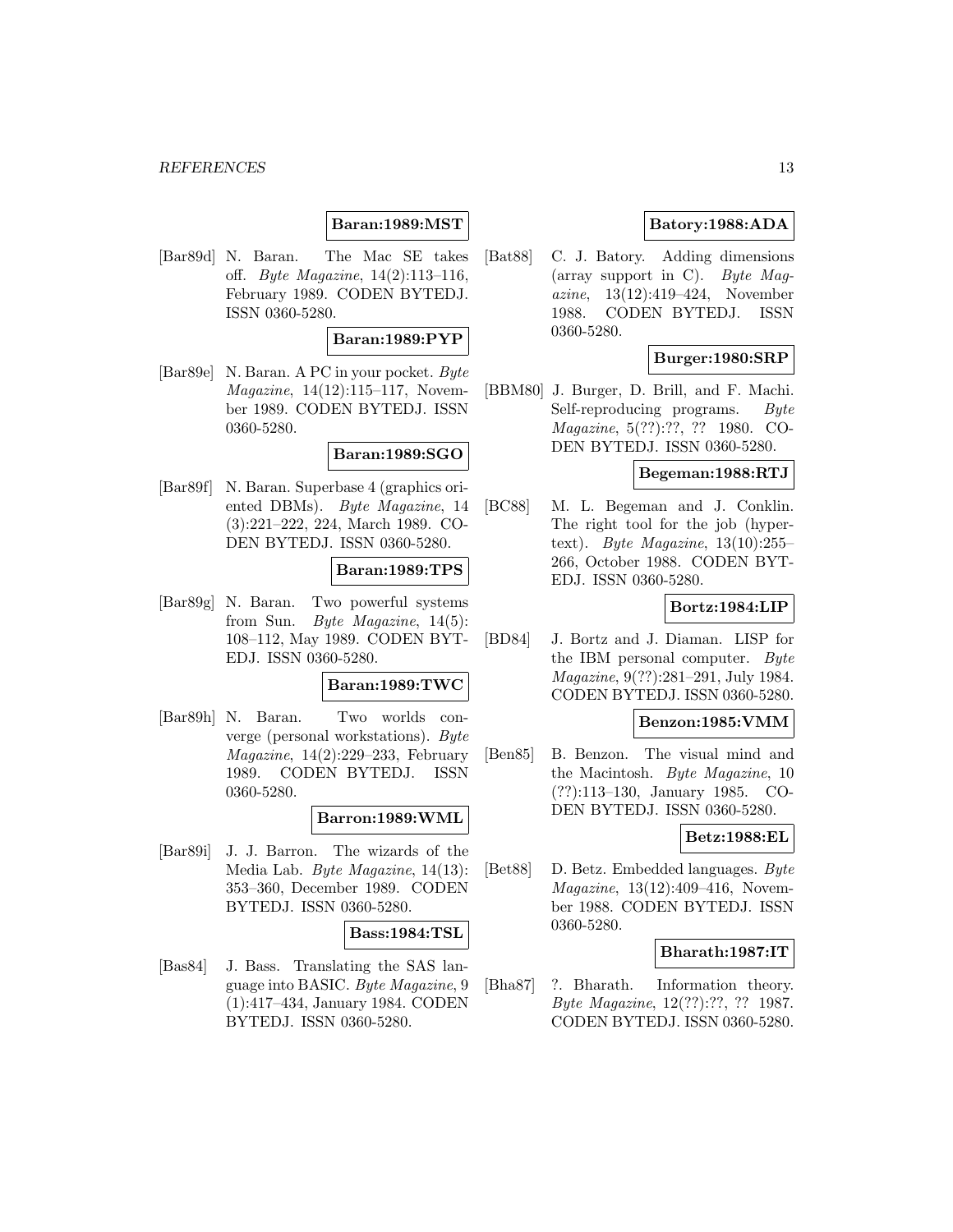## **Birenbaum:1983:IPM**

[Bir83] Larry Birenbaum. The IBM PC meets Ethernet. Byte Magazine, 7 (??):272–280, November 1983. CO-DEN BYTEDJ. ISSN 0360-5280.

## **Brown:1980:FCG**

[BL80] B. E. Brown and S. Levine. The future of computer graphics. Byte Magazine, 5(11):22–28, November 1980. CODEN BYTEDJ. ISSN 0360-5280.

#### **Blaszczak:1989:TAM**

[Bla89] M. Blaszczak. Three assemblers for MS-DOS. Byte Magazine, 14(2): 205–209, February 1989. CODEN BYTEDJ. ISSN 0360-5280.

#### **Baran:1989:EL**

[BN89] N. Baran and M. E. Nadeau. Everexpanding laptops. Byte Magazine, 14(8):90–96, August 1989. CODEN BYTEDJ. ISSN 0360-5280.

## **Bork:1987:PIT**

[Bor87] ?. Bork. The potential for interactive technology. Byte Magazine, 12 (??):??, ?? 1987. CODEN BYT-EDJ. ISSN 0360-5280.

#### **Bourn:1988:RDM**

[Bou88] ?. Bourn. Review of Duncan, The MS-DOS Encyclopedia (1988). Byte Magazine, 13(??):??, ?? 1988. CO-DEN BYTEDJ. ISSN 0360-5280.

### **Bretzmann:1989:NTO**

[Bre89] J. Bretzmann. A new twist on an old technology helical-scan technologies. Byte Magazine,  $14(12):380-$ 388, November 1989. CODEN BYT-EDJ. ISSN 0360-5280.

## **Bronson:1984:CSW**

[Bro84] R. Bronson. Computer simulation: What it is and how it's done. Byte Magazine, 9(3):95–102, March 1984. CODEN BYTEDJ. ISSN 0360-5280.

## **Brookshire:1987:RIC**

[Bro87] R. G. Brookshire. Rating the IBM compatibles. Byte Magazine, 12(12): 193–6, 198, December 1987. CO-DEN BYTEDJ. ISSN 0360-5280.

## **Berresford:1980:KAN**

[BRS80a] G. C. Berresford, A. M. Rockett, and J. C. Stevenson. Khachiyan's algorithm. I. A new solution to linear programming problems. Byte Magazine, 5(8):198–208, August 1980. CODEN BYTEDJ. ISSN 0360-5280.

## **Berresford:1980:KAP**

[BRS80b] G. C. Berresford, A. M. Rockett, and J. C. Stevenson. Khachiyan's algorithm. II. problems with the algorithm. Byte Magazine, 5(9): 242–255, September 1980. CODEN BYTEDJ. ISSN 0360-5280.

#### **Bryce:1989:FVM**

[Bry89a] J. Y. Bryce. Fiber vs. metal-mix, match, and choose between fiberoptic and metallic cables. Byte Magazine, 14(1):253–258, January 1989. CODEN BYTEDJ. ISSN 0360-5280.

## **Bryce:1989:GPN**

[Bry89b] J. Y. Bryce. Growing pains (network OS). Byte Magazine, 14(8):135–136, 138, August 1989. CODEN BYT-EDJ. ISSN 0360-5280.

### **Barnsley:1988:BWC**

[BS88] M. F. Barnsley and A. D. Sloan. A better way to compress images. Byte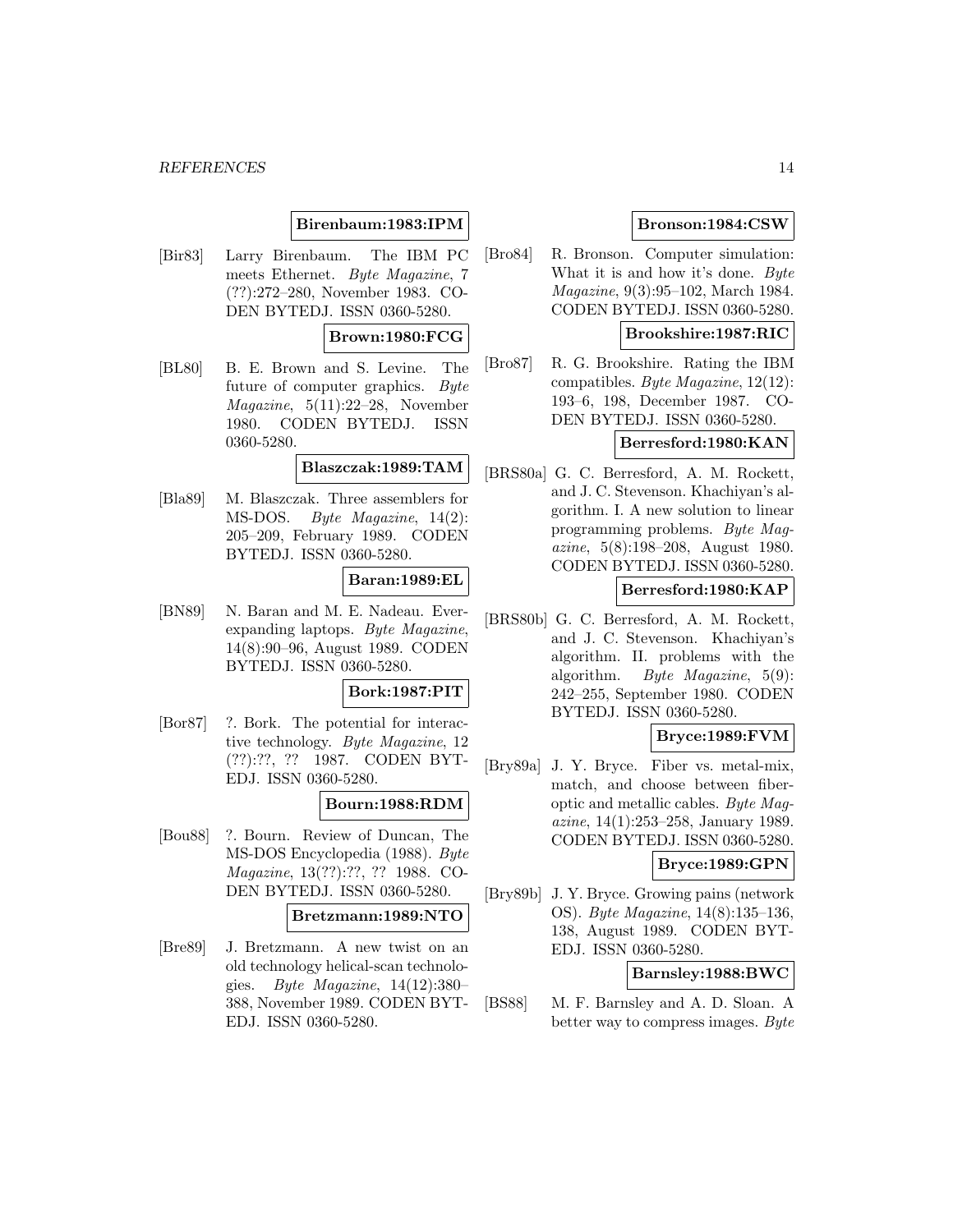Magazine, 13(??):215–223, January 1988. CODEN BYTEDJ. ISSN 0360-5280.

## **Butler:1989:TPW**

[But89] C. J. Butler. Turbo Pascal windowing system. Byte Magazine, 14(2): 283–291, February 1989. CODEN BYTEDJ. ISSN 0360-5280.

## **Betz:1988:IL**

[BW88] David Betz and Gregg Williams. Introduction LISP. Byte Magazine, 13(2):206, February 1988. CODEN BYTEDJ. ISSN 0360-5280.

## **Byte:1988:HHP**

[Byt88a] Byte staff. Hyperquotes from hypertext pioneer Ted Nelson. Byte Magazine, 13(2):14, February 1988. CODEN BYTEDJ. ISSN 0360-5280. Nanobytes Department.

## **Byte:1988:HWP**

[Byt88b] Byte staff. Hypertext word processing. Byte Magazine, 13(2):84, February 1988. CODEN BYTEDJ. ISSN 0360-5280. What's New Section (product announcements).

## **Byte:1988:TVE**

[Byt88c] Byte staff. Twelve volumes of English words now on two CD-ROMs. Byte Magazine, 13(2):18, February 1988. CODEN BYTEDJ. ISSN 0360-5280. Microbytes department.

## **Byte:1988:WHS**

[Byt88d] Byte staff. Will hypertext save mankind? Byte Magazine, 13(2): 14, February 1988. CODEN BYT-EDJ. ISSN 0360-5280. Microbytes department.

## **Cohen:1980:GIG**

[CC80] D. K. Cohen and D. Crowe. A general interpolating graphics package for the TRS-80. Byte Magazine, 5 (11):296–310, November 1980. CO-DEN BYTEDJ. ISSN 0360-5280.

## **Chang:1986:AT**

[Cha86] Y. F. Chang. The ATOMCC toolbox. Byte Magazine,  $11(4):215-$ 224, April 1986. CODEN BYTEDJ. ISSN 0360-5280.

### **Chen:1989:PPS**

[Che89] F. Chen. PC-DOS: pulling out the stops (version 4.0 features to speed up file access). Byte Magazine, 14 (6):294–299, June 1989. CODEN BYTEDJ. ISSN 0360-5280.

## **Ciarcia:1984:L**

[Cia84] S. A. Ciarcia. The lis'ner 1000. Byte Magazine, 9(??):111–124, November 1984. CODEN BYTEDJ. ISSN 0360-5280.

## **Ciarcia:1986:BHD**

[Cia86] Steve Ciarcia. Build a hardware data encryptor. Byte Magazine, 11 (??):??, ?? 1986. CODEN BYT-EDJ. ISSN 0360-5280.

## **Ciarcia:1988:CCCb**

[Cia88a] S. Ciarcia. Ciarcia's circuit cellar. 2. why microcontrollers? Byte Magazine, 13(9):303–312, September 1988. CODEN BYTEDJ. ISSN 0360-5280.

#### **Ciarcia:1988:CCCc**

[Cia88b] S. Ciarcia. Ciarcia's circuit cellar. 3 A supercomputer. Byte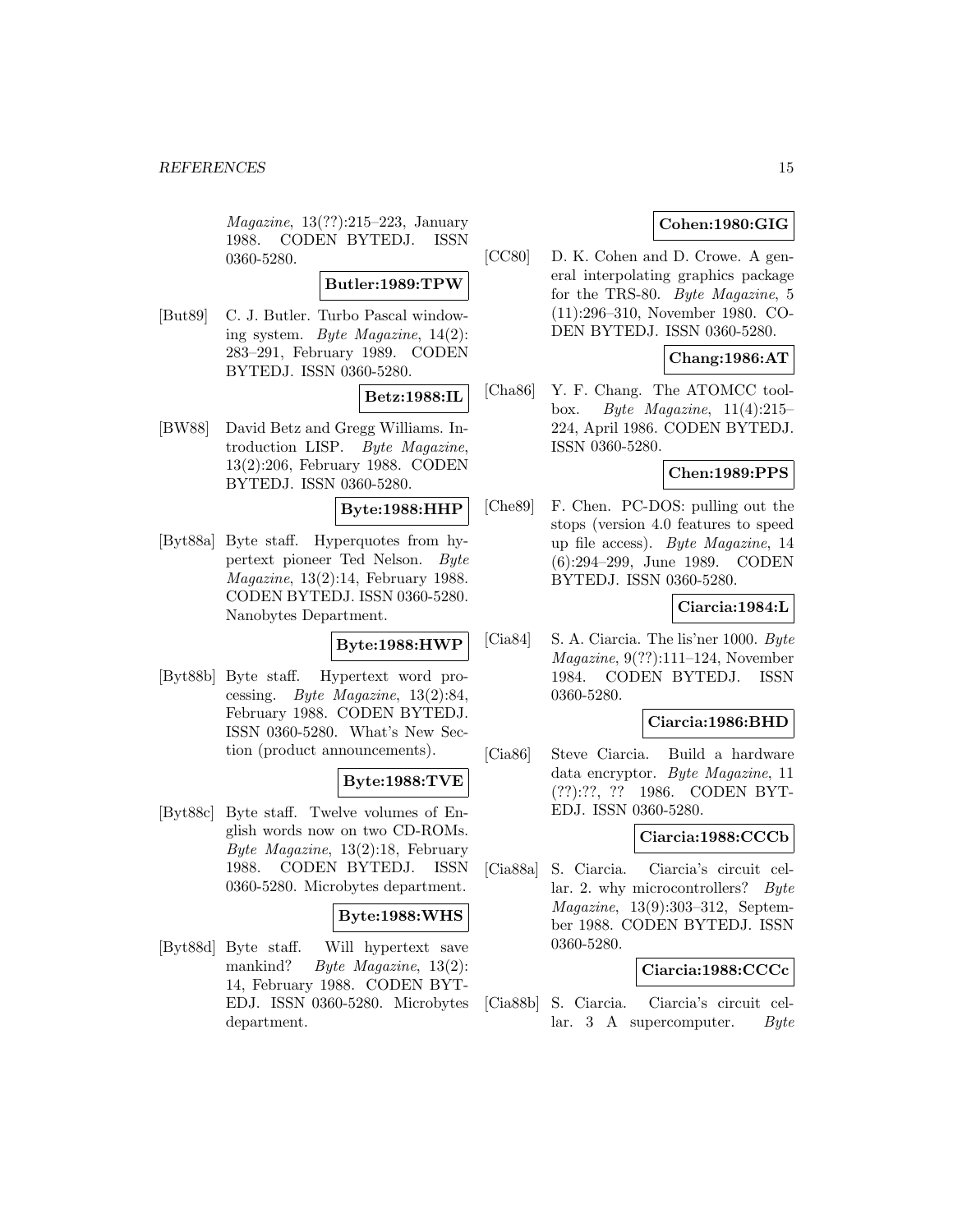Magazine, 13(13):327–339, December 1988. CODEN BYTEDJ. ISSN 0360-5280.

**Ciarcia:1988:Sa**

[Cia88c] S. Ciarcia. A supercomputer. 1. Byte Magazine, 13(10):283–291, October 1988. CODEN BYTEDJ. ISSN 0360-5280.

## **Ciarcia:1988:Sb**

[Cia88d] S. Ciarcia. A supercomputer. 2. Byte Magazine, 13(12):399–406, November 1988. CODEN BYTEDJ. ISSN 0360-5280.

#### **Clarkson:1989:QMC**

[Cla89] M. A. Clarkson. The quest for the molecular computer. Byte Magazine, 14(5):268–273, May 1989. CO-DEN BYTEDJ. ISSN 0360-5280.

#### **Clinger:1988:SS**

[Cli88] William Clinger. Semantics of SCHEME. Byte Magazine, 13(2): 221–227, February 1988. CODEN BYTEDJ. ISSN 0360-5280.

#### **Clocksin:1987:PP**

[Clo87] W. Clocksin. A Prolog primer. Byte Magazine, 12(??):147–158, August 1987. CODEN BYTEDJ. ISSN 0360-5280.

#### **Crowston:1988:ISA**

[CM88] K. Crowston and T. W. Malone. Intelligent software agents (groupware). Byte Magazine, 13(13):267– 272, December 1988. CODEN BYT-EDJ. ISSN 0360-5280.

**Colmerauer:1987:OPI**

[Col87] A. Colmerauer. Opening the Prolog-III universe. Byte Magazine, 12

## (9):177–182, August 1987. CODEN BYTEDJ. ISSN 0360-5280.

### **Comeau:1989:NUP**

[Com89a] G. Comeau. Networking with Unix (personal workstations). Byte  $Magazine, 14(2):265-267, February$ 1989. CODEN BYTEDJ. ISSN 0360-5280.

## **Comeau:1989:US**

[Com89b] G. Comeau. The Unix shell. Byte Magazine, 14(9):315–316, 318–321, September 1989. CODEN BYT-EDJ. ISSN 0360-5280.

#### **Cook:1984:EE**

[Coo84] P. R. Cook. Electronic encyclopedias. Byte Magazine, 9(??):151–167, July 1984. CODEN BYTEDJ. ISSN 0360-5280.

## **Cook:1989:CGT**

[Coo89] R. Cook. Clash of the graphics titans. Byte Magazine, 14(11):143– 144, 146–148, 150, 152, 154, 156, 1989. CODEN BYTEDJ. ISSN 0360-5280.

## **Crabb:1988:MBC**

[Cra88] D. Crabb. To Mac and back (computer links). Byte Magazine, 13(11): 67–70, 1988. CODEN BYTEDJ. ISSN 0360-5280.

#### **Crabb:1989:DEM**

[Cra89a] D. Crabb. DAT drive eases Mac backups. Byte Magazine, 14(12): 225–230, November 1989. CODEN BYTEDJ. ISSN 0360-5280.

#### **Crabb:1989:FS**

[Cra89b] D. Crabb. The flying spreadsheet. Byte Magazine, 14(7):207–208, 210,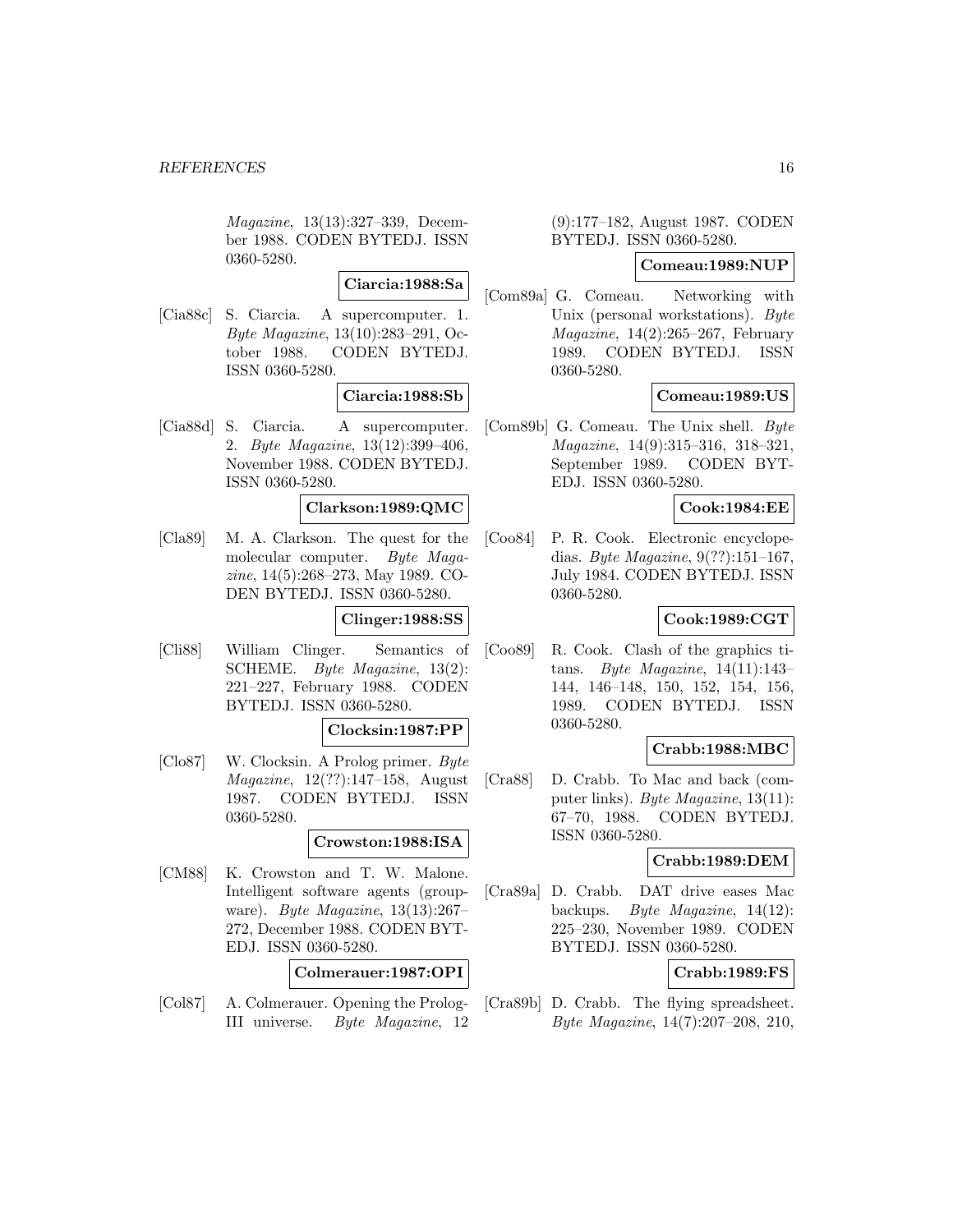July 1989. CODEN BYTEDJ. ISSN 0360-5280.

## **Crabb:1989:HSM**

[Cra89c] D. Crabb. Hooked on Smalltalk-80 for the MAC. Byte Magazine, 14(1): 143, 145–146, January 1989. CO-DEN BYTEDJ. ISSN 0360-5280.

## **Crabb:1989:MGF**

[Cra89d] D. Crabb. Mac goes fax. Byte Magazine, 14(5):208C–D, F, H, May 1989. CODEN BYTEDJ. ISSN 0360-5280.

### **Crabb:1989:MIS**

[Cra89e] D. Crabb. The Mac interface: showing its age. Byte Magazine, 14(6): 235–237, June 1989. CODEN BYT-EDJ. ISSN 0360-5280.

## **Crabb:1989:MR**

[Cra89f] D. Crabb. A Macintosh retrospective. Byte Magazine, 14(3):143–144, 146, March 1989. CODEN BYT-EDJ. ISSN 0360-5280.

## **Crabb:1989:PWP**

[Cra89g] D. Crabb. A perfect word processor at last? Byte Magazine,  $14(5):157-$ 158, May 1989. CODEN BYTEDJ. ISSN 0360-5280.

## **Crabb:1989:SCB**

[Cra89h] D. Crabb. Smalltalk can be cheap. Byte Magazine,  $14(4):141-$ 146, April 1989. CODEN BYTEDJ. ISSN 0360-5280.

#### **Cook:1988:RC**

[CS88] R. Cook and P. Schauble. Remotecontrol communications. Byte Magazine, 13(12):249–252, November 1988. CODEN BYTEDJ. ISSN 0360-5280.

## **Catchings:1989:LTA**

[CV89] B. Catchings and M. L. Van Name. The LAN terminal alternative. Byte Magazine, 14(12):211–214, November 1989. CODEN BYTEDJ. ISSN 0360-5280.

## **Diehl:1988:PPB**

[DA88] S. Diehl and S. Apiki. Plotters in perspective (buyer's guide). Byte Magazine, 13(13):162–180, December 1988. CODEN BYTEDJ. ISSN 0360-5280.

## **Diehl:1989:PFD**

[DA89] S. Diehl and S. Apiki. Product focus: digitizing tablets: graphic details. Byte Magazine,  $14(1):162-166$ , 168–172, 174, January 1989. CO-DEN BYTEDJ. ISSN 0360-5280.

## **Darlington:1985:PT**

[Dar85] J. Darlington. Program transformation. Byte Magazine, 10(8):201–218, August 1985. CODEN BYTEDJ. ISSN 0360-5280.

## **Davis:1989:LCA**

[Dav89a] R. Davis. A logical choice (APPC or LU 6.2 protocol). Byte Magazine, 14 (1):309–315, January 1989. CODEN BYTEDJ. ISSN 0360-5280.

#### **Davis:1989:SWD**

[Dav89b] R. Davis. Sharing the wealth (distributed databases). Byte Magazine, 14(9):267–270, 272–274, September 1989. CODEN BYTEDJ. ISSN 0360-5280.

### **Dawson:1989:CPR**

[Daw89a] B. M. Dawson. Changing perceptions of reality (image editing). Byte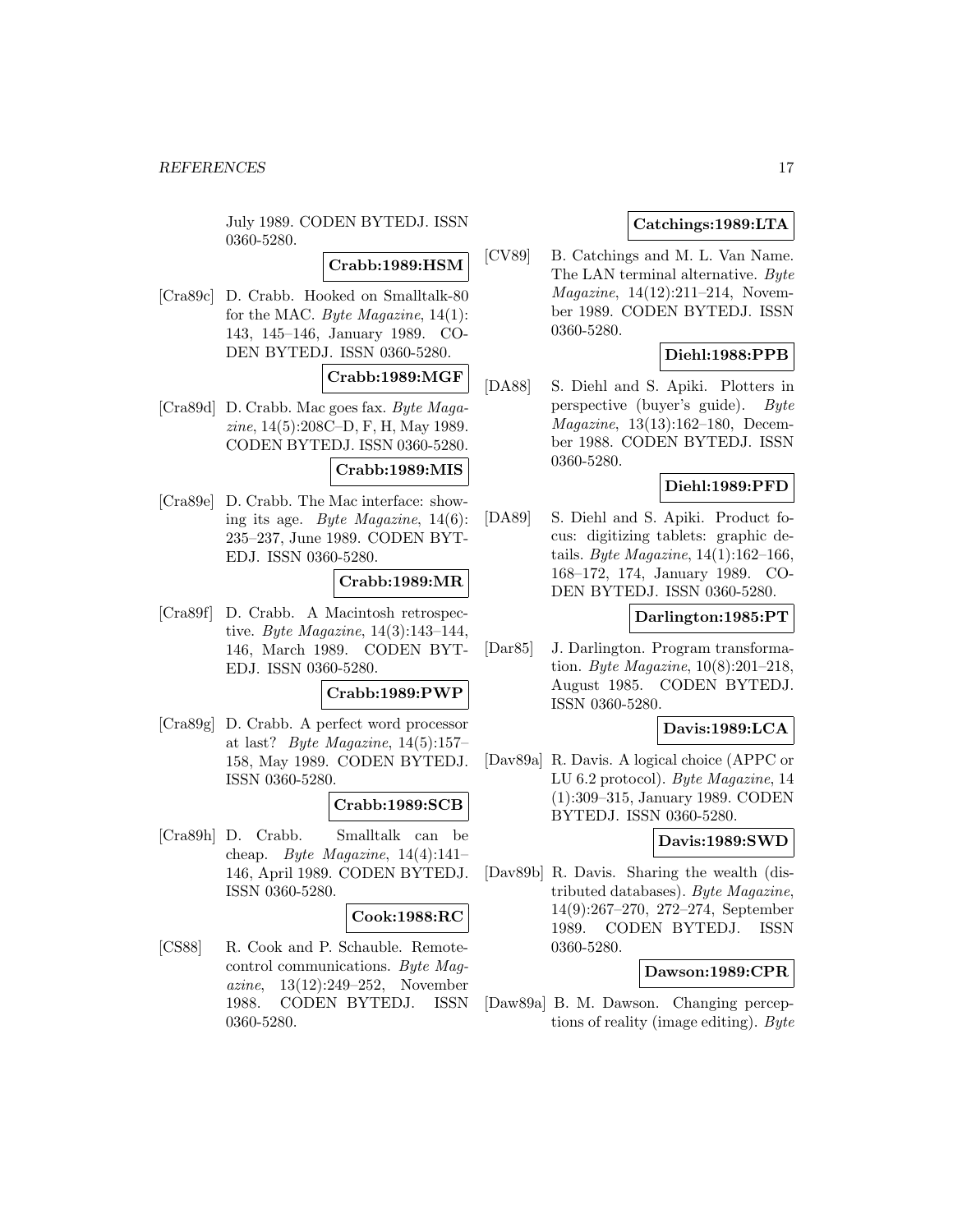Magazine, 14(13):293–304, December 1989. CODEN BYTEDJ. ISSN 0360-5280.

## **Dawson:1989:FMO**

[Daw89b] J. Dawson. A family of models (object-oriented databases). Byte Magazine, 14(9):277–278, 280–282, 284, 286, September 1989. CODEN BYTEDJ. ISSN 0360-5280.

## **Deering:1985:AAH**

[Dee85] M. Deering. Architectures for AI: Hardware and software for efficient processing. Byte Magazine, 10(4): 193–206, April 1985. CODEN BYT-EDJ. ISSN 0360-5280.

## **DeMaria:1988:MID**

[DeM88] R. DeMaria. Macdraw II (drawing program). Byte Magazine, 13(13): 231–234, December 1988. CODEN BYTEDJ. ISSN 0360-5280.

### **Dodani:1989:SP**

[DHM89a] ?. Dodani, ?. Hughes, and ?. Moshell. Separation of powers. Byte Magazine, 14(??):??, ?? 1989. CODEN BYTEDJ. ISSN 0360-5280.

#### **Dodani:1989:SPU**

[DHM89b] M. H. Dodani, C. E. Hughes, and J. M. Moshell. Separation of powers (user interfaces and object-oriented programming). Byte Magazine, 14 (3):255–256, 258, 260–262, 270–271, March 1989. CODEN BYTEDJ. ISSN 0360-5280.

#### **Diehl:1989:UUI**

[Die89] S. Diehl. The ultimate upgrade (IBM PC AT upgrade to 80386 based workstation). Byte Magazine, 14(6):313–319, June 1989. CODEN BYTEDJ. ISSN 0360-5280.

## **Dougherty:1988:MU**

[DO88] D. Dougherty and T. O'Reilly. DOS meets Unix. Byte Magazine, 13(11): 117–126, 1988. CODEN BYTEDJ. ISSN 0360-5280.

## **Dror:1989:SCG**

[Dro89] Asael Dror. Secret codes (any good data security system must rely on encryption). *Byte Magazine*, 14(6): 267–270, June 1989. CODEN BYT-EDJ. ISSN 0360-5280.

### **Duff:1987:DEL**

[Duf87] Charles B. Duff. Designing and efficient language. Byte Magazine, 12 (??):211–224, August 1987. CODEN BYTEDJ. ISSN 0360-5280.

### **Edginton:1987:IMR**

[Edg87] ?. Edginton. Installing memoryresident programs with C: Using C programs to extend DOS. Byte Magazine, 12(??):??, ?? 1987. CODEN BYTEDJ. ISSN 0360-5280.

## **Eglowstein:1989:WPC**

[Egl89] H. Eglowstein. What price color PostScript? (wax-transfer printer). Byte Magazine, 14(13):229–232, December 1989. CODEN BYTEDJ. ISSN 0360-5280.

### **Engelbart:1988:WTG**

[EL88] D. Engelbart and H. Lehtman. Working together (groupwise). Byte Magazine, 13(13):245–252, December 1988. CODEN BYTEDJ. ISSN 0360-5280.

### **Eisenbach:1985:DLO**

[ES85] S. Eisenbach and C. Sadler. Declarative languages: An overview. Byte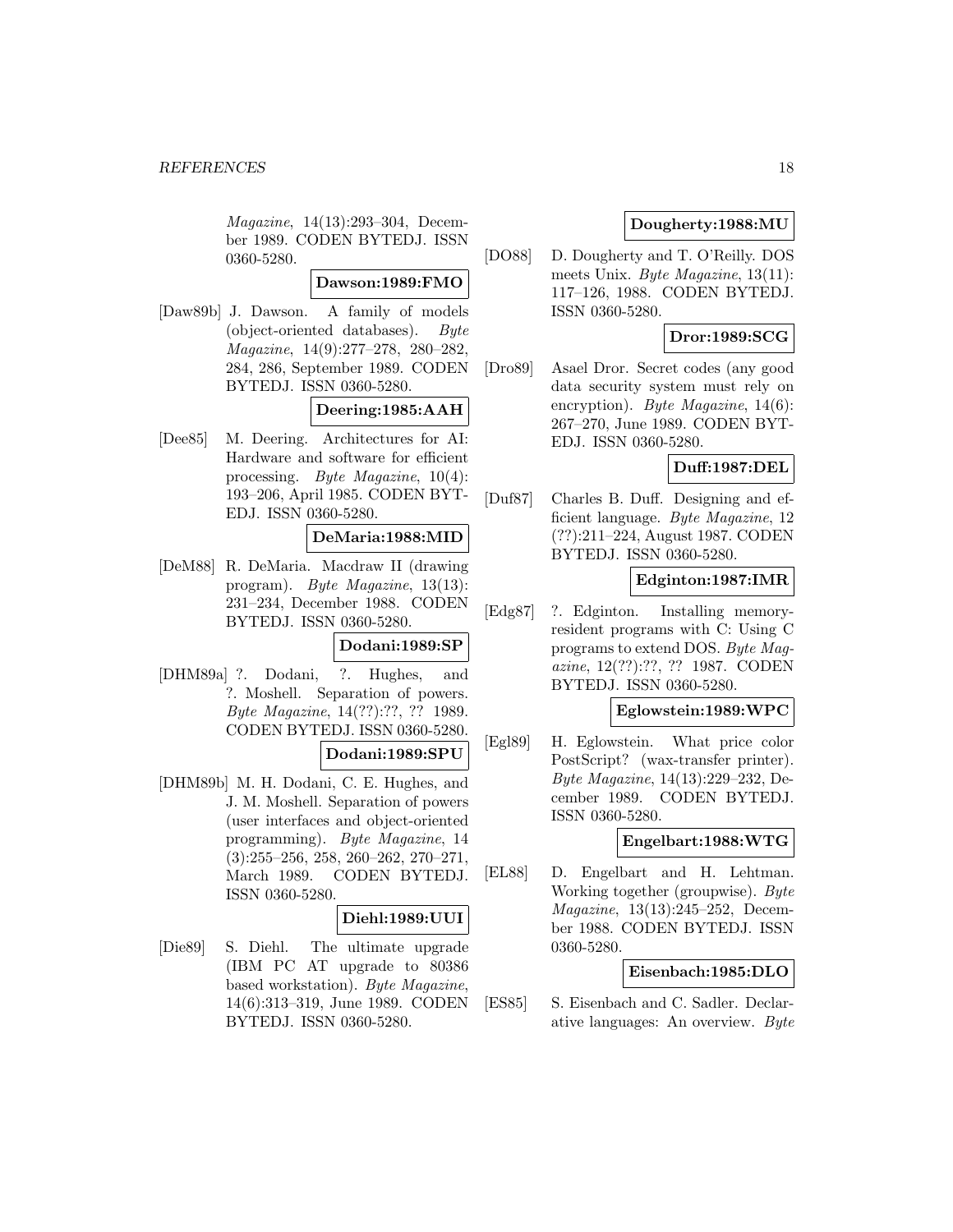Magazine, 10(8):181–200, August 1985. CODEN BYTEDJ. ISSN 0360-5280.

#### **Eugenides:1989:PSF**

[Eug89] J. Eugenides. Pushing Standard File to the limit (utility program). Byte Magazine, 14(6):225–231, June 1989. CODEN BYTEDJ. ISSN 0360-5280.

### **Feldman:1985:C**

[Fel85] J. A. Feldman. Connections. Byte Magazine, 10(??):277–284, April 1985. CODEN BYTEDJ. ISSN 0360-5280.

### **Finzer:1984:PR**

[FG84] W. Finzer and L. Gould. Programming by rehearsal. Byte Magazine, 9(6):187–210, June 1984. CODEN BYTEDJ. ISSN 0360-5280.

## **Fox:1989:HPP**

[FHMC89] G. C. Fox, A. W. Ho, P. Messina, and T. Cole. Hands-on parallel processing. Byte Magazine,  $14(10):287-$ 293, October 1989. CODEN BYT-EDJ. ISSN 0360-5280.

#### **Fichtelman:1985:EM**

[Fic85] M. Fichtelman. The expert mechanic. Byte Magazine,  $10(6):205-$ 216, June 1985. CODEN BYTEDJ. ISSN 0360-5280.

## **Fiderio:1988:GVH**

[Fid88] J. Fiderio. A grand vision–hypertext mimics the brain's ability to access information quickly and intuitively by reference. Byte Magazine, 13(10): 237–244, October 1988. CODEN BYTEDJ. ISSN 0360-5280.

## **Fiedler:1989:FIU**

[FP89] D. Fiedler and J. Paul. Future imperfect (unix). Byte Magazine, 14(5):227–228, 230–234, May 1989. CODEN BYTEDJ. ISSN 0360-5280.

## **Frey:1986:BMC**

[Fre86] P. W. Frey. A bit-mapped classifier. Byte Magazine, 11(??):??, ?? 1986. CODEN BYTEDJ. ISSN 0360-5280.

## **Frisse:1988:TH**

[Fri88] M. Frisse. From text to hypertext. Byte Magazine, 13(10):247– 253, October 1988. CODEN BYT-EDJ. ISSN 0360-5280.

## **Fried:1989:ONC**

[Fri89] S. Fried. Optimizing numeric coprocessing. Byte Magazine,  $14(11):221-$ 224, 1989. CODEN BYTEDJ. ISSN 0360-5280.

## **Gabaldon:1988:FVS**

[Gab88] D. Gabaldon. Features vs. speed (FullWrite word processor program). Byte Magazine, 13(12):241– 246, November 1988. CODEN BYT-EDJ. ISSN 0360-5280.

#### **Gabaldon:1989:FIS**

[Gab89a] D. Gabaldon. Full Impact (spreadsheet package). Byte Magazine, 14 (2):211–214, February 1989. CO-DEN BYTEDJ. ISSN 0360-5280.

#### **Gabaldon:1989:MPD**

[Gab89b] D. Gabaldon. Move over, Page-Maker (DTP package). Byte Magazine, 14(13):217–220, December 1989. CODEN BYTEDJ. ISSN 0360-5280.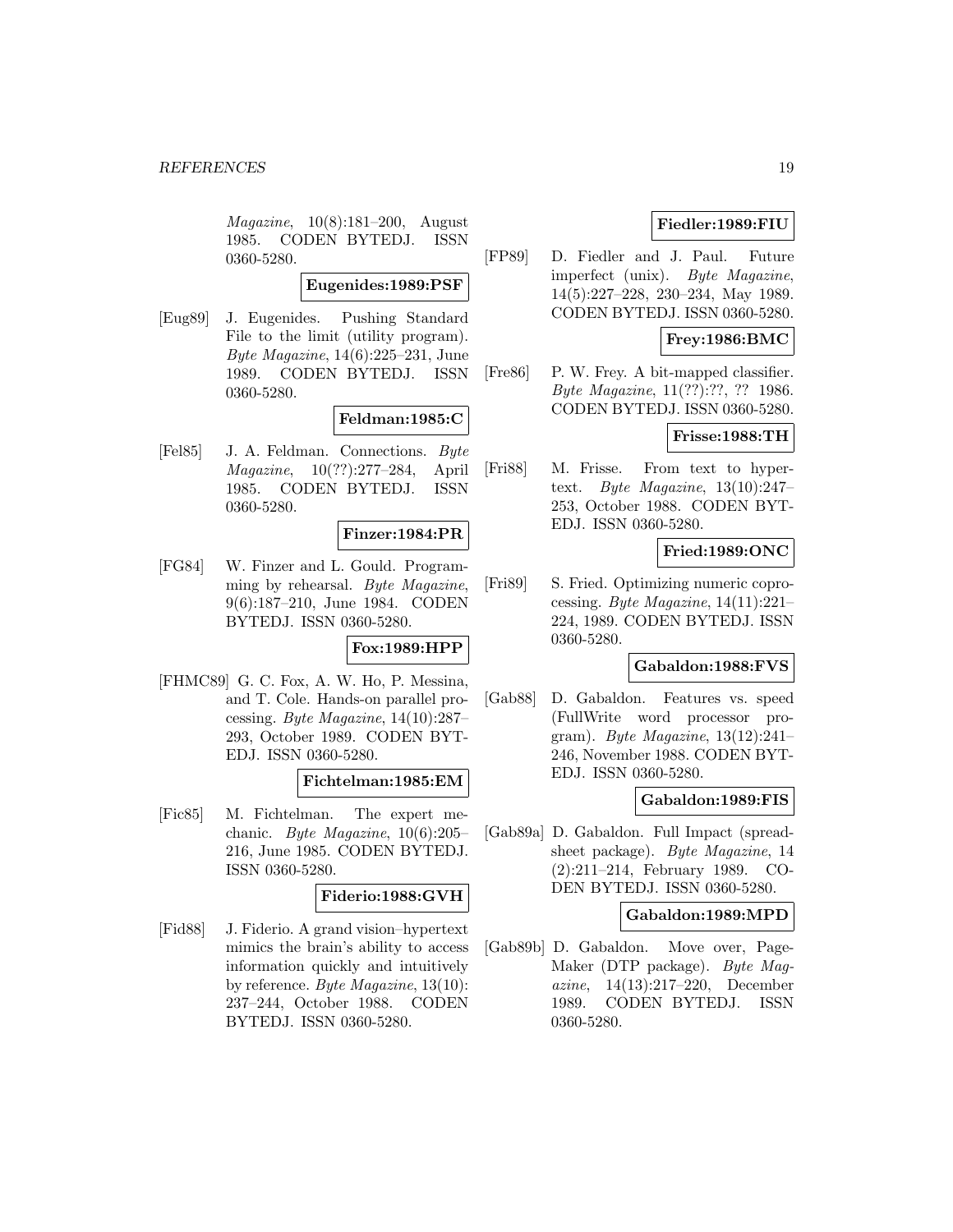#### *REFERENCES* 20

## **Gelernter:1988:GJD**

[Gel88] David Gelernter. Getting the job done (linda, parallel programming language). Byte Magazine, 13(12): 301–308, November 1988. CODEN BYTEDJ. ISSN 0360-5280.

### **Gibson:1989:CP**

[Gib89] M. L. Gibson. The CASE philosophy. Byte Magazine, 14(4):209– 218, April 1989. CODEN BYTEDJ. ISSN 0360-5280.

#### **Giguere:1989:EOD**

[Gig89] E. Giguere. Electronic Oxford (dictionary computerisation). Byte Magazine, 14(13):371–374, December 1989. CODEN BYTEDJ. ISSN 0360-5280.

## **Gilliland:1988:OC**

[Gil88] J. Gilliland. OS/2 communications. Byte Magazine,  $13(11):153-$ 166, 1988. CODEN BYTEDJ. ISSN 0360-5280.

### **Glass:1989:CMS**

[Gla89a] B. Glass. Caching in on memory systems. Byte Magazine, 14(3):281– 285, March 1989. CODEN BYT-EDJ. ISSN 0360-5280.

#### **Glass:1989:HDI**

[Gla89b] B. Glass. Hard disk interfaces. Byte Magazine, 14(2):293–297, February 1989. CODEN BYTEDJ. ISSN 0360-5280.

#### **Glass:1989:IPB**

[Gla89c] B. Glass. The IBM PC BIOS. Byte Magazine, 14(4):303–310, April 1989. CODEN BYTEDJ. ISSN 0360-5280.

## **Glass:1989:MAT**

[Gla89d] B. Glass. Making applications talk (CAS). Byte Magazine, 14(1):155– 158, January 1989. CODEN BYT-EDJ. ISSN 0360-5280.

## **Glass:1989:TR**

[Gla89e] B. Glass. The token ring. Byte Magazine, 14(1):363–368, 370, 372, 374, 376, January 1989. CODEN BYT-EDJ. ISSN 0360-5280.

### **Glass:1989:UN**

[Gla89f] B. Glass. Understanding NetBIOS. Byte Magazine, 14(1):301–306, January 1989. CODEN BYTEDJ. ISSN 0360-5280.

### **Glass:1989:HDM**

[Gla89g] K. B. Glass. Hard disc maintenance software. Byte Magazine, 14 (8):265–268, 270, 272, 274, 276, August 1989. CODEN BYTEDJ. ISSN 0360-5280.

## **Glass:1989:DVI**

[Gla89h] L. B. Glass. Digital video interactive. Byte Magazine, 14(5):283–289, May 1989. CODEN BYTEDJ. ISSN 0360-5280.

### **Glass:1989:LAE**

[Gla89i] L. B. Glass. The light at the end of the LAN. Byte Magazine, 14(7): 269–274, July 1989. CODEN BYT-EDJ. ISSN 0360-5280.

## **Glass:1989:MMM**

[Gla89j] L. B. Glass. Modern modem methods. Byte Magazine, 14(6):321–326, June 1989. CODEN BYTEDJ. ISSN 0360-5280.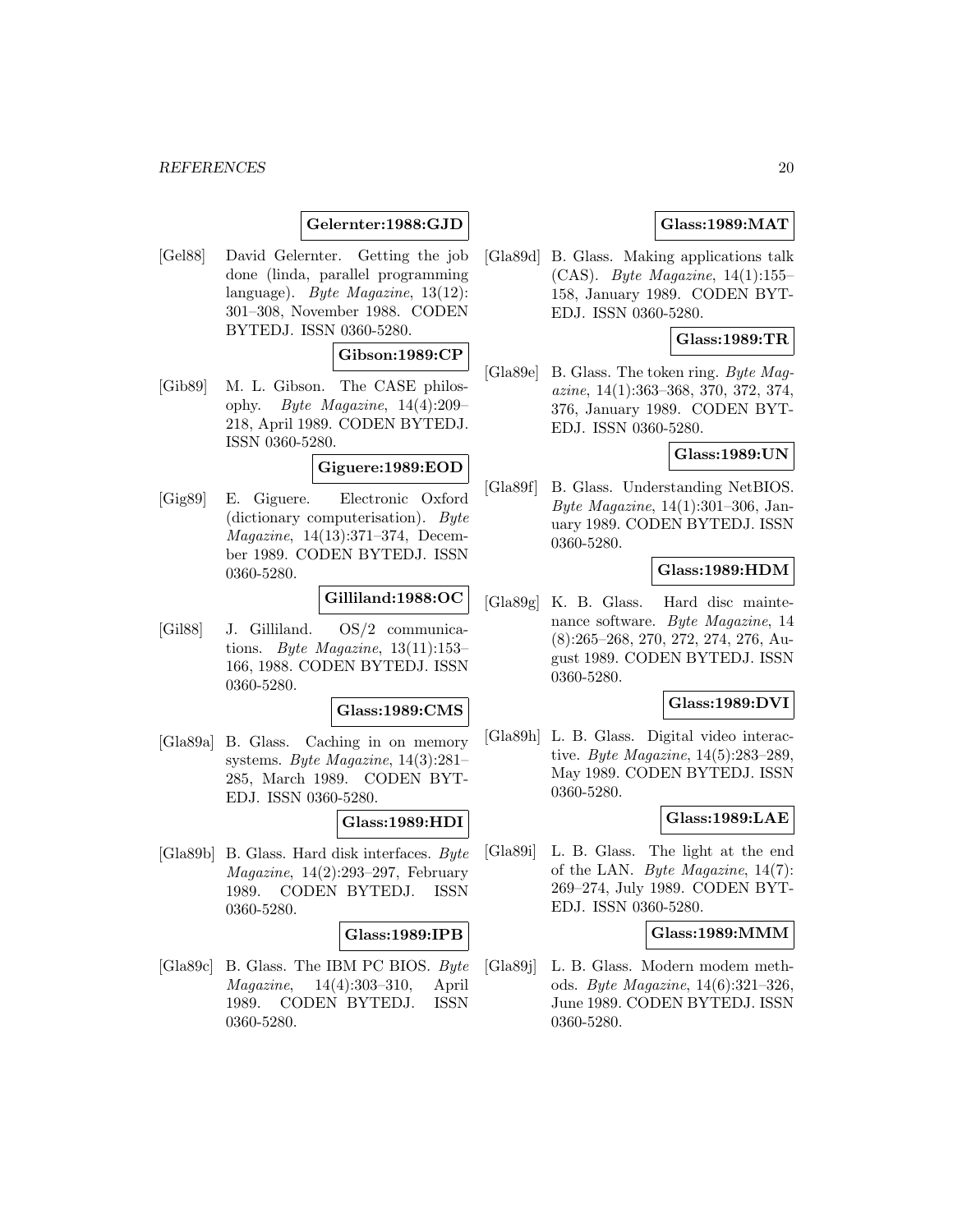## **Glass:1989:PM**

[Gla89k] L. B. Glass. Protected mode. Byte Magazine, 14(13):377–384, December 1989. CODEN BYTEDJ. ISSN 0360-5280.

## **Goldberg:1981:SS**

[GR81] A. Goldberg and D. Robson. The Smalltalk-80 system. Byte Magazine, 6(8):36–48, August 1981. CO-DEN BYTEDJ. ISSN 0360-5280.

## **Graef:1989:GF**

[Gra89] G. L. Graef. Graphics formats. Byte Magazine, 14(9):305–306, 308–310, September 1989. CODEN BYT-EDJ. ISSN 0360-5280.

### **Greenberg:1981:UOS**

[Gre81] Robert B. Greenberg. The Unix operating system and the Xenix standard operating environment. Byte Magazine, 6(6):248–264, June 1981. CODEN BYTEDJ. ISSN 0360-5280 (print), 1082-7838 (electronic).

### **Grehan:1988:FPC**

[Gre88a] R. Grehan. Floating-point without a coprocessor. Byte Magazine, 13(9): 313–319, September 1988. CODEN BYTEDJ. ISSN 0360-5280.

## **Grehan:1988:OO**

[Gre88b] R. Grehan. An overview of overlays. Byte Magazine, 13(13):341–348, December 1988. CODEN BYTEDJ. ISSN 0360-5280.

### **Grehan:1988:SAR**

[Gre88c] R. Grehan. Some assembly required. 2. Floating-point without a coprocessor. Byte Magazine, 13(10):293– 298, October 1988. CODEN BYT-EDJ. ISSN 0360-5280.

## **Grehan:1988:SHD**

[Gre88d] R. Grehan. Spinrite (hard disc diagnostic and maintenance program). Byte Magazine, 13(12):237– 239, November 1988. CODEN BYT-EDJ. ISSN 0360-5280.

### **Greenberg:1989:KTV**

[Gre89a] Ross M. Greenberg. Know thy viral enemy (computer viruses). Byte Magazine, 14(6):275–280, June 1989. CODEN BYTEDJ. ISSN 0360-5280.

## **Grehan:1989:DA**

[Gre89b] R. Grehan. Directory assistance. 1. Byte Magazine, 14(5):291–294, 296– 298, May 1989. CODEN BYTEDJ. ISSN 0360-5280.

## **Grehan:1989:DAM**

[Gre89c] R. Grehan. Directory assistance. 2. (MS-DOS, Unix, Macintosh HFs). Byte Magazine, 14(6):327–336, June 1989. CODEN BYTEDJ. ISSN 0360-5280.

### **Grehan:1989:FPR**

[Gre89d] R. Grehan. Floating-point revisited. Byte Magazine,  $14(4):311-$ 318, April 1989. CODEN BYTEDJ. ISSN 0360-5280.

#### **Grehan:1989:IMS**

[Gre89e] R. Grehan. If memory serves ... (memory management). Byte Magazine, 14(8):279–280, 282, 284, 286, 337, August 1989. CODEN BYT-EDJ. ISSN 0360-5280.

#### **Grehan:1989:IKI**

[Gre89f] R. Grehan. Input: keep it clean. *Byte Magazine*,  $14(13):387-$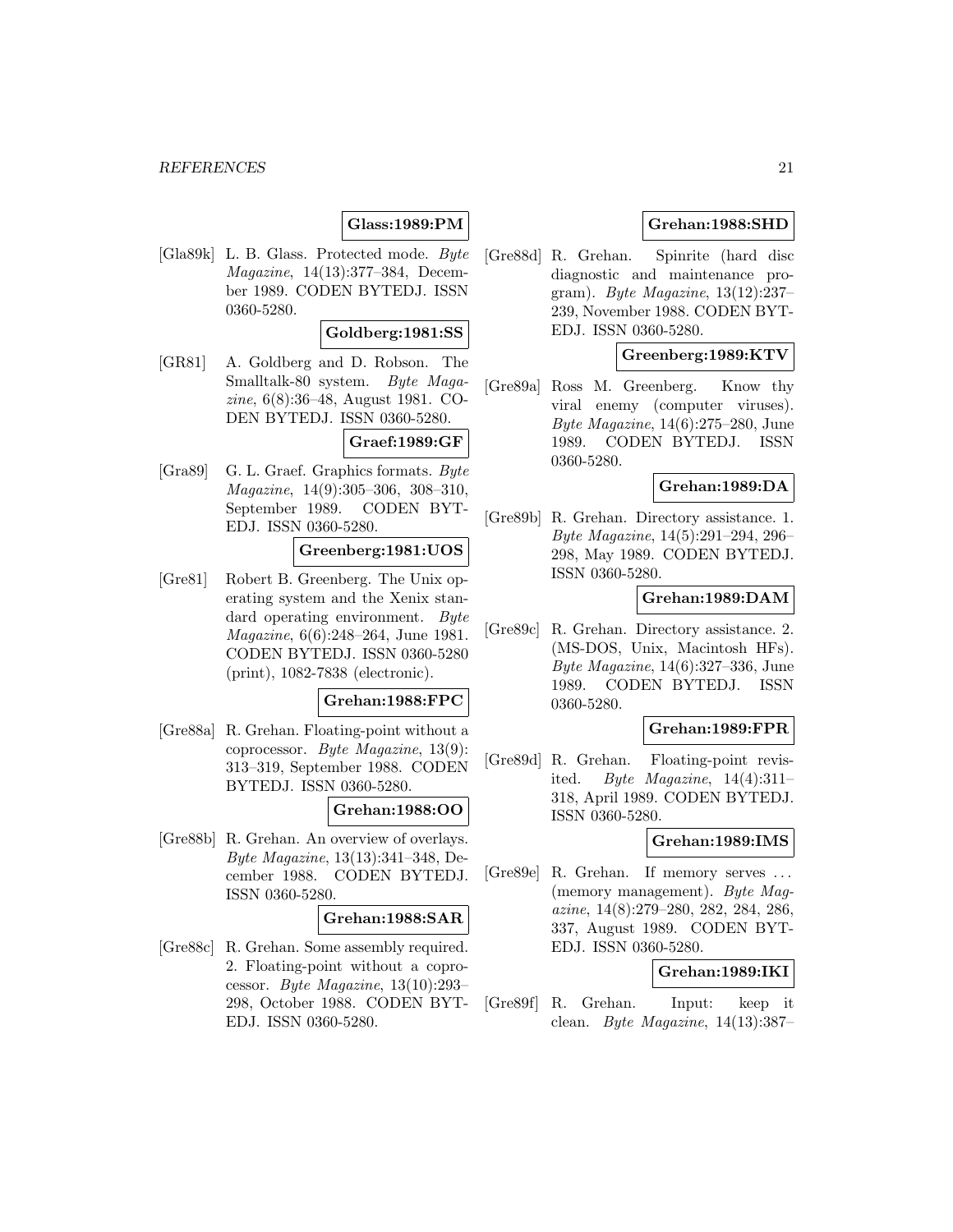392, 442, December 1989. CODEN BYTEDJ. ISSN 0360-5280.

## **Grehan:1989:SAR**

[Gre89g] R. Grehan. Some assembly required. 2. Trees 'n keys. Byte Magazine, 14(2):301–307, February 1989. CO-DEN BYTEDJ. ISSN 0360-5280.

## **Grehan:1989:TKI**

[Gre89h] R. Grehan. Trees 'n keys. III. Byte Magazine, 14(3):287–288, 290, 292– 293, March 1989. CODEN BYT-EDJ. ISSN 0360-5280.

#### **Grehan:1989:TK**

[Gre89i] R. Grehan. Trees'n keys. 1. Byte Magazine, 14(1):379–380, 384, 386– 390, January 1989. CODEN BYT-EDJ. ISSN 0360-5280.

## **Grogono:1980:GCS**

[Gro80] A. W. Grogono. Graphic color slides. Byte Magazine, 5(11):126– 144, November 1980. CODEN BYT-EDJ. ISSN 0360-5280.

## **Grudin:1988:PPG**

[Gru88] J. Grudin. Perils and pitfalls (groupware). Byte Magazine, 13(13):261– 264, December 1988. CODEN BYT-EDJ. ISSN 0360-5280.

#### **Grehan:1988:BBL**

[GT88] R. Grehan and T. Thompson. Borland beefs up its languages. Byte Magazine, 13(10):151–154, October 1988. CODEN BYTEDJ. ISSN 0360-5280.

#### **Halliday:1989:INS**

[Hal89a] C. Halliday. IBM's new speed king. Byte Magazine,  $14(7):173-176$ , July 1989. CODEN BYTEDJ. ISSN 0360-5280.

## **Halliday:1989:SL**

[Hal89b] C. Halliday. Strengthening the lineup. Byte Magazine, 14(1):179– 184, 186, January 1989. CODEN BYTEDJ. ISSN 0360-5280.

## **Hansen:1987:DSB**

[Han87] ?. Hansen. Data structures in a bitmapped text editor: How Carnegie-Mellon University displays text on the IBM RT PC. Byte Magazine, 12(??):??, ?? 1987. CODEN BYT-EDJ. ISSN 0360-5280.

### **Hayes:1988:ALL**

[Hay88a] F. Hayes. At long last, laptop (compaq 286 SLT laptop). Byte Magazine, 13(13):107–110, December 1988. CODEN BYTEDJ. ISSN 0360-5280.

## **Hayes:1988:CC**

[Hay88b] F. Hayes. The crossbar connection. Byte Magazine,  $13(??):278-$ 279, November 1988. CODEN BYT-EDJ. ISSN 0360-5280.

### **Hayes:1989:BCV**

[Hay89a] F. Hayes. Battle of the chips (80286 vs 80386). Byte Magazine, 14(3): 274–279, March 1989. CODEN BYTEDJ. ISSN 0360-5280.

## **Hayes:1989:IC**

[Hay89b] F. Hayes. Intel's Cray-on-a-chip. Byte Magazine, 14(5):113–114, May 1989. CODEN BYTEDJ. ISSN 0360-5280.

#### **Hayes:1989:PVU**

[Hay89c] F. Hayes. Powerflex: a versatile, upgradable AT clone. Byte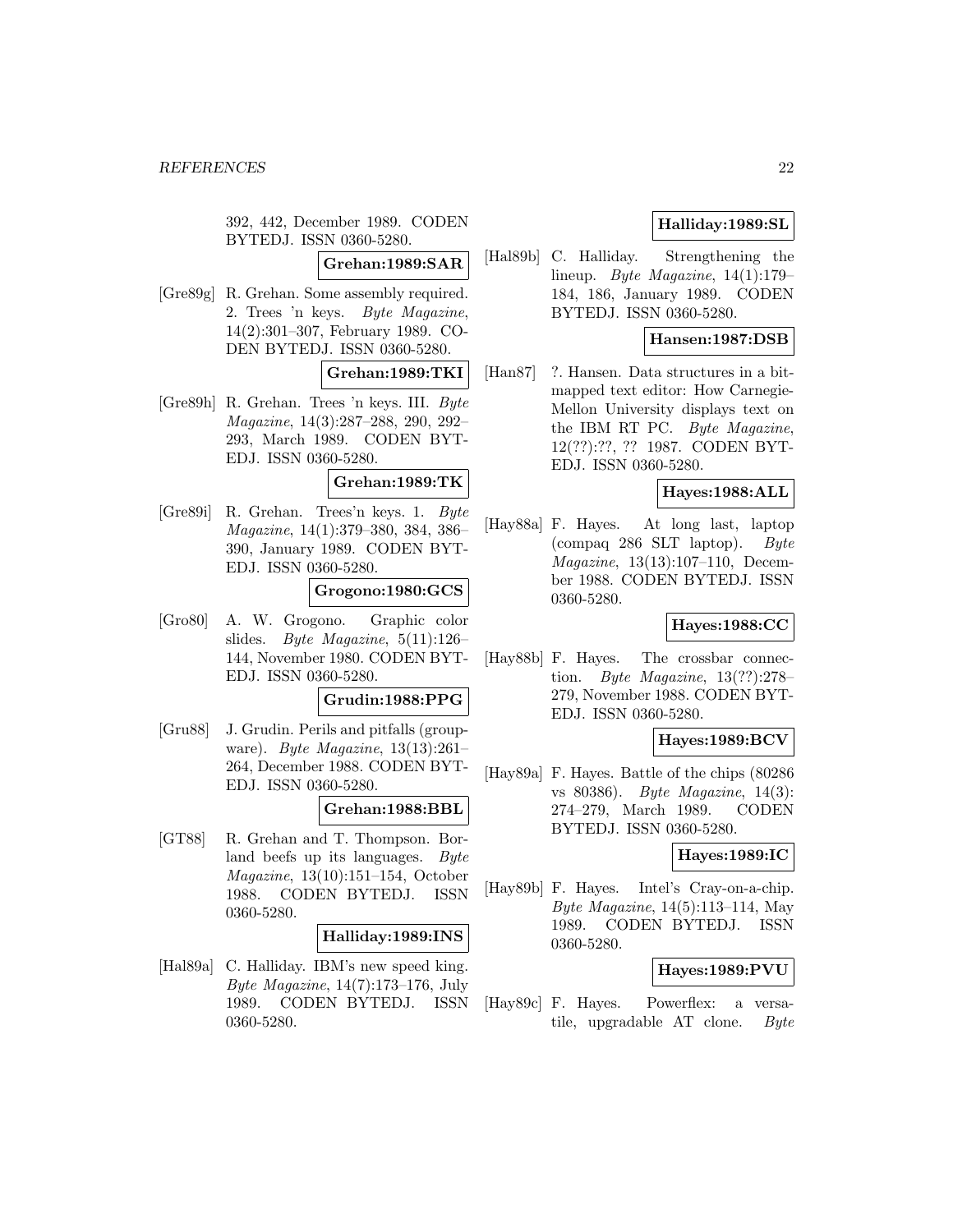Magazine, 14(12):110–113, November 1989. CODEN BYTEDJ. ISSN 0360-5280.

## **Hayes:1989:SL**

[Hay89d] F. Hayes. Stretching DOS to the limit. Byte Magazine, 14(11):79–80, 82, 84, 1989. CODEN BYTEDJ. ISSN 0360-5280.

## **Hayes:1989:GGG**

[HB89a] F. Hayes and N. Baran. A guide to GUIs (graphical user interfaces). Byte Magazine,  $14(7):250-257$ , July 1989. CODEN BYTEDJ. ISSN 0360-5280.

### **Hunter:1989:AR**

[HB89b] C. Hunter and J. Banning. DOS ar RISC. Byte Magazine, 14(12):412– 418, November 1989. CODEN BYT-EDJ. ISSN 0360-5280.

### **Heller:1989:BMB**

[Hel89a] M. Heller. Breaking the memory barrier with 386 mod VMM. Byte Magazine, 14(7):187–188, 190, July 1989. CODEN BYTEDJ. ISSN 0360-5280.

## **Heller:1989:RS**

[Hel89b] M. Heller. Redefining the standards. Byte Magazine, 14(11):56–58, 60– 64, 1989. CODEN BYTEDJ. ISSN 0360-5280.

#### **Hershey:1985:IP**

[Her85] W. Hershey. Idea processors. Byte Magazine, 10(??):??, June 1985. CODEN BYTEDJ. ISSN 0360-5280.

**Hershey:1987:G**

[Her87] William Hershey. Guide. Byte Magazine, 12(10):244–246, October

## 1987. CODEN BYTEDJ. ISSN 0360-5280. Software Review.

## **Hewitt:1985:COS**

[Hew85] Carl Hewitt. The challenge of open systems. Byte Magazine, 10(4):223– 242, April 1985. CODEN BYTEDJ. ISSN 0360-5280.

## **Hinton:1985:LPN**

[Hin85] G. E. Hinton. Learning in parallel networks. *Byte Magazine*, 10(??): 265–273, April 1985. CODEN BYT-EDJ. ISSN 0360-5280.

### **Hinton:1986:LPN**

[Hin86] G. E. Hinton. Learning in parallel networks: Simulating learning in a probabilistic system. Byte Magazine, 10(4):265–273, April 1986. CODEN BYTEDJ. ISSN 0360-5280.

### **Harrison:1985:FPU**

[HK85] P. G. Harrison and H. Khoshnevisan. Functional programming using FP. Byte Magazine,  $10(8)$ : 219–234, August 1985. CODEN BYTEDJ. ISSN 0360-5280.

## **Hayes:1989:LF**

[HNM89] F. Hayes, M. E. Nadeau, and S. Miastkowski. Laptops forever. Byte Magazine, 14(13):93–96, 98, 100, 102–103, December 1989. CODEN BYTEDJ. ISSN 0360-5280.

## **Hoare:1986:MP**

[Hoa86] C. A. R. Hoare. Mathematics of programming. Byte Magazine, 10 (8):115–149, August 1986. CODEN BYTEDJ. ISSN 0360-5280.

## **Hoenig:1987:RKC**

[Hoe87] Alan Hoenig. Review of Knuth's Computers & Typesetting. Byte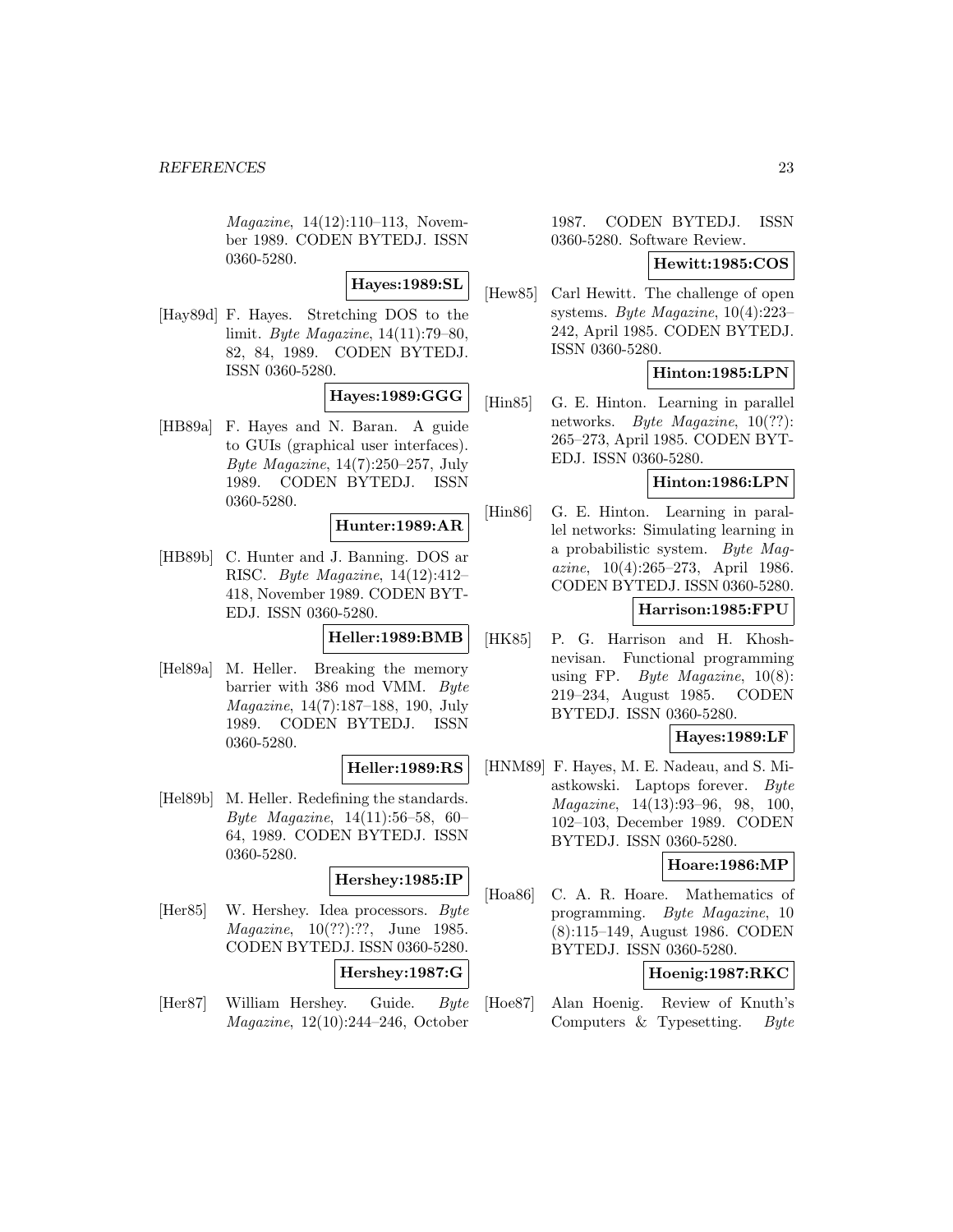Magazine, 12(??):??, ?? 1987. CO-DEN BYTEDJ. ISSN 0360-5280.

**Hoeber:1988:FFO**

[Hoe88] T. Hoeber. Face to face with Open Look (Unix user interface). Byte Magazine, 13(13):286–296, December 1988. CODEN BYTEDJ. ISSN 0360-5280.

#### **Holtzman:1988:TAP**

[Hol88a] J. Holtzman. An 80386 with a twist (AST Premium/386). Byte Magazine, 13(9):195–200, September 1988. CODEN BYTEDJ. ISSN 0360-5280.

### **Holtzman:1988:MCU**

[Hol88b] J. Holtzman. Merge 386 (combined Unix/DOS environment). Byte Magazine, 13(13):207–212, December 1988. CODEN BYTEDJ. ISSN 0360-5280.

#### **Holtzman:1988:NAD**

[Hol88c] J. Holtzman. A nimble AT (Dell System 220). Byte Magazine, 13 (13):193–196, December 1988. CO-DEN BYTEDJ. ISSN 0360-5280.

## **Holtzman:1988:SAC**

[Hol88d] J. Holtzman. SX appeal (compaq 386s microcomputers). Byte Magazine, 13(12):197–202, November 1988. CODEN BYTEDJ. ISSN 0360-5280.

#### **Holtzman:1989:AFD**

[Hol89a] J. Holtzman. Advanced floppy disk drive controllers. Byte Magazine, 14 (3):191–195, March 1989. CODEN BYTEDJ. ISSN 0360-5280.

## **Holtzman:1989:ECM**

[Hol89b] J. Holtzman. EMS with a cache (memory board). Byte Magazine, 14 (7):181–182, 184, July 1989. CO-DEN BYTEDJ. ISSN 0360-5280.

## **Holtzman:1989:LDC**

[Hol89c] J. Holtzman. Laptop dilemma Compaq SLT/286 and Ogivar 286. Byte Magazine, 14(3):177–180, 182, 184, 186, 188–189, March 1989. CODEN BYTEDJ. ISSN 0360-5280.

## **Holtzman:1989:UAA**

[Hol89d] J. Holtzman. Upscale Acer (Acer 1100/33, micro). Byte Magazine, 14 (13):185–186, December 1989. CO-DEN BYTEDJ. ISSN 0360-5280.

### **Hommel:1989:PPW**

[Hom89] F. Hommel. Power to the programmer (watcom C 386). Byte Magazine, 14(13):199–202, December 1989. CODEN BYTEDJ. ISSN 0360-5280.

## **Hough:1989:POD**

[Hou89] D. Hough. The paperless office (distributed processing). Byte Magazine, 14(7):241–242, 244–246, July 1989. CODEN BYTEDJ. ISSN 0360-5280.

## **Humphrey:1989:WM**

[HS89] J. H. Humphrey and G. S. Smock. Whither the modem? Byte Magazine, 14(1):281–283, January 1989. CODEN BYTEDJ. ISSN 0360-5280.

## **Holtz:1989:TDM**

[HU89] B. Holtz and J. Udell. The third dimension (3D modelling packages, survey). Byte Magazine,  $14(5):178-$ 180, 182–186, 188–190, 192, May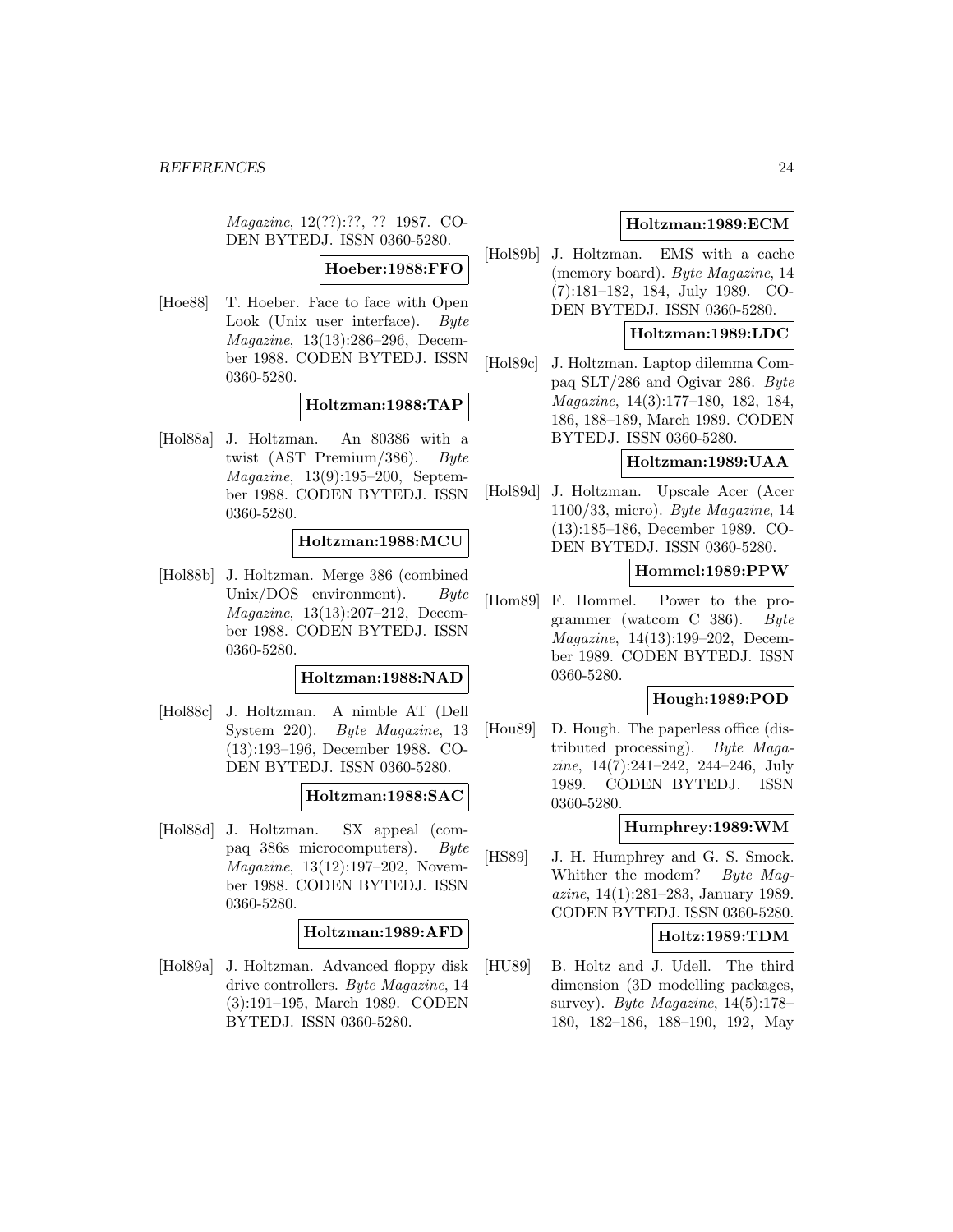1989. CODEN BYTEDJ. ISSN 0360-5280.

**Ingalls:1981:DPB**

[Ing81] D. H. H. Ingalls. Design principles behind Smalltalk. Byte Magazine, 6 (8):286–298, August 1981. CODEN BYTEDJ. ISSN 0360-5280.

## **Jones:1987:BPG**

[JH87] William P. Jones and Josiah Hoskins. Back-propagation — a generalized delta learning rule. Byte Magazine, 12(10):155–162, October 1987. CODEN BYTEDJ. ISSN 0360-5280.

### **Hamel:1986:ARN**

[JHW86] W. Jorgensen, C. Hamel, and C. Weisbin. Autonomous robot navigation. Byte Magazine, 10(1):223– 235, January 1986. CODEN BYT-EDJ. ISSN 0360-5280.

## **Johnson:1984:PDF**

[JM84] ?. Johnson and ?. Munro. Pascal's design flaws: Modula-2 solutions and Pascal patches. Byte Magazine, 9(??):??, ?? 1984. CODEN BYTEDJ. ISSN 0360-5280.

### **Jones:1989:WCC**

[Jon89] T. C. Jones. Why choose CASE? Byte Magazine, 14(13):80IS3–4, 6, 8, 10, December 1989. CODEN BYTEDJ. ISSN 0360-5280.

#### **Josin:1987:NNH**

[Jos87] G. Josin. Neural-network heuristics: Three heuristic algorithms that learn from experience. Byte Magazine, 12(10):177–192, October 1987. CODEN BYTEDJ. ISSN 0360-5280.

## **Johnson:1985:PLP**

[JS85] W. Lewis Johnson and Elliot Soloway. PROUST. the LISP program automatically debugs the efforts novice Pascal programmers. Byte Magazine, 10(4):179– 190, April 1985. CODEN BYTEDJ. ISSN 0360-5280.

## **Kaehler:1981:VMO**

[Kae81] Ted Kaehler. Virtual memory for an object-oriented language. Byte Magazine, 6(8):378–387, August 1981. CODEN BYTEDJ. ISSN 0360-5280. The special issue on Smalltalk has a very informative tutorial.

## **Karpinski:1985:PFP**

[Kar85] R. Karpinski. Paranoia: A floatingpoint benchmark. Byte Magazine, 10(2):223–235, February 1985. CO-DEN BYTEDJ. ISSN 0360-5280.

## **Kimbrell:1989:QST**

[KCB89] R. E. Kimbrell, L. Correll, and R. Bass. The Qsim simulation toolkit. Byte Magazine, 14(7):259–266, July 1989. CODEN BYTEDJ. ISSN 0360-5280.

## **Kenner:1989:RDT**

[Ken89] ?. Kenner. Review of Dewdney, The Turing Omnibus: 61 Excursions in Computer Science (1989). Byte Magazine, 14(??):??, ?? 1989. CO-DEN BYTEDJ. ISSN 0360-5280.

## **Kerber:1985:RCC**

[Ker85] Kenneth W. Kerber. Review of computer culture: The scientific, intellectual and social impact of the computer. Byte Magazine, 10(10):57–58, October 1985. CODEN BYTEDJ. ISSN 0360-5280.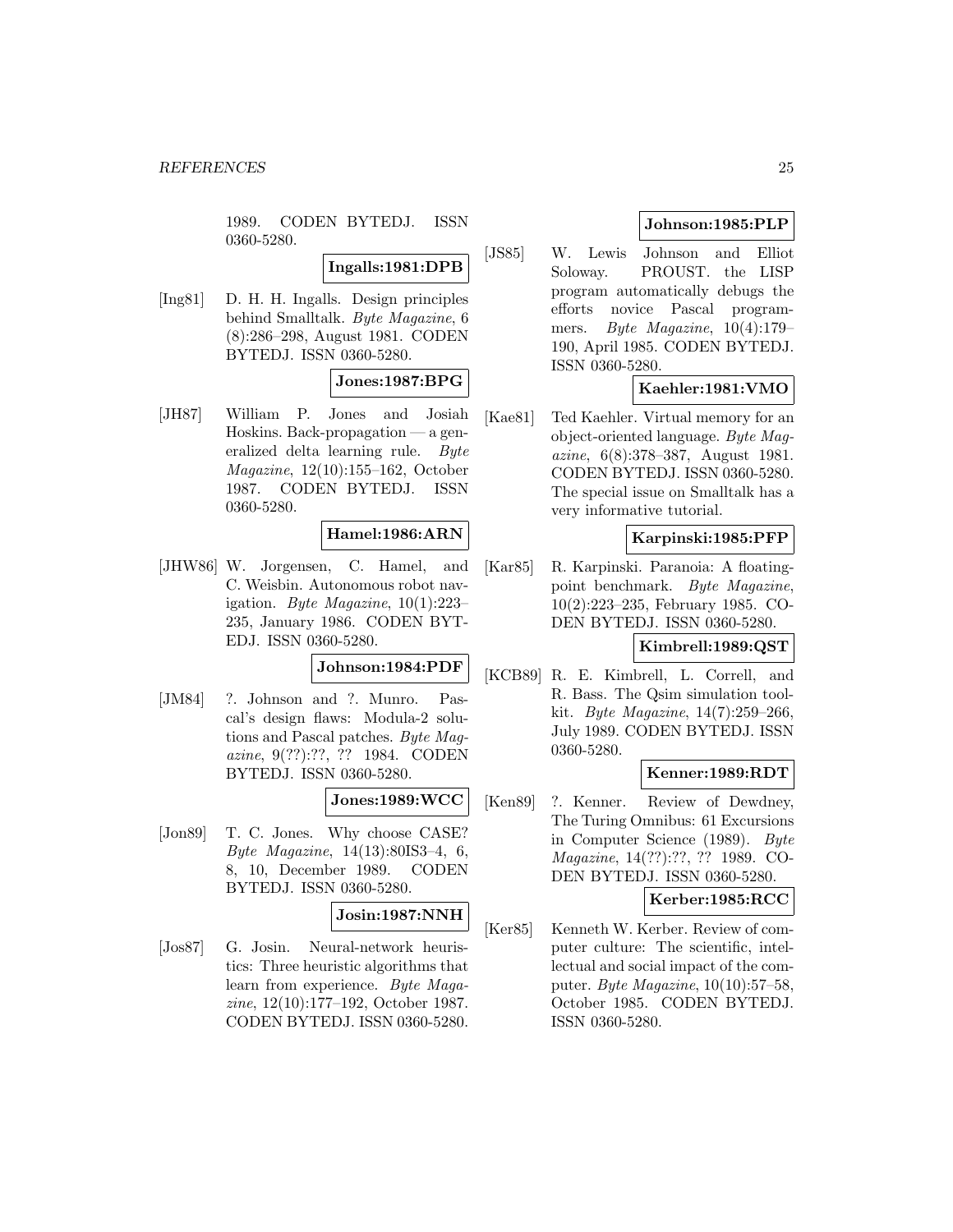#### *REFERENCES* 26

## **Kerr:1989:UFT**

[Ker89] J. Kerr. Unix filenames for Turbo Pascal. Byte Magazine, 14(11):185– 186, 188, 190, 192, 1989. CODEN BYTEDJ. ISSN 0360-5280.

## **Kindel:1989:HFF**

[Kin89] B. Kindel. How fast is fast? (personal workstations). Byte Magazine, 14(2):251–254, February 1989. CO-DEN BYTEDJ. ISSN 0360-5280.

#### **Kliewer:1989:DV**

[Kli89a] B. D. Kliewer. Debunking 16-bit VGA. Byte Magazine, 14(6):195– 199, June 1989. CODEN BYTEDJ. ISSN 0360-5280.

## **Kliewer:1989:HPP**

[Kli89b] B. D. Kliewer. HOOPS: Powerful portable 3-D graphics. Byte Magazine, 14(7):193–194, 196, 198, July 1989. CODEN BYTEDJ. ISSN 0360-5280.

#### **Kliewer:1989:PMA**

[Kli89c] B. D. Kliewer. Pixels on the march (8514/A and Artist 10 MC graphics coprocessor boards for the IBM PS/2). Byte Magazine, 14(1):201– 202, 204–208, January 1989. CO-DEN BYTEDJ. ISSN 0360-5280.

## **Kliewer:1989:UGG**

[Kli89d] B. D. Kliewer. Ultra Graphics (graphics coprocessor board). Byte Magazine, 14(8):167–169, August 1989. CODEN BYTEDJ. ISSN 0360-5280.

#### **Knuth:1986:TPC**

[Knu86] Donald E. Knuth. Text processing: Computer Science considerations (interview by G. Michael Vose and Gregg Williams). Byte Magazine, 11(2):169–172, February 1986. CODEN BYTEDJ. ISSN 0360-5280.

### **Kochanski:1989:HSI**

[Koc89] Martin Kochanski. How safe is it? (computer security). Byte Magazine, 14(6):257–264, June 1989. CO-DEN BYTEDJ. ISSN 0360-5280.

## **Kosko:1987:CAM**

[Kos87] B. Kosko. Constructing an associative memory. Byte Magazine, 12 (??):137–144, ?? 1987. CODEN BYTEDJ. ISSN 0360-5280.

#### **Kernighan:1988:SC**

[KR88] Brian W. Kernighan and Dennis M. Ritchie. The state of C. Byte Magazine, 13(??):??, ?? 1988. CODEN BYTEDJ. ISSN 0360-5280.

#### **Kurzweil:1989:BPR**

[Kur89] R. Kurzweil. Beyond pattern recognition (speech recognition systems). Byte Magazine, 14(13):277–288, December 1989. CODEN BYTEDJ. ISSN 0360-5280.

## **Kyd:1988:MRE**

[Kyd88] C. W. Kyd. Multiple regression with Excel. Byte Magazine, 13(12):363– 373, November 1988. CODEN BYT-EDJ. ISSN 0360-5280.

#### **Lane:1988:LP**

[Lan88a] A. Lane. Lint for the PC. Byte Magazine, 13(12):229–234, November 1988. CODEN BYTEDJ. ISSN 0360-5280.

#### **Lane:1988:TNA**

[Lan88b] A. Lane. Trilogy: A new approach to logic programming. Byte Mag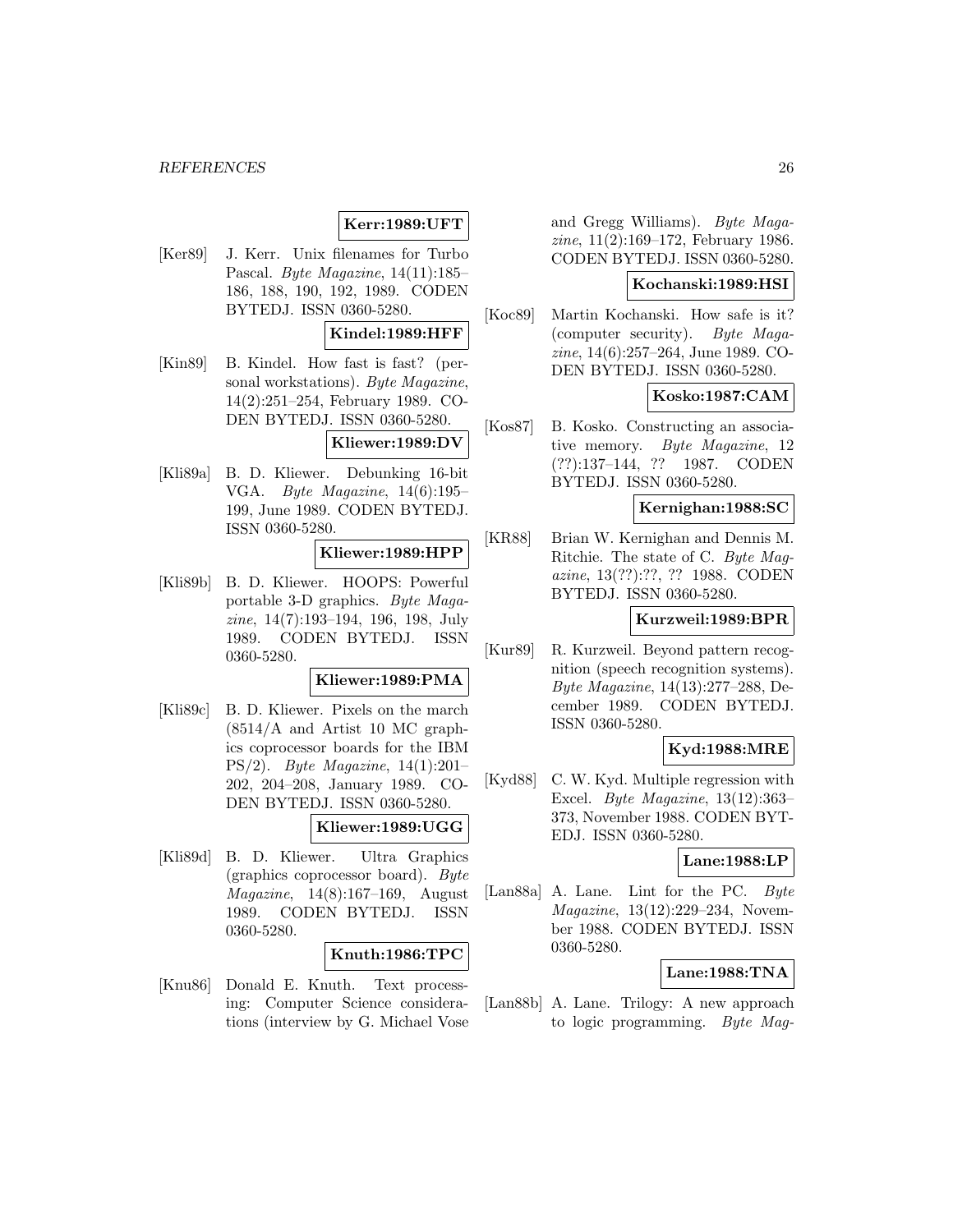azine, 13(??):145–151, March 1988. CODEN BYTEDJ. ISSN 0360-5280.

**Lane:1988:TPR**

[Lan88c] A. Lane. Turbo Prolog revisited. Byte Magazine, 13(10):209–212, October 1988. CODEN BYTEDJ. ISSN 0360-5280.

## **Lane:1989:DMW**

[Lan89a] A. Lane. Domesticating Microsoft Windows (software package). Byte Magazine, 14(6):205–207, June 1989. CODEN BYTEDJ. ISSN 0360-5280.

### **Lane:1989:EDR**

[Lan89b] A. Lane. An end to duelling rules (rule base checking in Prolog). Byte Magazine, 14(6):303–308, June 1989. CODEN BYTEDJ. ISSN 0360-5280.

#### **Lane:1989:MAH**

[Lan89c] A. Lane. MicroExplorer in action! (hybrid Macintosh/Lisp technology). Byte Magazine, 14(12): 247–249, November 1989. CODEN BYTEDJ. ISSN 0360-5280.

## **Lassez:1987:CLP**

[Las87] Catherine Lassez. Constraint Logic Programming. Byte Magazine, 12 (??):171–176, August 1987. CODEN BYTEDJ. ISSN 0360-5280.

## **Lasky:1989:HSS**

[Las89] R. D. Lasky. How super is Super-Card? Byte Magazine, 14(10):217– 220, October 1989. CODEN BYT-EDJ. ISSN 0360-5280.

### **Levitan:1981:TML**

[LB81] S. P. Levitan and J. G. Bonar. Three microcomputer LISP's. Byte Maga-

zine, 6(??):??, September 1981. CO-DEN BYTEDJ. ISSN 0360-5280.

### **Levitt:1988:WIU**

[Lev88] J. Levitt. Whither IBM and Unix? Byte Magazine, 13(11):109–110,114, 1988. CODEN BYTEDJ. ISSN 0360-5280.

## **Little:1988:TDC**

[LG88] M. J. Little and J. Grinberg. The third dimension (3-D computer). Byte Magazine, 13(12):311– 319, November 1988. CODEN BYT-EDJ. ISSN 0360-5280.

## **Libes:1985:B**

[Lib85] Sol Libes. Bytelines. Byte Magazine, 10(9):420, September 1985. CODEN BYTEDJ. ISSN 0360-5280.

## **Licklider:1989:TYR**

[Lic89] T. R. Licklider. Ten years of rows and columns (spread sheet programs). Byte Magazine,  $14(13):324-$ 331, December 1989. CODEN BYT-EDJ. ISSN 0360-5280.

## **Linowes:1988:IAO**

[Lin88] ?. Linowes. It's an attitude (objectoriented programming in C). Byte Magazine, 13(??):??, ?? 1988. CO-DEN BYTEDJ. ISSN 0360-5280.

**Larimore:1985:POD**

[LM85] W. E. Larimore and R. K. Mehra. Problems of overfitting data. Byte Magazine, 10(??):167–180, October 1985. CODEN BYTEDJ. ISSN 0360-5280.

## **Loeb:1988:BOW**

[Loe88] L. H. Loeb. Bringing the outside world into a Macintosh (scan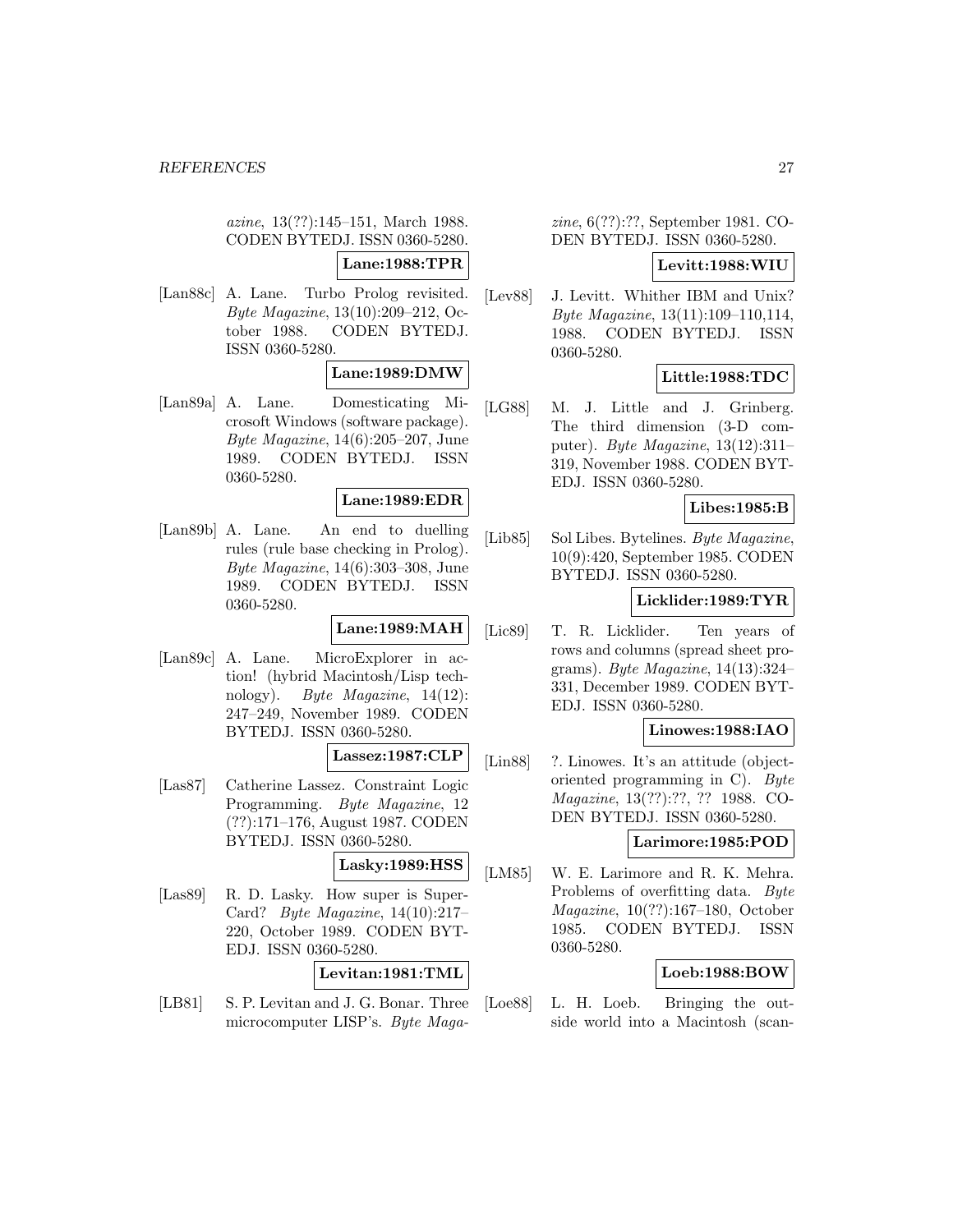ners). Byte Magazine,  $13(10):194-$ 199, October 1988. CODEN BYT-EDJ. ISSN 0360-5280.

### **Loeb:1989:PCM**

[Loe89a] L. H. Loeb. A portable companion for the Macintosh (laptop computer). Byte Magazine, 14(6):241– 244, June 1989. CODEN BYTEDJ. ISSN 0360-5280.

## **Loeb:1989:UMR**

[Loe89b] L. H. Loeb. Understanding the Macintosh resource editor. Byte Magazine, 14(7):88IS/49–52, 88IS/54, July 1989. CODEN BYTEDJ. ISSN 0360-5280.

## **MacKay:1986:TPS**

[Mac86] Pierre A. MacKay. Typesetting problem scripts. computer typesetting provides a solution for Arabic and similar scripts. Byte Magazine, 11(2):201–218, February 1986. CO-DEN BYTEDJ. ISSN 0360-5280.

#### **Macaluso:1989:RBI**

[Mac89] P. Macaluso. A risky business — an introduction to Monte Carlo venture analysis. Byte Magazine, 14 (or 9?) (3):179–192, March 1989. CODEN BYTEDJ. ISSN 0360-5280.

#### **Malitz:1987:TM**

[Mal87] I. Malitz. The Turing machine. Byte Magazine, 12(11):345–357, November 1987. CODEN BYTEDJ. ISSN 0360-5280.

## **Malloy:1988:**

[Mal88a] R. Malloy. DOS 4.0. Byte Magazine, 13(11):75–78, 1988. CODEN BYT-EDJ. ISSN 0360-5280.

## **Malloy:1988:MBR**

[Mal88b] R. Malloy. Memory board roundup (buyer's guide). Byte Magazine, 13 (11):81–85, 1988. CODEN BYT-EDJ. ISSN 0360-5280.

## **Malloy:1989:FE**

[Mal89] R. Malloy. The fastest 80386s ever? Byte Magazine, 14(6):109–112, June 1989. CODEN BYTEDJ. ISSN 0360-5280.

### **Markoff:1984:RC**

[Mar84] J. Markoff. RISC chips. Byte Magazine, 9(11):191–206, November 1984. CODEN BYTEDJ. ISSN 0360-5280.

## **Margulis:1989:I**

[Mar89] N. Margulis. The Intel 80860. Byte Magazine, 14(13):333–340, December 1989. CODEN BYTEDJ. ISSN 0360-5280.

#### **Miastkowski:1989:PNE**

[MB89] S. Miastkowski and N. Baran. Paradox 3: neither enigma nor riddle (relational DBMS for IBM PCs). Byte  $Magazine, 14(2):109-111, February$ 1989. CODEN BYTEDJ. ISSN 0360-5280.

## **McClure:1989:CE**

[McC89] C. McClure. The CASE experience. Byte Magazine, 14(4):235– 236, April 1989. CODEN BYTEDJ. ISSN 0360-5280.

#### **Meeks:1988:BBB**

[Mee88a] B. N. Meeks. Beefed-up bulletin boards. Byte Magazine, 13(11):45– 48, 1988. CODEN BYTEDJ. ISSN 0360-5280.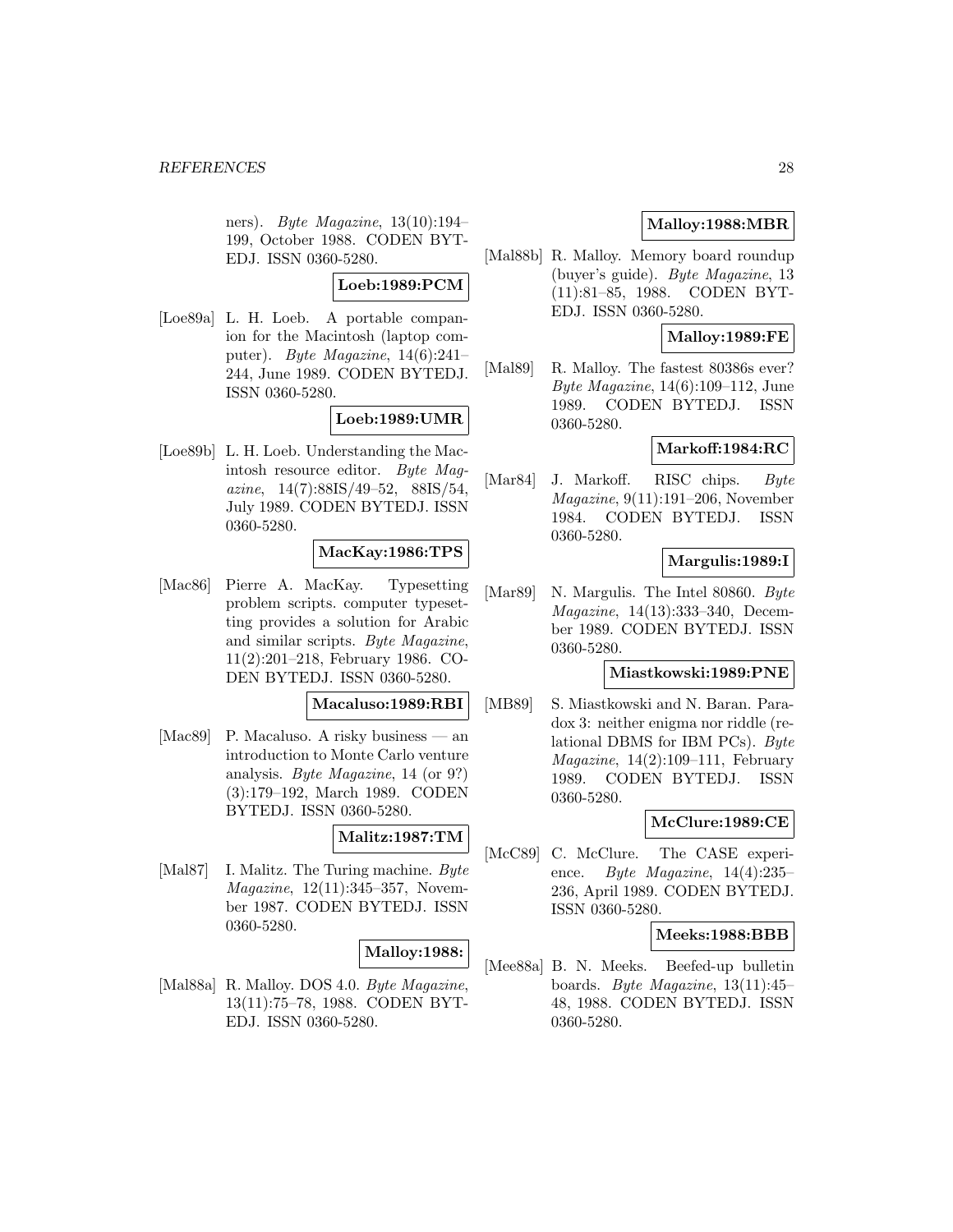## **Meeks:1988:FBF**

[Mee88b] B. N. Meeks. Fax board faire (buyer's guide). Byte Magazine, 13 (9):203–210, September 1988. CO-DEN BYTEDJ. ISSN 0360-5280.

## **Meeks:1988:XG**

[Mee88c] B. N. Meeks. X.400 grows up. Byte Magazine, 13(13):149–152, December 1988. CODEN BYTEDJ. ISSN 0360-5280.

## **Meeks:1988:YCG**

[Mee88d] B. N. Meeks. You can't get there from here-or can you? (gateways). Byte Magazine, 13(12):153– 155, November 1988. CODEN BYT-EDJ. ISSN 0360-5280.

### **Meeks:1989:AXZ**

[Mee89a] B. N. Meeks. The ABCs of X-, Y- , and ZMODEM. Byte Magazine, 14(2):163–166, February 1989. CO-DEN BYTEDJ. ISSN 0360-5280.

#### **Meeks:1989:DPC**

[Mee89b] B. N. Meeks. Dialing up 1990 (PC communications). Byte Magazine, 14(1):273–274, 276–278, January 1989. CODEN BYTEDJ. ISSN 0360-5280.

## **Meeks:1989:EE**

[Mee89c] B. N. Meeks. E-mail economics.  $Byte$  *Magazine*,  $14(4):151-155$ , April 1989. CODEN BYTEDJ. ISSN 0360-5280.

## **Meeks:1989:PPX**

[Mee89d] B. N. Meeks. The protocol pack (XMODEM and its file transfer heirs evaluated). Byte Magazine, 14 (3):155–156, 158, March 1989. CO-DEN BYTEDJ. ISSN 0360-5280.

## **Mindell:1989:DDW**

[MHKO89] D. A. Mindell, J. E. Hart, S. Kittelman, and D. Ohlsen. Dealing with a digital world. Byte Magazine, 14 (8):246–248, 252, 256, August 1989. CODEN BYTEDJ. ISSN 0360-5280.

#### **Miastkowski:1989:LBP**

[Mia89a] S. Miastkowski. Looking beyond the DOS prompt. Byte Magazine, 14(11):105–106, 108, 110–112, 114, 1989. CODEN BYTEDJ. ISSN 0360-5280.

## **Miastkowski:1989:NWS**

[Mia89b] S. Miastkowski. A new world for DOS (DOS shell packages). Byte Magazine, 14(8):177–178, 180–181, 183, August 1989. CODEN BYT-EDJ. ISSN 0360-5280.

### **Mier:1984:ESE**

[Mie84] Edwin E. Mier. The evolution of a standard Ethernet. Byte Magazine, 9(??):131–142, December 1984. CO-DEN BYTEDJ. ISSN 0360-5280.

## **Miller:1984:TSS**

[Mil84] Alan R. Miller. TK!Solver: Software review. Byte Magazine, 9(??):263– 272, December 1984. CODEN BYT-EDJ. ISSN 0360-5280.

## **Minasi:1988:OMD**

[Min88] M. Minasi. OS/2's multitasking dashboard. Byte Magazine, 13(12): 147–151, November 1988. CODEN BYTEDJ. ISSN 0360-5280.

#### **Minasi:1989:EPO**

[Min89a] M. Minasi. Electing the PM (OS/2). Byte Magazine, 14(2):157– 158, February 1989. CODEN BYT-EDJ. ISSN 0360-5280.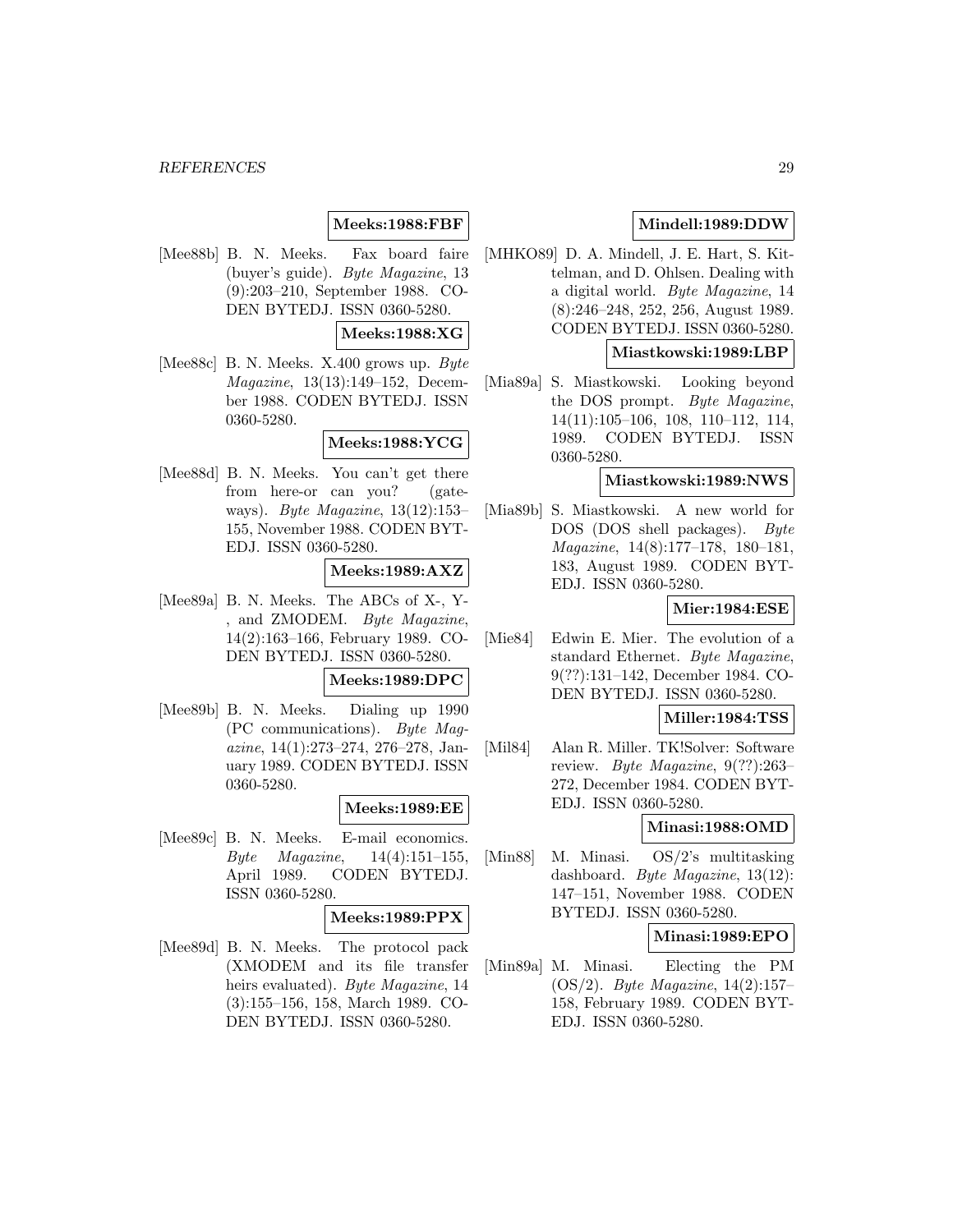#### *REFERENCES* 30

## **Minasi:1989:ODG**

[Min89b] M. Minasi. OS/2 disk geography. Byte Magazine, 14(6):151–154, June 1989. CODEN BYTEDJ. ISSN 0360-5280.

## **Minasi:1989:GYP**

[Min89c] M. J. Minasi. Getting your priorities straight (OS/2). Byte Magazine, 14 (12):159–162, November 1989. CO-DEN BYTEDJ. ISSN 0360-5280.

## **Minasi:1989:OMR**

[Min89d] M. J. Minasi. OS/2 multitasking revisited. Byte Magazine, 14(13):133– 136, December 1989. CODEN BYT-EDJ. ISSN 0360-5280.

#### **Minasi:1989:SO**

[Min89e] M. J. Minasi. The state of OS/2. Byte Magazine, 14(11):87–88, 90, 92–93, 1989. CODEN BYTEDJ. ISSN 0360-5280.

#### **Moshier:1986:CA**

[Mos86] S. L. Moshier. Computer approximations. Byte Magazine, 11(4):161– 178, April 1986. CODEN BYTEDJ. ISSN 0360-5280.

#### **McLain:1988:WOG**

[MS88] M. M. McLain and T. E. Stevenson. Writing OS/2 graphics programs. Byte Magazine, 13(11):177– 184, 1988. CODEN BYTEDJ. ISSN 0360-5280.

## **Modianos:1987:TIR**

[MSC87] D. T. Modianos, R. C. Scott, and L. W. Cornwell. Testing intrinsic random number generators. Byte Magazine, 12(1):175–178, 1987. CO-DEN BYTEDJ. ISSN 0360-5280 (print), 1082-7838 (electronic).

### **McWorter:1987:CF**

[MT87] McWorter and Tazelaar. Creating fractals. *Byte Magazine*,  $12(??):??$ ?? 1987. CODEN BYTEDJ. ISSN 0360-5280.

### **Manson:1989:RCD**

[MT89a] C. Manson and K. Thurber. Remote control (distributed processing). Byte Magazine, 14(7):235–238, 240, July 1989. CODEN BYTEDJ. ISSN 0360-5280.

#### **Marshall:1989:WRP**

[MT89b] T. Marshall and J. Morrill Tazelaar. Worth the RISC (personal workstations). Byte Magazine,  $14(2):245-$ 249, February 1989. CODEN BYT-EDJ. ISSN 0360-5280.

#### **Mundie:1989:ITI**

[Mun89] C. Mundie. Interacting with the tiny and the immense (scientific visualisation). Byte Magazine, 14(4):279– 288, April 1989. CODEN BYTEDJ. ISSN 0360-5280.

### **Myers:1988:RWMa**

[Mye88a] ?. Myers. Review of IBM Corp., IBM Personal System/2 and Personal Computer BIOS Interface Technical Reference. Byte Magazine, 13(??):??, ?? 1988. CODEN BYTEDJ. ISSN 0360-5280.

#### **Myers:1988:RWMb**

[Mye88b] ?. Myers. Review of Wadlow, Memory Resident Programming on the IBM PC. Byte Magazine, 13(??):??, ?? 1988. CODEN BYTEDJ. ISSN 0360-5280.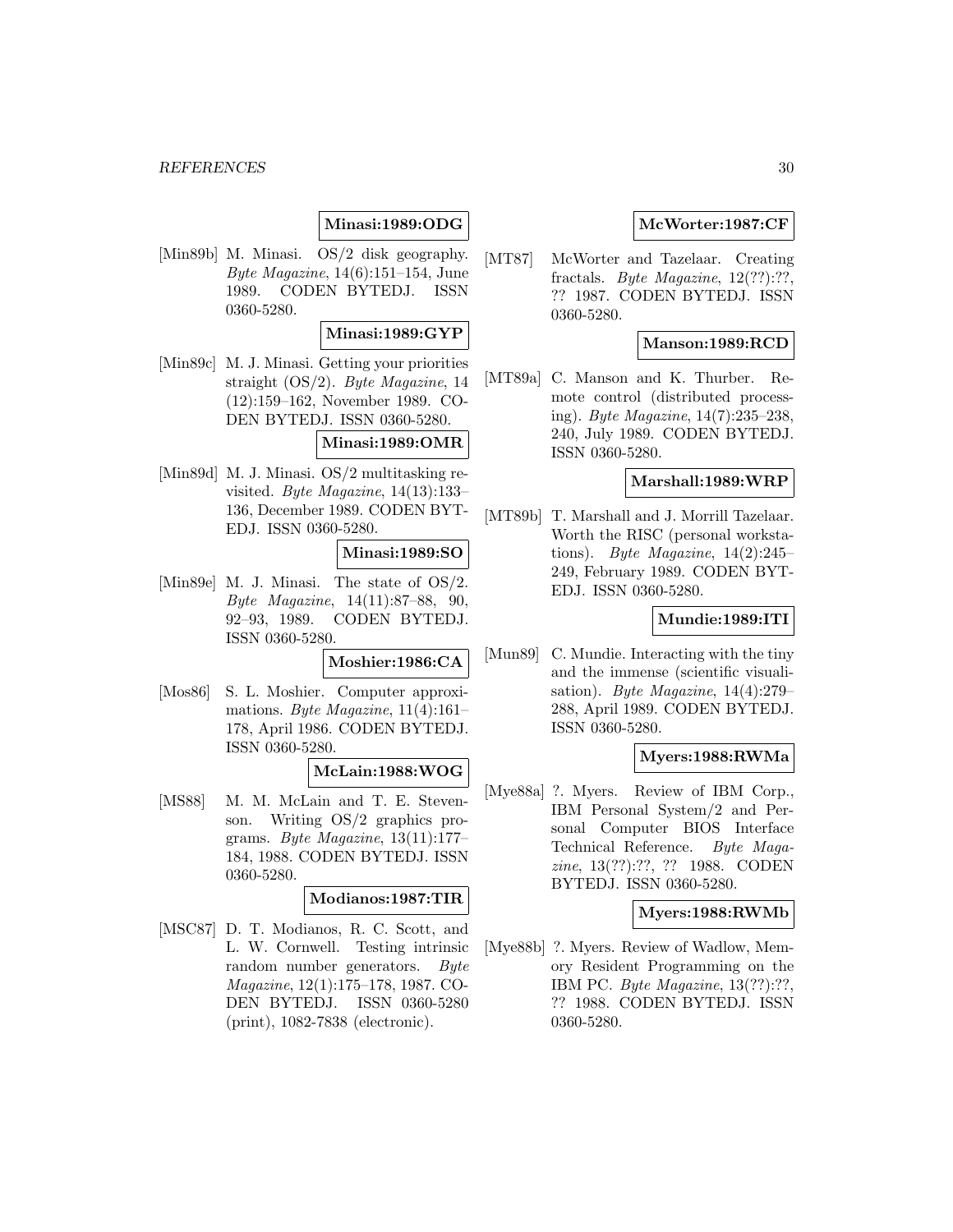#### *REFERENCES* 31

## **Nadeau:1989:CGE**

[Nad89] M. E. Nadeau. Cheetah Gold 33: an economical powerhouse. Byte Magazine, 14(12):107–110, November 1989. CODEN BYTEDJ. ISSN 0360-5280.

## **Nance:1989:TM**

[Nan89] B. Nance. TopSpeed Modula-2. Byte Magazine, 14(5):211–214, May 1989. CODEN BYTEDJ. ISSN 0360-5280.

### **Nelson:1988:MIS**

[Nel88] Theodor H. Nelson. Managing immense storage. Byte Magazine, 13 (1):224–238, January 1988. CODEN BYTEDJ. ISSN 0360-5280.

#### **Newcom:1988:MCV**

[New88] K. Newcom. The Micro Channel versus the AT bus. Byte Magazine, 13(11):91–98, 1988. CODEN BYT-EDJ. ISSN 0360-5280.

## **Nguyen:1981:NMD**

[Ngu81] T. C. Nguyen. Numerical methods in data analysis. Byte Magazine, 6(??):435–446, ?? 1981. CODEN BYTEDJ. ISSN 0360-5280.

### **Nicholls:1988:GBP**

[Nic88] B. Nicholls. Graphics: the big picture. Byte Magazine,  $13(11):129-$ 138, 1988. CODEN BYTEDJ. ISSN 0360-5280.

#### **Nicholls:1989:CCP**

[Nic89a] B. Nicholls. The current crop (personal workstations). Byte Magazine, 14(2):235–244, February 1989. CO-DEN BYTEDJ. ISSN 0360-5280.

## **Nicholls:1989:IRS**

[Nic89b] B. Nicholls. Is it really super? (VGA standard). Byte Magazine, 14(11): 159–160, 162, 164, 1989. CODEN BYTEDJ. ISSN 0360-5280.

## **Nyberg:1989:IAP**

[NU89] K. Nyberg and J. Udell. Integrada (ada programming support environment for the PC). Byte Magazine, 14(1):213–214, 216, 218, 220, January 1989. CODEN BYTEDJ. ISSN 0360-5280.

## **Obermeier:1989:TGF**

[OB89] K. K. Obermeier and J. J. Barron. Time to get fired up (neural networks). Byte Magazine, 14(8):217– 220, 222–224, August 1989. CODEN BYTEDJ. ISSN 0360-5280.

## **Obermeier:1987:NLP**

[Obe87] K. K. Obermeier. Natural language processing. Byte Magazine, 12(??): 225–233, ?? 1987. CODEN BYT-EDJ. ISSN 0360-5280.

#### **Obermeier:1988:SSY**

[Obe88] K. K. Obermeier. Side by side; you can only simulate true parallelism on your personal computer today, but tomorrow will be another story. Byte Magazine, 13(12):275– 276, 280–283, December 1988. CO-DEN BYTEDJ. ISSN 0360-5280.

## **Orr:1989:MES**

[OGY<sup>+</sup>89] K. Orr, C. Gane, E. Yourdon, P. Chen, and L. L. Constantine. Methodology: the experts speak (software engineering). Byte Magazine, 14(4):221–233, April 1989. CODEN BYTEDJ. ISSN 0360-5280.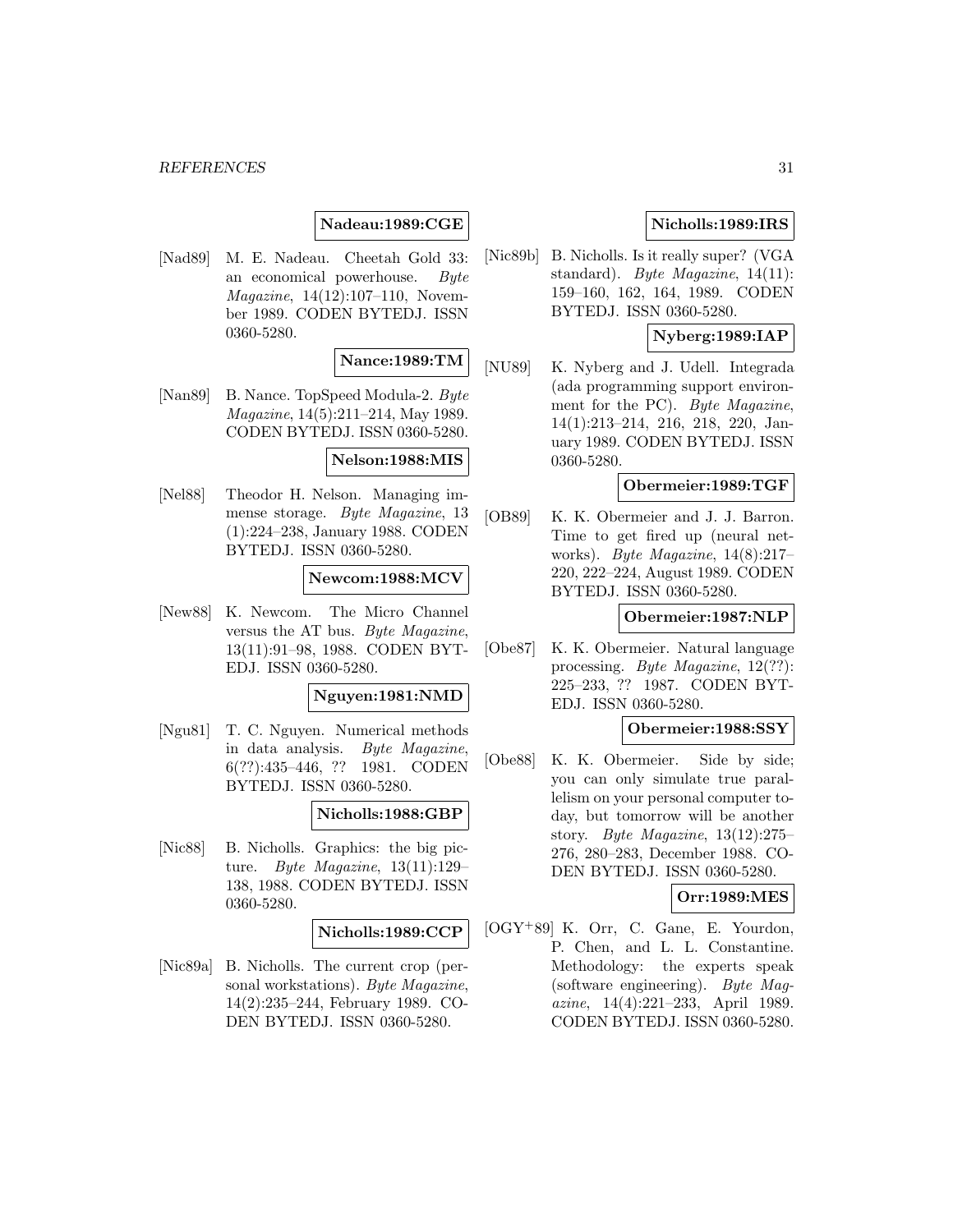## **ONeill:1988:FTF**

[O'N88] ?. O'Neill. Faster than fast Fourier. Byte Magazine, 13(??):??, ?? 1988. CODEN BYTEDJ. ISSN 0360-5280.

### **Oppenheim:1988:DDL**

[Opp88a] P. Oppenheim. D the data language (DBMS). Byte Magazine, 13(10): 215–221, October 1988. CODEN BYTEDJ. ISSN 0360-5280.

## **Opper:1988:GT**

[Opp88b] S. Opper. A groupware toolbox. Byte Magazine, 13(13):275–282, December 1988. CODEN BYTEDJ. ISSN 0360-5280.

## **Oren:1988:CC**

[Ore88] T. Oren. The CD-ROM connection. Byte Magazine, 13(13):315–320, December 1988. CODEN BYTEDJ. ISSN 0360-5280.

## **Pajari:1989:IAA**

[Paj89] G. E. Pajari. Interrupts aren't always best. Byte Magazine, 14(5): 261–264, May 1989. CODEN BYT-EDJ. ISSN 0360-5280.

### **Pascal:1989:BNW**

[Pas89] F. Pascal. A brave new world? (DBMS). Byte Magazine, 14(9): 247–250, 252, 255–256, September 1989. CODEN BYTEDJ. ISSN 0360-5280.

### **Pearson:1988:LDL**

[Pea88] R. Pearson. Lies, damned lies, and spreadsheets (validity tests). Byte Magazine, 13(13):299–304, December 1988. CODEN BYTEDJ. ISSN 0360-5280.

## **Perry:1986:AMA**

[Per86] ?. Perry. Abstract mathematical art. Byte Magazine, 11(??):??, ?? 1986. CODEN BYTEDJ. ISSN 0360-5280.

## **Phipps:1986:ILM**

[Phi86] ?. Phipps. The inversion of large matrices; the Pan and Reif algorithm provides a solution. Byte Magazine, 11(??):??, ?? 1986. CODEN BYT-EDJ. ISSN 0360-5280.

### **Phipps:1987:MPR**

[Phi87] ?. Phipps. More on Pan-Reif (letter). Byte Magazine, 12(??):??, ?? 1987. CODEN BYTEDJ. ISSN 0360-5280.

## **Poplett:1988:DTD**

[PK88] John Poplett and Rob Kurver. The DSI transputer development system. Byte Magazine, 13(2):249–254, February 1988. CODEN BYTEDJ. ISSN 0360-5280.

## **Peterson:1988:TWD**

[PKAG88] R. Peterson, C. R. Killebrew, Jr., T. Albers, and K. Guttag. Taking the wraps off the 34020 (display technology). Byte Magazine, 13(9): 257–272, September 1988. CODEN BYTEDJ. ISSN 0360-5280.

#### **Pournelle:1982:SST**

[Pou82] J. Pournelle. Semidisk, software tools, the BDOS blues, power, and LISPs. Byte Magazine, 7(??):??, August 1982. CODEN BYTEDJ. ISSN 0360-5280.

### **Pountain:1984:PM**

[Pou84a] D. Pountain. PROLOG on microcomputers. Byte Magazine, 9(13):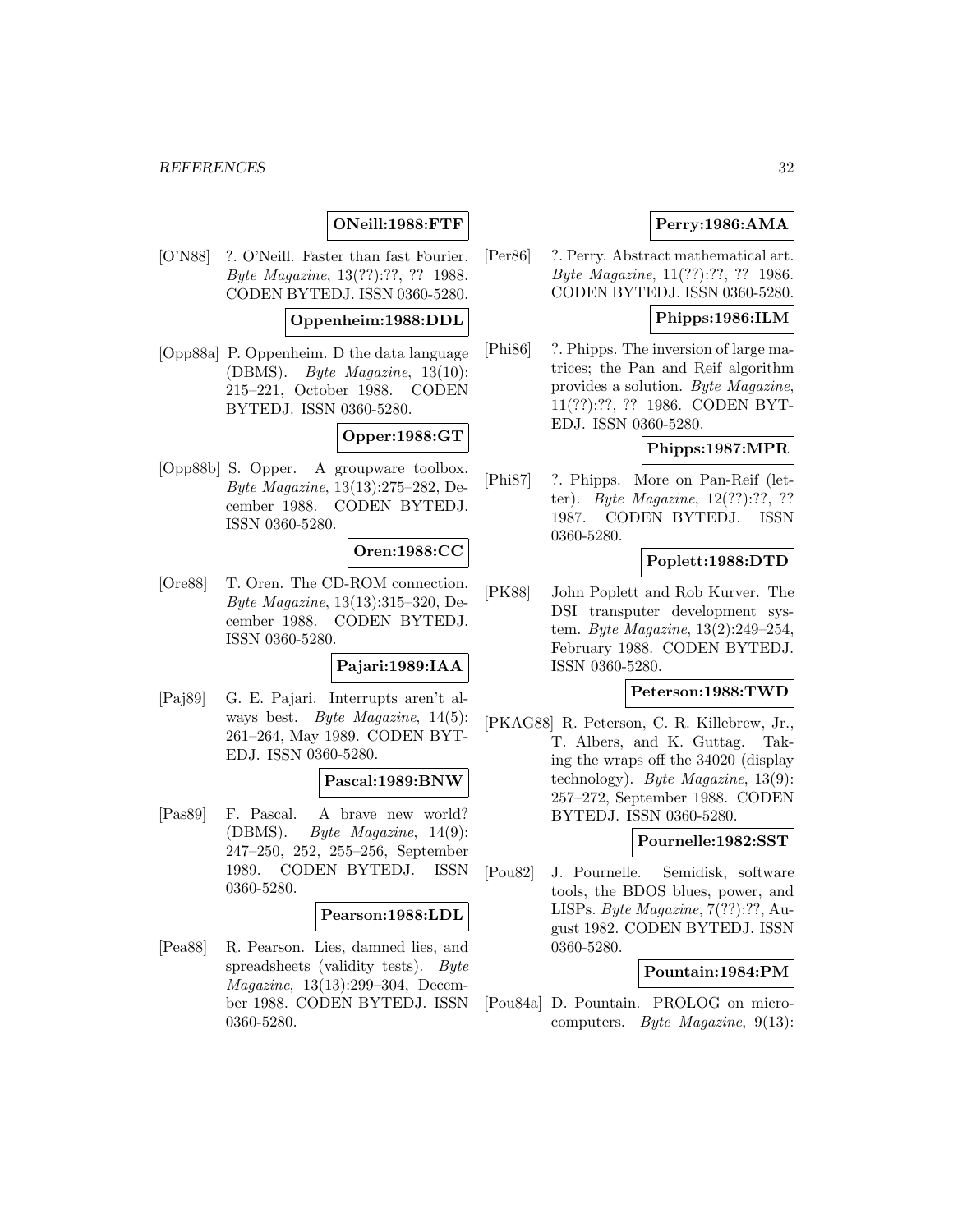355–62, December 1984. CODEN BYTEDJ. ISSN 0360-5280.

## **Pountain:1984:TSL**

[Pou84b] Dick Pountain. The Transputer and its special language, Occam. Byte Magazine, 9(8):361–366, August 1984. CODEN BYTEDJ. ISSN 0360-5280.

## **Pournelle:1984:R**

[Pou84c] J. Pournelle. On the road. Byte Magazine, 9(10):363–382, September 1984. CODEN BYTEDJ. ISSN 0360-5280.

#### **Pountain:1985:CC**

[Pou85a] Dick Pountain. Computers as consultants. Byte Magazine,  $10(10)$ : 367–376, October 1985. CODEN BYTEDJ. ISSN 0360-5280.

## **Pountain:1985:PP**

[Pou85b] Dick Pountain. Parallel processing. Byte Magazine, 10(5):385, 386, 388, 390, 392, 395, May 1985. CODEN BYTEDJ. ISSN 0360-5280.

### **Pountain:1986:PS**

[Pou86a] Dick Pountain. Personal supercomputers. Byte Magazine, 11(7):363– 368, July 1986. CODEN BYTEDJ. ISSN 0360-5280.

#### **Pountain:1986:TM**

[Pou86b] Dick Pountain. Turbocharging Mandelbrot. Byte Magazine, 11(9):359– 366, September 1986. CODEN BYTEDJ. ISSN 0360-5280.

#### **Pountain:1988:PP**

[Pou88a] D. Pountain. Parallelizing Prolog. Byte Magazine, 13(12):387–394, November 1988. CODEN BYTEDJ. ISSN 0360-5280.

## **Pountain:1988:ROC**

[Pou88b] D. Pountain. Rekursiv: an objectoriented CPU. Byte Magazine, 13 (12):340–349, November 1988. CO-DEN BYTEDJ. ISSN 0360-5280.

## **Pountain:1988:UPS**

[Pou88c] D. Pountain. Untangling Pascal strings. Byte Magazine, 13(13):307– 314, December 1988. CODEN BYT-EDJ. ISSN 0360-5280.

### **Pountain:1988:PT**

[Pou88d] Dick Pountain. A personal Transputer. Byte Magazine, 13(??):303– 304 (??), June 1988. CODEN BYT-EDJ. ISSN 0360-5280.

## **Pountain:1988:ROO**

[Pou88e] Dick Pountain. Rekursiv: An object-oriented CPU. Byte Magazine, 13(??):341–349, November 1988. CODEN BYTEDJ. ISSN 0360-5280.

## **Pountain:1989:DP**

[Pou89a] D. Pountain. Digital paper. Byte  $Magazine, 14(2):274-280, February$ 1989. CODEN BYTEDJ. ISSN 0360-5280.

### **Pountain:1989:HSM**

[Pou89b] D. Pountain. HM Systems' Minstrel workstation. Byte Magazine, 14(12): 80IS–3–10, November 1989. CO-DEN BYTEDJ. ISSN 0360-5280.

#### **Pountain:1989:MPP**

[Pou89c] D. Pountain. Minicomputer performance on a personal computer (coprocessor board). Byte Magazine, 14(8):801S/3–8, August 1989. CO-DEN BYTEDJ. ISSN 0360-5280.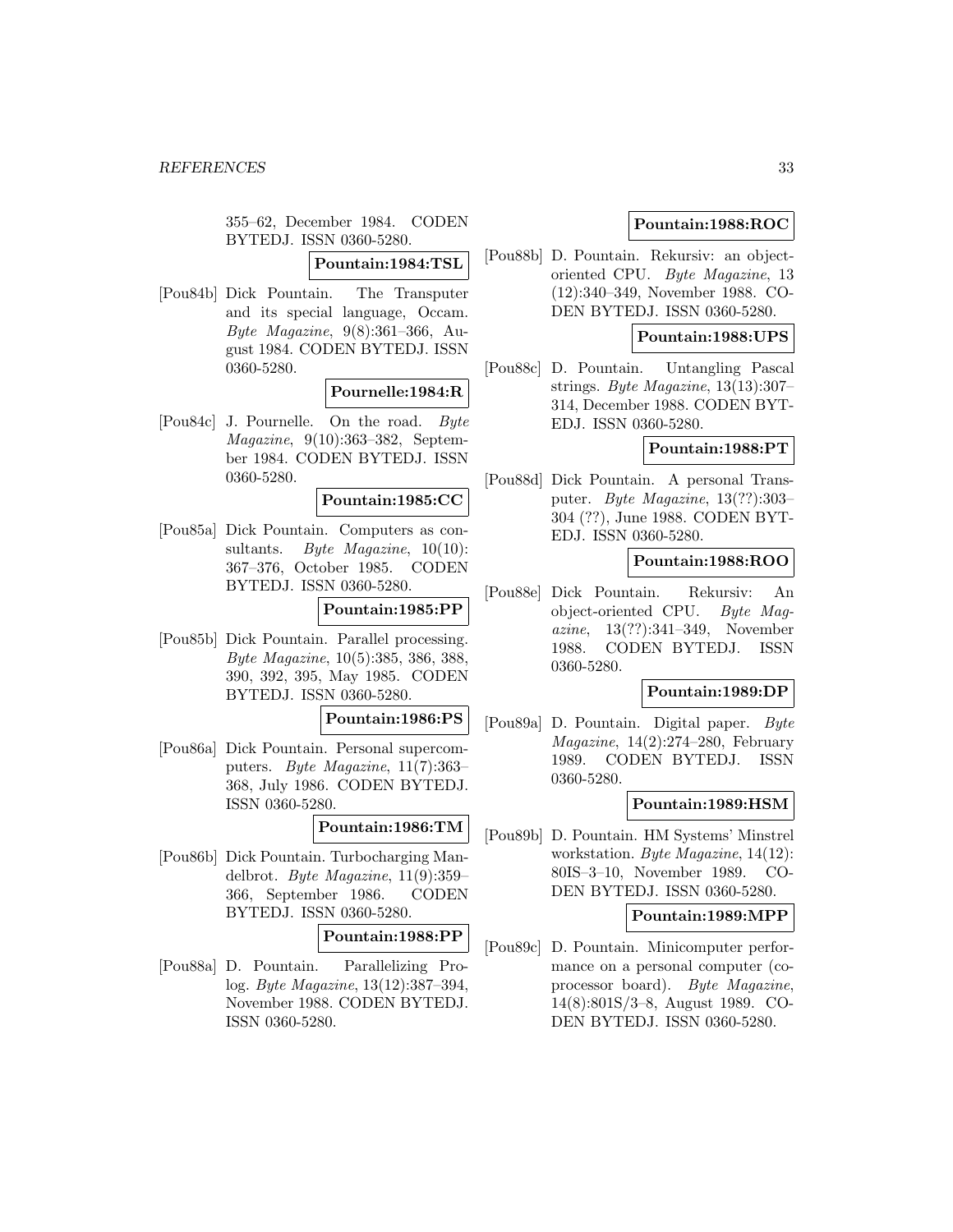## **Pountain:1989:XWS**

[Pou89d] D. Pountain. The X Window System. Byte Magazine, 14(1):353–355, 336–360, January 1989. CODEN BYTEDJ. ISSN 0360-5280.

## **Pountain:1989:CPP**

[Pou89e] Dick Pountain. Configuring parallel programs – part 1. Byte Magazine, 14(13):349–352, December 1989. CODEN BYTEDJ. ISSN 0360-5280.

### **Pountain:1989:OI**

[Pou89f] Dick Pountain. Occam II. Byte Magazine, 14(10):279–284, October 1989. CODEN BYTEDJ. ISSN 0360-5280.

### **Pollack:1986:INL**

[PW86] J. Pollack and D. L. Waltz. Interpretation of natural language. Byte Magazine, 11(??):189–198, February 1986. CODEN BYTEDJ. ISSN 0360-5280.

#### **Quirk:1989:CNT**

[Qui89a] K. Quirk. Color by numbers (thermal printer). Byte Magazine, 14(7): 177–179, July 1989. CODEN BYT-EDJ. ISSN 0360-5280.

#### **Quirk:1989:LLP**

[Qui89b] K. Quirk. The language of lasers (printer control languages). Byte Magazine, 14(11):203–206, 208, 1989. CODEN BYTEDJ. ISSN 0360-5280.

#### **Rasmussen:1984:QS**

[Ras84] E. H. Rasmussen. Queue simulation. Byte Magazine, 9(3):157–174, March 1984. CODEN BYTEDJ. ISSN 0360-5280.

## **Rash:1988:DPT**

[Ras88a] Wayne Rash, Jr. Do productivity tools help productivity? Byte Magazine, 13(12):135–137, November 1988. CODEN BYTEDJ. ISSN 0360-5280.

#### **Rash:1988:LBW**

[Ras88b] Wayne Rash, Jr. Light, bright and white (laptop screens). Byte Magazine, 13(13):321–324, December 1988. CODEN BYTEDJ. ISSN 0360-5280.

## **Rash:1988:OCP**

[Ras88c] Wayne Rash, Jr. The odd couple (portable computers). Byte Magazine, 13(10):185–190, October 1988. CODEN BYTEDJ. ISSN 0360-5280.

## **Rash:1988:QW**

[Ras88d] Wayne Rash, Jr. A quintet of worms. Byte Magazine, 13(??):146– 151, February 1988. CODEN BYT-EDJ. ISSN 0360-5280.

## **Rash:1989:CHH**

[Ras89a] Wayne Rash, Jr. Computing in hand (hand-held computers). Byte Magazine, 14(5):195–196, 198, 200, May 1989. CODEN BYTEDJ. ISSN 0360-5280.

### **Rash:1989:GBL**

[Ras89b] Wayne Rash, Jr. Getting into bigger LANs. Byte Magazine,  $14(2):145-$ 147, February 1989. CODEN BYT-EDJ. ISSN 0360-5280.

## **Rash:1989:GGG**

[Ras89c] Wayne Rash, Jr. Groping for groupware (group productivity software). Byte Magazine,  $14(4):135-$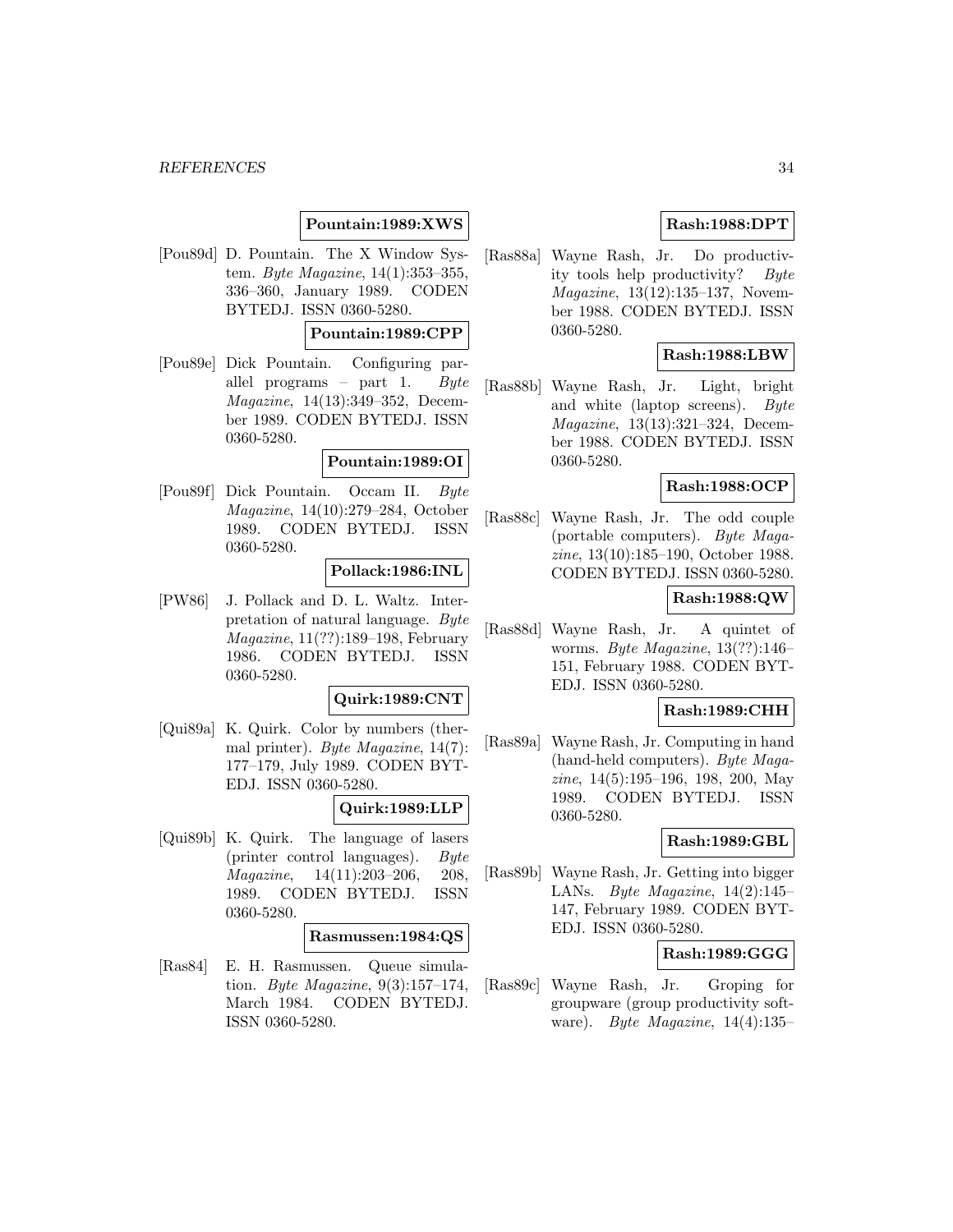138, April 1989. CODEN BYTEDJ. ISSN 0360-5280.

**Rash:1989:JFF**

[Ras89d] Wayne Rash, Jr. Just a few fax (PC fax boards). Byte Magazine,  $14(6)$ : 143–144, June 1989. CODEN BYT-EDJ. ISSN 0360-5280.

## **Rash:1989:MYD**

[Ras89e] Wayne Rash, Jr. So, maybe you do need a LAN. Byte Magazine, 14 (1):135–136,138, January 1989. CO-DEN BYTEDJ. ISSN 0360-5280.

## **Reed:1989:QT**

[Ree89] M. Reed. The quantum transistor. Byte Magazine, 14(5):275–281, May 1989. CODEN BYTEDJ. ISSN 0360-5280.

## **Reno:1989:PUO**

[Ren89] E. Reno. For power users only (lotus 1-2-3 release 3.0). Byte Magazine, 14 (12):255–262, November 1989. CO-DEN BYTEDJ. ISSN 0360-5280.

#### **Robson:1981:OOS**

[Rob81] D. Robson. Object-oriented software systems. Byte Magazine,  $6(??)$ : 74, August 1981. CODEN BYT-EDJ. ISSN 0360-5280.

## **Roberts:1987:OCH**

[Rob87a] ?. Roberts. Optimizing compilers: How compilers produce fast code, and how they could be improved. Byte Magazine, 12(??):??, ?? 1987. CODEN BYTEDJ. ISSN 0360-5280.

#### **Robinson:1987:SAC**

[Rob87b] P. Robinson. The sum: an AI coprocessor. Byte Magazine, 10(6):??, June 1987. CODEN BYTEDJ. ISSN 0360-5280.

## **Robinson:1989:ERP**

[Rob89a] P. Robinson. Easy reading (pagerecognition systems). Byte Magazine, 14(5):203–204, 206, 208, May 1989. CODEN BYTEDJ. ISSN 0360-5280.

## **Robinson:1989:OGS**

[Rob89b] P. Robinson. Opus I (graphic/ database software). Byte Magazine, 14(1):233–234, 236–237, January 1989. CODEN BYTEDJ. ISSN 0360-5280.

## **Robinson:1989:VS**

[Rob89c] P. Robinson. Variations on a screen. Byte Magazine, 14(4):251– 264, April 1989. CODEN BYTEDJ. ISSN 0360-5280.

#### **Robinson:1989:AYP**

[Rob89d] Philip Robinson. Art + 2 years = science (personal workstations). Byte Magazine,  $14(2):255-$ 264, February 1989. CODEN BYT-EDJ. ISSN 0360-5280.

#### **Rosenberg:1989:CDS**

[Ros89] S. Rosenberg. Corel Draw shows great promise (graphics program). Byte Magazine, 14(6):213–216, June 1989. CODEN BYTEDJ. ISSN 0360-5280.

### **Rothchild:1983:OMM**

[Rot83] Edward Rothchild. Optical-memory media. Byte Magazine, 7(??):86– 106, March 1983. CODEN BYT-EDJ. ISSN 0360-5280.

### **Rockett:1987:KA**

[RS87a] A. M. Rockett and J. C. Stevenson. Karmarkar's algorithm. Byte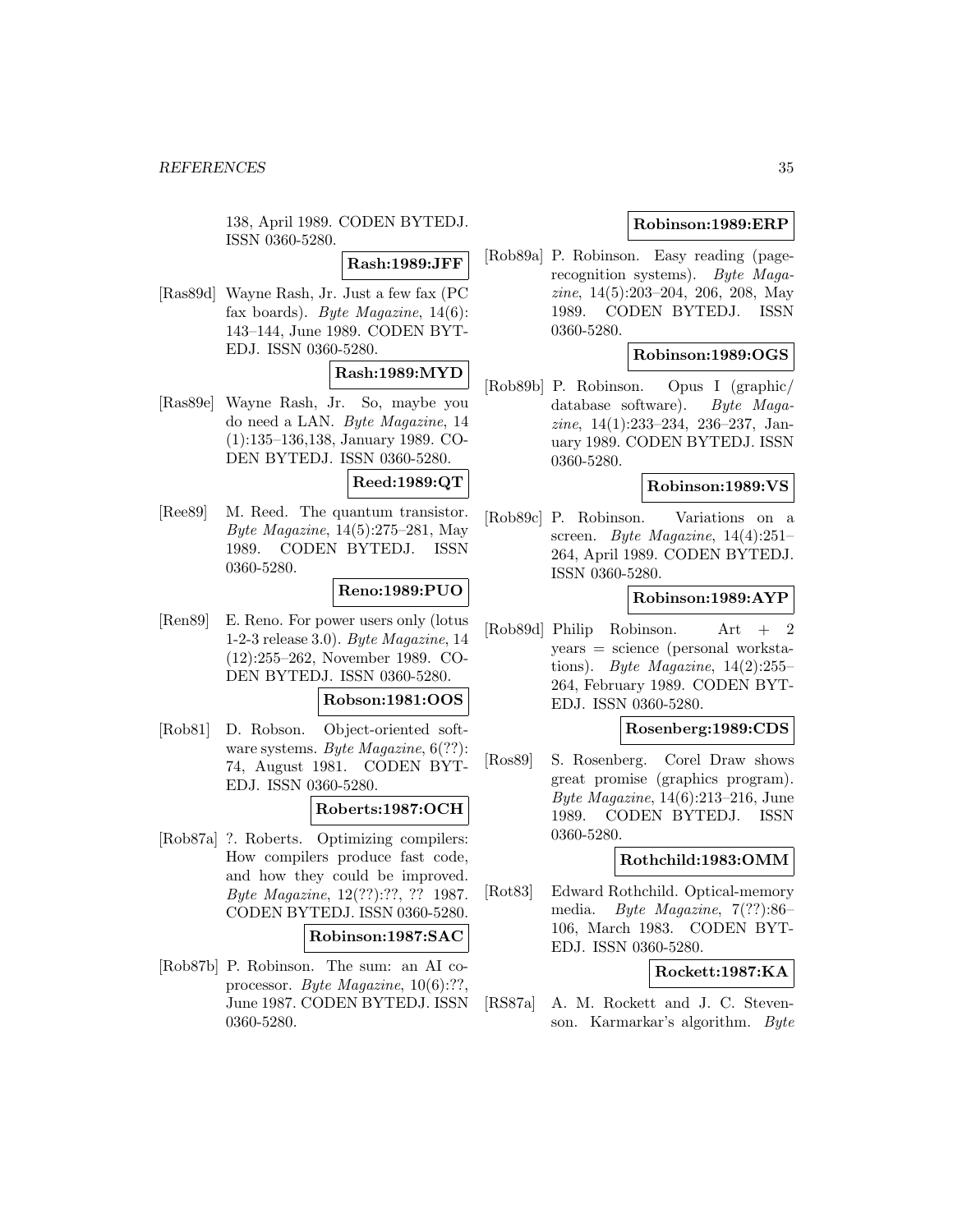Magazine, 12(10):147–160, September 1987. CODEN BYTEDJ. ISSN 0360-5280.

## **Rockett:1987:KAM**

[RS87b] A. M. Rockett and J. C. Stevenson. Karmarkar's algorithm: A method for solving large linear programming problems (technical). Byte Magazine, 12(10):146–162, October 1987. CODEN BYTEDJ. ISSN 0360-5280.

## **Rubel:1989:DIA**

[Rub89a] M. Rubel. dBASE IV arrives. Byte Magazine, 14(2):217–222, February 1989. CODEN BYTEDJ. ISSN 0360-5280.

## **Rubel:1989:AFN**

[Rub89b] M. C. Rubel. Alpha Four: no programming required (related DBMS). Byte Magazine, 14(12):265–268, November 1989. CODEN BYTEDJ. ISSN 0360-5280.

## **Saal:1989:LTL**

[Saa89] H. Saal. Looking for trouble (LAN performance). Byte Magazine, 14 (1):259–265, January 1989. CODEN BYTEDJ. ISSN 0360-5280.

## **Saffari:1989:PDW**

[Saf89] B. Saffari. Putting DSPs to work. Byte Magazine, 14(13):259–272, December 1989. CODEN BYTEDJ. ISSN 0360-5280.

#### **Sartore:1989:HP**

[Sar89] R. Sartore. The 80486: a hardware perspective. Byte Magazine, 14(11): 67–70, 72–74, 1989. CODEN BYT-EDJ. ISSN 0360-5280.

## **Satchell:1989:DDA**

[Sat89a] S. Satchell. Downsizing the desktop (ADC Powerlite 386 SX). Byte Magazine, 14(13):179–182, December 1989. CODEN BYTEDJ. ISSN 0360-5280.

## **Satchell:1989:XPP**

[Sat89b] S. Satchell. X.25 pads performance (packet assembler/disassembler). Byte Magazine, 14(12):233–235, November 1989. CODEN BYTEDJ. ISSN 0360-5280.

## **Smarte:1988:FFD**

[SB88] G. Smarte and N. M. Baran. Face to face (display technology). Byte Magazine, 13(9):243–252, September 1988. CODEN BYTEDJ. ISSN 0360-5280.

## **Schrodt:1984:SWV**

[Sch84] P. A. Schrodt. Simulation of weighted voting: The Banzhaf index. Byte Magazine, 9(3):138–154, March 1984. CODEN BYTEDJ. ISSN 0360-5280.

## **Schalkoff:1986:M**

[Sch86a] Robert J. Schalkoff. MuLISP-86. Byte Magazine, 11(??):249–252, October 1986. CODEN BYTEDJ. ISSN 0360-5280.

### **Schmucker:1986:MAF**

[Sch86b] K. Schmucker. MacApp: an application framework. Byte Magazine, 11 (8):189–193, August 1986. CODEN BYTEDJ. ISSN 0360-5280.

## **Schrodt:1986:PIE**

[Sch86c] P. A. Schrodt. Predicting international events. Byte Magazine, 11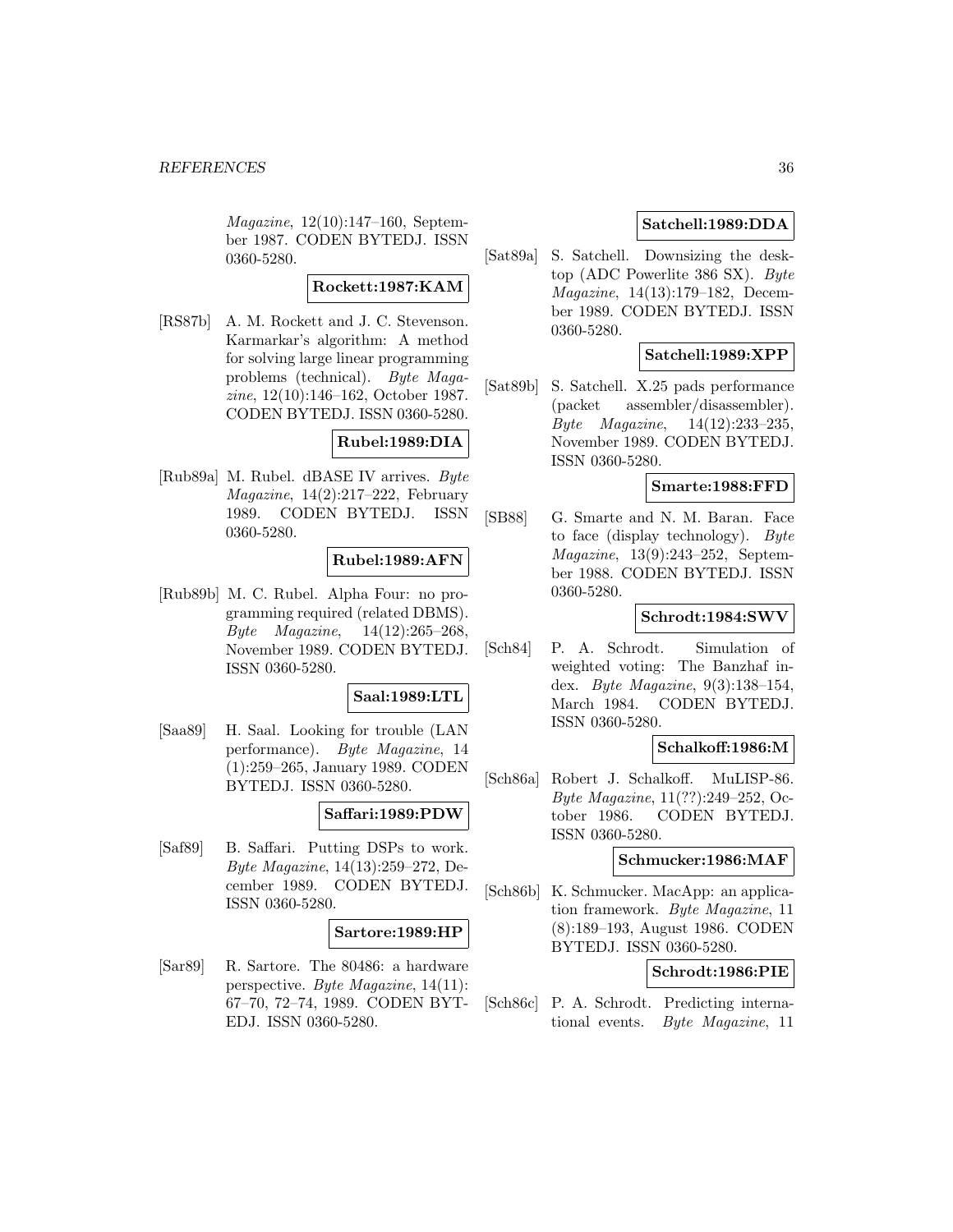(??):177–192, ?? 1986. CODEN BYTEDJ. ISSN 0360-5280.

## **Schroeder:1986:PMS**

[Sch86d] Peter B. Schroeder. Plotting the Mandelbrot set. Byte Magazine, 11 (13):207–211, December 1986. CO-DEN BYTEDJ. ISSN 0360-5280 (print), 1082-7838 (electronic).

## **Schulman:1988:EOL**

[Sch88] A. Schulman. Exploring OS/2 with a Lisp interpreter. Byte Magazine, 13(11):201–206, 1988. CODEN BYTEDJ. ISSN 0360-5280.

## **Scherr:1989:PPV**

[Sch89a] I. Scherr. Pepperoni and paperwork (voice/document delivery system). *Byte Magazine*,  $14(13):309-$ 316, December 1989. CODEN BYT-EDJ. ISSN 0360-5280.

## **Schnapp:1989:CAG**

[Sch89b] M. Schnapp. Clipper applications get SQL. Byte Magazine, 14(13): 211–214, December 1989. CODEN BYTEDJ. ISSN 0360-5280.

#### **Schulman:1989:DKC**

[Sch89c] A. Schulman. A different kind of CASE tool. Byte Magazine, 14(5): 217–220, May 1989. CODEN BYT-EDJ. ISSN 0360-5280.

## **Schulman:1989:MOJ**

[Sch89d] A. Schulman. Modular-2 and OS/2 join forces. Byte Magazine, 14(8): 171–174, August 1989. CODEN BYTEDJ. ISSN 0360-5280.

#### **VonStroh:1988:LWD**

[SD88] R. Von Stroh and B. Dolinar. Lighting the way (EL displays). Byte

Magazine, 13(9):275–280, September 1988. CODEN BYTEDJ. ISSN 0360-5280.

## **Shapiro:1984:FLA**

[Sha84] E. Shapiro. A first look at Dayflo. Byte Magazine, 9(3):81–86, March 1984. CODEN BYTEDJ. ISSN 0360-5280.

## **Shammas:1988:ACM**

[Sha88a] N. C. Shammas. Ada comes to the Mac (compiler package).  $Byte$ Magazine, 13(9):213–216, September 1988. CODEN BYTEDJ. ISSN 0360-5280.

### **Shammas:1988:BR**

[Sha88b] N. C. Shammas. The BASIC revival. Byte Magazine, 13(9):295– 300, September 1988. CODEN BYTEDJ. ISSN 0360-5280.

#### **Shammas:1988:LAM**

[Sha88c] N. C. Shammas. Life after DOS (multitasking operating systems). Byte Magazine, 13(11):143–150, 1988. CODEN BYTEDJ. ISSN 0360-5280.

### **Shammas:1988:STE**

[Sha88d] N. C. Shammas. Slick (text editing environment). Byte Magazine, 13 (13):215–221, December 1988. CO-DEN BYTEDJ. ISSN 0360-5280.

### **Shammas:1988:SCC**

[Sha88e] N. C. Shammas. Smalltalk a la C (C-talk 1.0). Byte Magazine, 13(10): 201–204, October 1988. CODEN BYTEDJ. ISSN 0360-5280.

### **Shammas:1988:SHD**

[Sha88f] N. C. Shammas. Software for hardware-style debugging (soft-ICE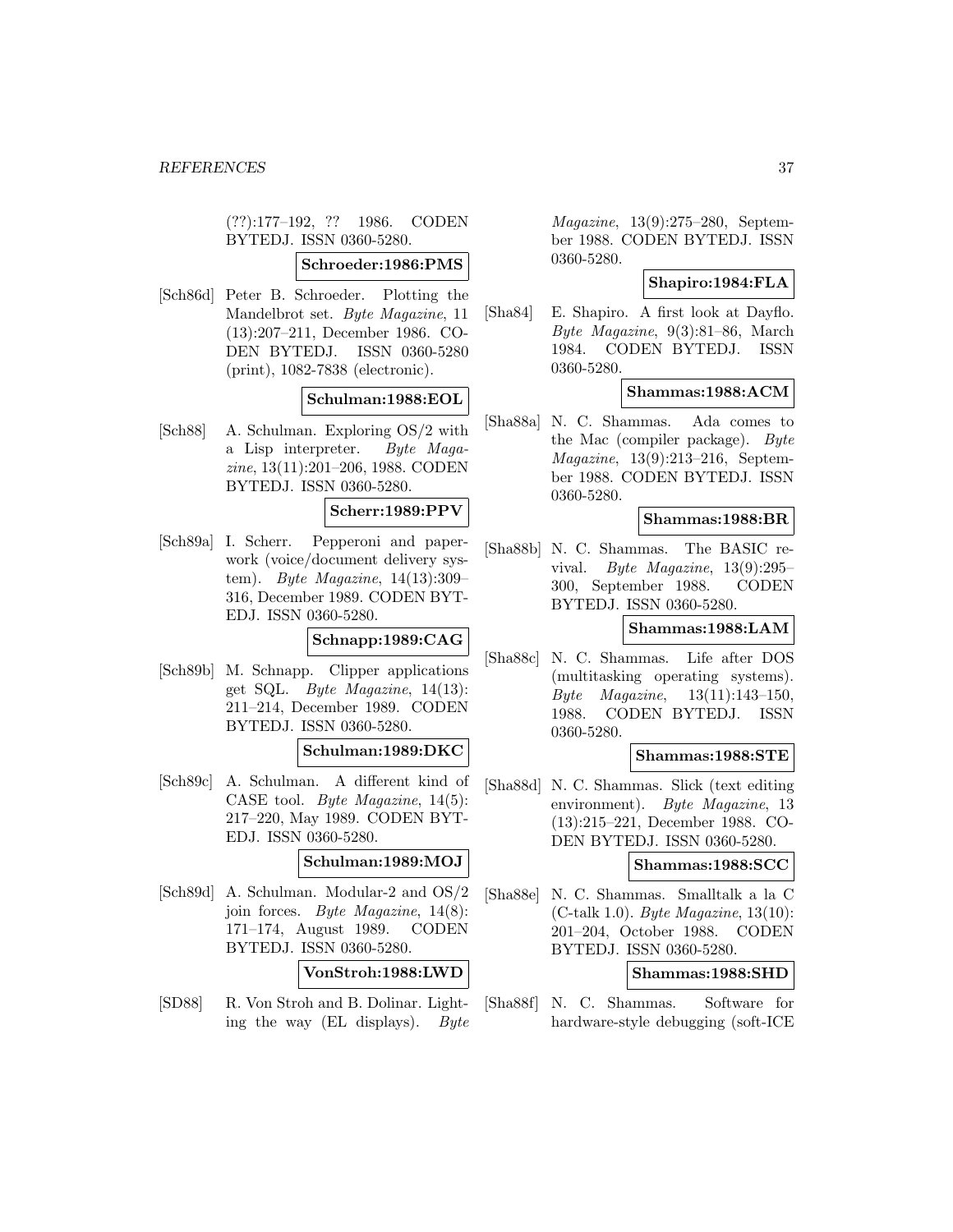debugger). Byte Magazine, 13(9): 219–222, September 1988. CODEN BYTEDJ. ISSN 0360-5280.

### **Shapiro:1988:PS**

[Sha88g] E. Shapiro. Portable software. Byte Magazine, 13(12):127–132, November 1988. CODEN BYTEDJ. ISSN 0360-5280.

### **Shammas:1989:QCM**

[Sha89a] N. C. Shammas. QuickBASIC comes to the Macintosh. Byte Magazine, 14(1):223–224, 226, 228, January 1989. CODEN BYTEDJ. ISSN 0360-5280.

#### **Shapiro:1989:TNW**

[Sha89b] E. Shapiro. Then and now in word processing. Byte Magazine, 14(6): 137–140, June 1989. CODEN BYT-EDJ. ISSN 0360-5280.

#### **Shapiro:1989:TMP**

[Sha89c] E. Shapiro. Trackball madness (Pro-Point, Works 2.0 and WorkPlus Spell on Macintosh). Byte Magazine, 14(3):129–130, 132, March 1989. CODEN BYTEDJ. ISSN 0360-5280.

## **Smith:1982:DSU**

[SIK<sup>+</sup>82] D. C. S. Smith, C. Irby, R. Kimball, B. Verplank, and E. Harlem. Designing the Star user interface. Byte Magazine, 7(4):242–282, April 1982. CODEN BYTEDJ. ISSN 0360-5280.

## **Smith:1989:DRP**

[SM89] B. Smith and R. Mitchell. DEC's RISC powerhouse. Byte Magazine, 14(12):201–206, November 1989. CODEN BYTEDJ. ISSN 0360-5280.

## **Smith:1983:PKC**

[Smi83] John Smith. Public key cryptography: An introduction to a powerful cryptographic system for use on microcomputers. Byte Magazine, 7 (??):198–218, January 1983. CO-DEN BYTEDJ. ISSN 0360-5280. This is a simple exposition of public key cryptography.

## **Smith:1989:AP**

[Smi89a] B. Smith. AIX on the PS/ 2s. Byte Magazine, 14(11):95–96, 98, 100– 101, 1989. CODEN BYTEDJ. ISSN 0360-5280.

### **Smith:1989:HUP**

[Smi89b] B. Smith. High-fashion Unix on a PC (HP display server). Byte Magazine, 14(13):205–208, December 1989. CODEN BYTEDJ. ISSN 0360-5280.

## **Smith:1989:UC**

[Smi89c] B. Smith. The Unix connection. Byte Magazine, 14(5):245–251, May 1989. CODEN BYTEDJ. ISSN 0360-5280.

## **Snader:1987:LFH**

[Sna87] Jon C. Snader. Look it up faster with hashing. Byte Magazine, 12 (1):128–144, January 1987. CODEN BYTEDJ. ISSN 0360-5280.

## **Smarte:1989:SI**

[SP89] G. Smarte and W. Penney. Sounds and images. Byte Magazine, 14(13): 243–256, December 1989. CODEN BYTEDJ. ISSN 0360-5280.

## **Sokol:1980:TDG**

[SS80] D. Sokol and J. Shepard. Threedimensional graphics for the Apple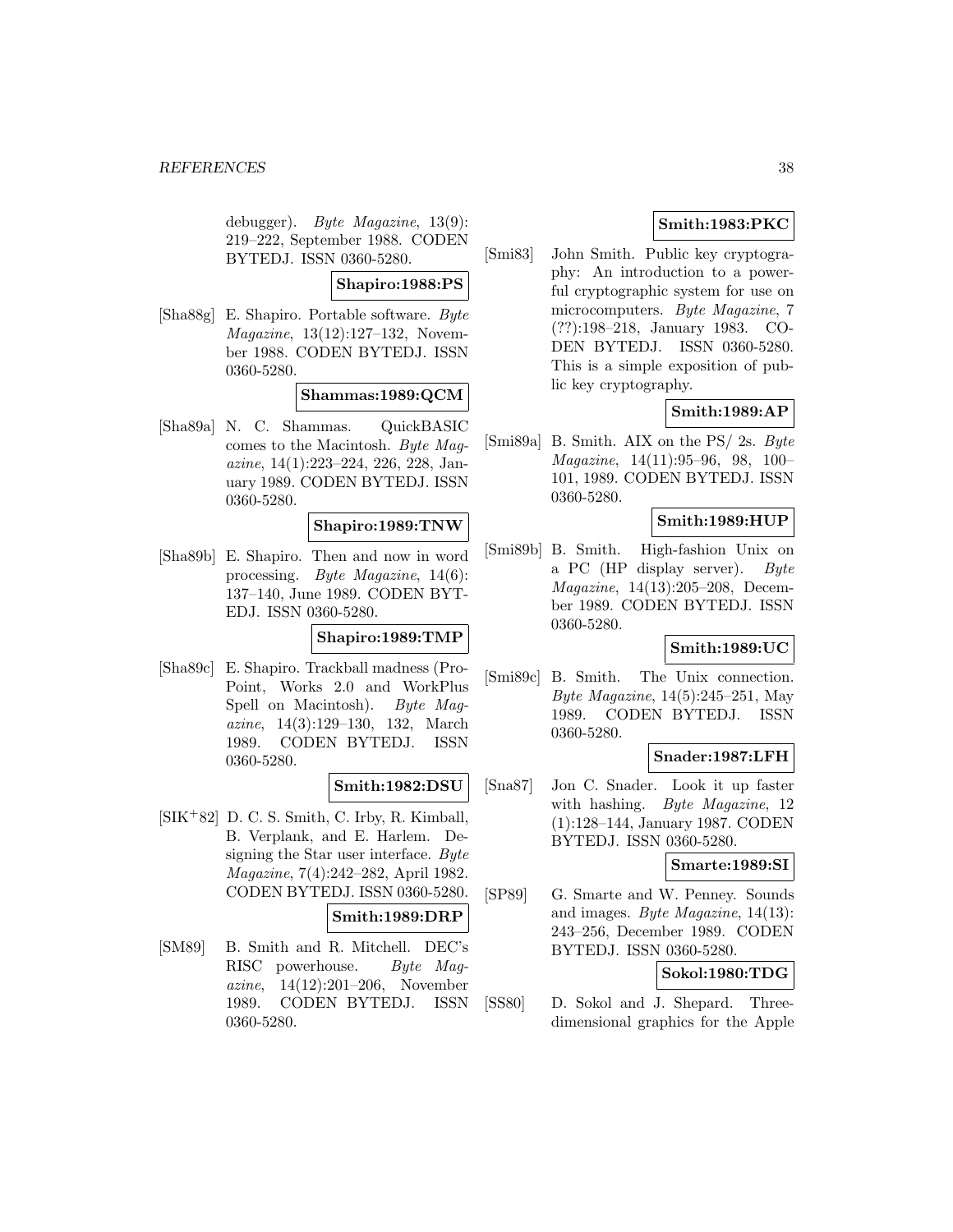II. Byte Magazine, 5(11):148–150, November 1980. CODEN BYTEDJ. ISSN 0360-5280.

## **Sakamura:1989:TP**

[SS89] K. Sakamura and R. Sprague. The TRON project. Byte Magazine, 14 (4):292–301, April 1989. CODEN BYTEDJ. ISSN 0360-5280.

#### **Stallings:1989:WOL**

[Sta89] W. Stallings. When one LAN is not enough. Byte Magazine,  $14(1):293-$ 298, January 1989. CODEN BYT-EDJ. ISSN 0360-5280.

#### **Stevens:1985:REB**

[Ste85] J. K. Stevens. Reverse engineering the brain. Byte Magazine,  $10(??)$ : 287–298, April 1985. CODEN BYT-EDJ. ISSN 0360-5280.

## **Sterling:1987:MRP**

[Ste87] L. Sterling. Mathematical reasoning — A Prolog program uses heuristic methods to solve equations. Byte Magazine, 12(10):177–180, October 1987. CODEN BYTEDJ. ISSN 0360-5280.

## **Stein:1988:TC**

[Ste88] Richard M. Stein. T800 and counting. Byte Magazine, 13(12):287–296, November 1988. CODEN BYTEDJ. ISSN 0360-5280.

#### **Stephenson:1989:PPM**

[Ste89a] Peter Stephenson. Personal and private (microcomputer security). Byte Magazine, 14(6):285–288, June 1989. CODEN BYTEDJ. ISSN 0360-5280.

## **Stevens:1989:MDP**

[Ste89b] L. Stevens. Mac desktop presentation software. Byte Magazine, 14(4): 203–205, April 1989. CODEN BYT-EDJ. ISSN 0360-5280.

## **Stroustrup:1988:BC**

[Str88] Bjarne Stroustrup. A better C? Byte Magazine, 13(??):??, ?? 1988. CO-DEN BYTEDJ. ISSN 0360-5280.

### **Thompson:1988:NC**

[TB88] Tom Thompson and Nick Baran. The NeXT computer. Byte Magazine, 13(12):158–175, November 1988. CODEN BYTEDJ. ISSN 0360-5280.

#### **Tello:1988:BMM**

[Tel88] Ernest R. Tello. Between man and machine (user interfaces). Byte Magazine, 13(9):288–293, September 1988. CODEN BYTEDJ. ISSN 0360-5280.

#### **Tesler:1981:SE**

[Tes81] Larry Tesler. The Smalltalk environment. Byte Magazine, 6(8):90– 147, August 1981. CODEN BYT-EDJ. ISSN 0360-5280. The special issue on Smalltalk has a very informative tutorial.

## **Thompson:1989:PP**

[TH89] T. Thompson and F. Hayes. The portable and the powerful. Byte Magazine, 14(10):98–108, October 1989. CODEN BYTEDJ. ISSN 0360-5280.

#### **Thompson:1987:FME**

[Tho87] T. Thompson. Fast math  $-$  A first look at Motorola's 68882 math coprocessor. Byte Magazine, 12(12):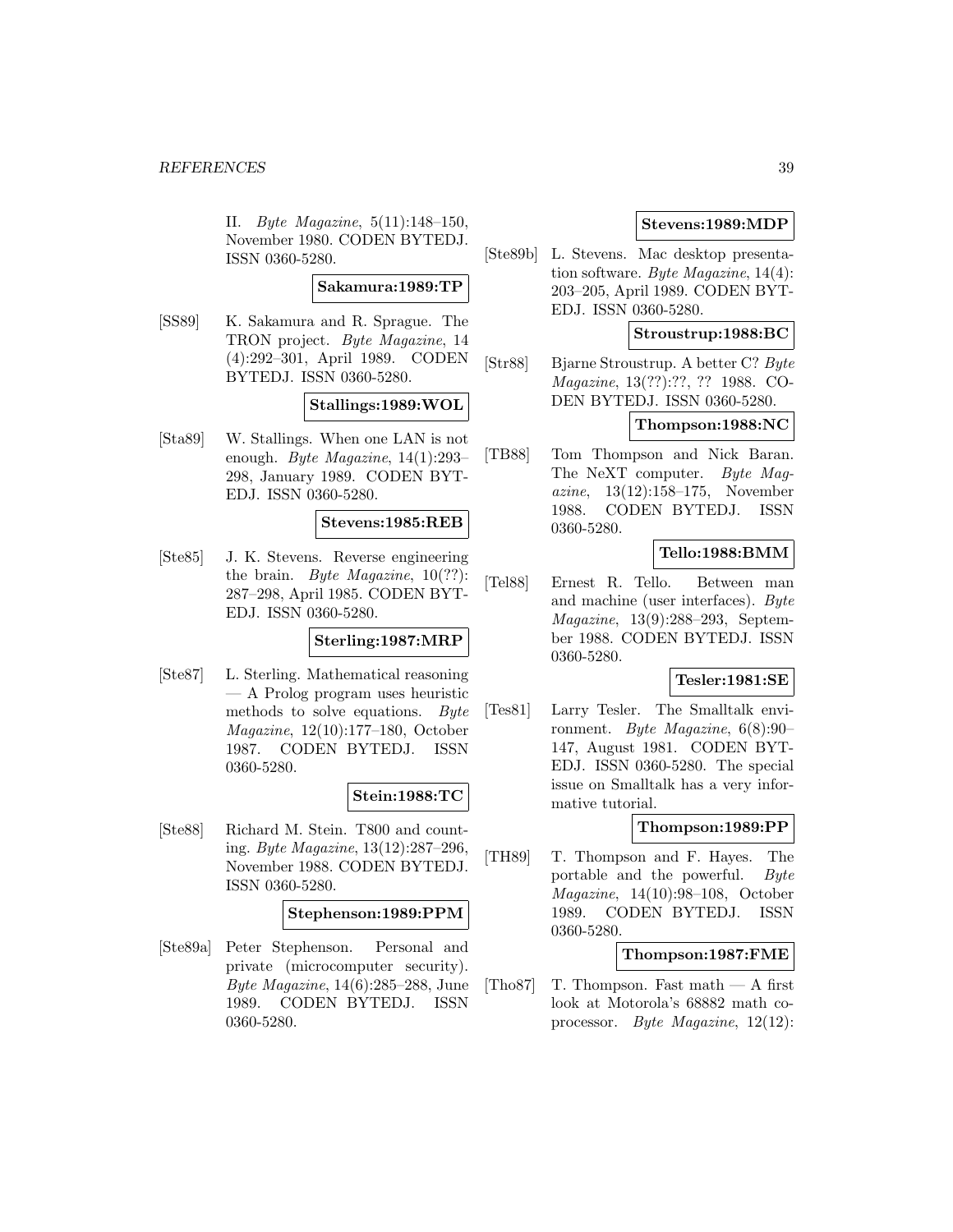120–121, December 1987. CODEN BYTEDJ. ISSN 0360-5280.

## **Thomas:1989:WOO**

[Tho89a] D. Thomas. What's in an object? (object-oriented programming). Byte Magazine, 14(3):231– 232, 234–236, 238, 240, 270–271, March 1989. CODEN BYTEDJ. ISSN 0360-5280.

### **Thompson:1989:NS**

[Tho89b] ?. Thompson. The next step. Byte Magazine, 14(??):??, ?? 1989. CO-DEN BYTEDJ. ISSN 0360-5280.

## **Thompson:1989:AQC**

[Tho89c] T. Thompson. Apple's 32-bit Quick-Draw covers the spectrum. Byte Magazine, 14(7):99–102, July 1989. CODEN BYTEDJ. ISSN 0360-5280.

#### **Thompson:1989:BMP**

[Tho89d] T. Thompson. Big Mac power in a small Mac box. Byte Magazine, 14(6):175–178, June 1989. CODEN BYTEDJ. ISSN 0360-5280.

#### **Thompson:1989:FS**

[Tho89e] T. Thompson. Full-spectrum scanners. Byte Magazine, 14(4):189– 194, April 1989. CODEN BYTEDJ. ISSN 0360-5280.

#### **Thompson:1989:HPM**

[Tho89f] T. Thompson. How to put 16 million colors to work (video-graphics boards). Byte Magazine, 14(13): 189–196, December 1989. CODEN BYTEDJ. ISSN 0360-5280.

**Thompson:1989:LAM**

[Tho89g] T. Thompson. LAN aid: Mac booster modules. Byte Magazine, 14

(12):219–223, November 1989. CO-DEN BYTEDJ. ISSN 0360-5280.

## **Thompson:1989:NSO**

[Tho89h] T. Thompson. The next step (object-oriented programming simplifies and speeds software development with the NeXT computer's NextStep). Byte Magazine, 14(3): 265–271, March 1989. CODEN BYTEDJ. ISSN 0360-5280.

## **Thurber:1989:OHN**

[Thu89] K. Thurber. OS/2 hits the networks. Byte Magazine, 14(1):285–291, January 1989. CODEN BYTEDJ. ISSN 0360-5280.

## **Tittel:1989:MCI**

[Tit89] E. Tittel. Making the connection (IBM PCs, Macintoshes and VAXes). Byte Magazine, 14(1):317– 320, 322–325, January 1989. CO-DEN BYTEDJ. ISSN 0360-5280.

## **Touretzky:1988:HLC**

[Tou88] David S. Touretzky. How LISP has changed. Byte Magazine, 13(2):229– 234, February 1988. CODEN BYT-EDJ. ISSN 0360-5280.

## **Touretzky:1989:WHH**

[TP89] D. S. Touretzky and D. A. Pomerleau. What's hidden in the hidden layers? Byte Magazine, 14(8):227– 228. 230–233, August 1989. CODEN BYTEDJ. ISSN 0360-5280.

#### **Tevanian:1989:MMF**

[TS89] A. Tevanian, Jr. and B. Smith. Mach: the model for future Unix (object-oriented operating system). Byte Magazine, 14(12):411–417, November 1989. CODEN BYTEDJ. ISSN 0360-5280.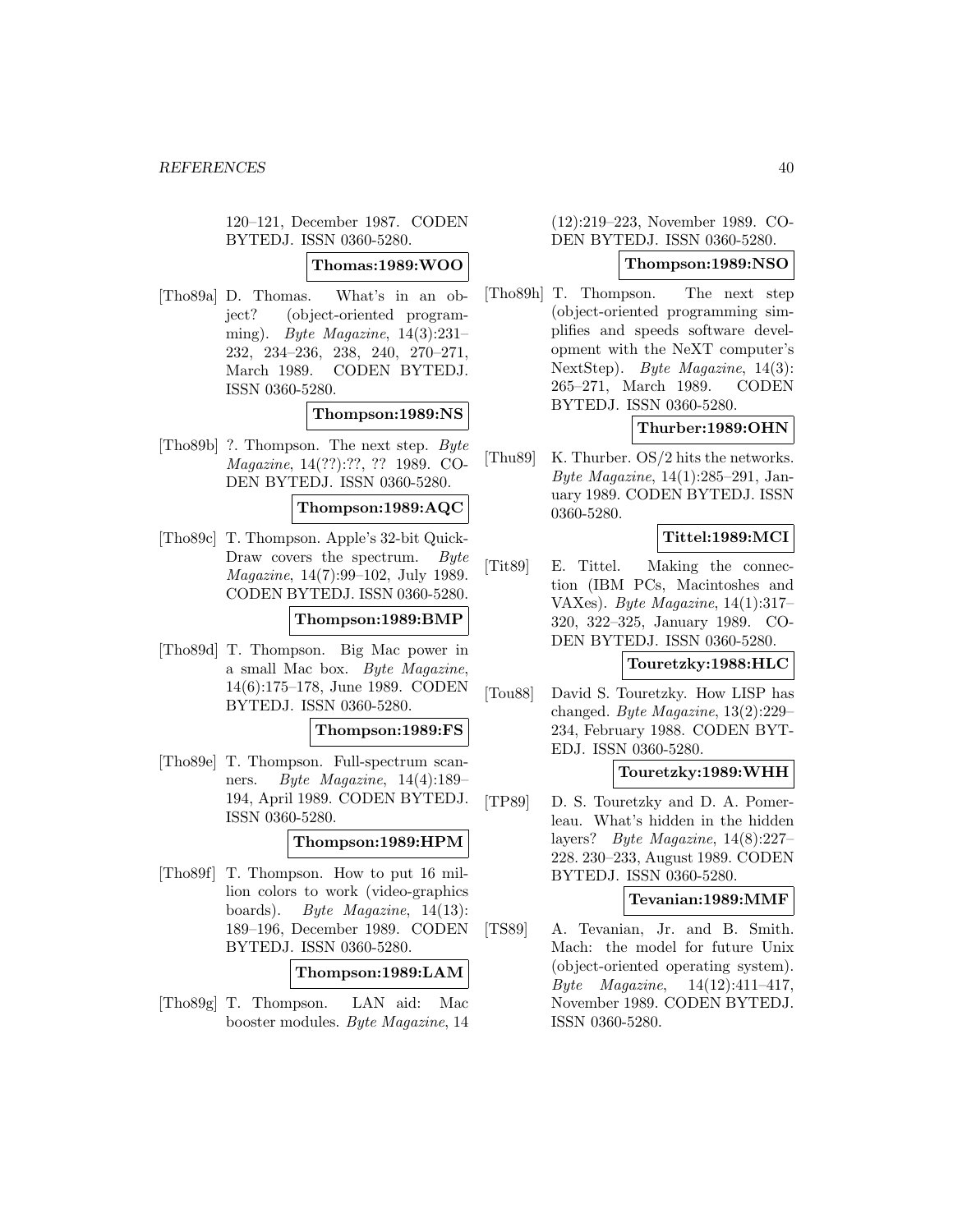## **Thompson:1986:FRD**

[TT86] B. Thompson and W. Thompson. Finding rules in data. Byte Magazine, 11(??):149–158, November 1986. CODEN BYTEDJ. ISSN 0360-5280.

### **Tuthill:1983:TUS**

[Tut83] B. Tuthill. Typesetting on the UNIX system. Byte Magazine, 8(19):253– 265, October 1983. CODEN BYT-EDJ. ISSN 0360-5280.

#### **Tuten:1989:CCS**

[Tut89] P. Tuten. Claris CAD (software package). Byte Magazine, 14(6): 209–210, June 1989. CODEN BYT-EDJ. ISSN 0360-5280.

#### **Udell:1988:CT**

[Ude88] J. Udell. A  $C++$  toolkit. Byte Magazine, 13(12):223–227, November 1988. CODEN BYTEDJ. ISSN 0360-5280.

## **Udell:1989:COP**

[Ude89a] J. Udell. Clash of the objectoriented Pascals. Byte Magazine, 14(7):104–106, July 1989. CODEN BYTEDJ. ISSN 0360-5280.

## **Udell:1989:ETE**

[Ude89b] J. Udell. Extensible text editors for programmers. Byte Magazine, 14(3):197–198, 200–202, 204, March 1989. CODEN BYTEDJ. ISSN 0360-5280.

### **Udell:1989:GLZ**

[Ude89c] J. Udell. Greased lightning (zenith system). Byte Magazine,  $14(6):114-$ 116, June 1989. CODEN BYTEDJ. ISSN 0360-5280.

## **Udell:1989:PPI**

[Ude89d] J. Udell. The power of the press (Interleaf's TEchnical Publishing Software). Byte Magazine, 14(12):271– 276, November 1989. CODEN BYT-EDJ. ISSN 0360-5280.

### **Unger:1988:BSD**

[Ung88a] J. Unger. Bucking the system (Dell System 310). Byte Magazine, 13 (10):179–183, October 1988. CO-DEN BYTEDJ. ISSN 0360-5280.

## **Unger:1988:SUW**

[Ung88b] J. Unger. The Sun386i (Unix workstation). Byte Magazine, 13(13): 183–188, December 1988. CODEN BYTEDJ. ISSN 0360-5280.

## **Unger:1989:DHM**

[Ung89a] J. Unger. Dead heat (microcomputer review). Byte Magazine, 14 (6):181–184, June 1989. CODEN BYTEDJ. ISSN 0360-5280.

#### **Unger:1989:OME**

[Ung89b] J. Unger. One man's experience (Unix). Byte Magazine, 14(5):237– 238, 240–242, May 1989. CODEN BYTEDJ. ISSN 0360-5280.

### **Unger:1989:PSL**

[Ung89c] J. Unger. A pair of sophisticated laptops (Zenith SupersPort 286 and Mitsubishi MP-286L). Byte Magazine, 14(2):189–194, February 1989. CODEN BYTEDJ. ISSN 0360-5280.

#### **Valdes:1989:EMP**

[Val89a] R. Valdes. Ease into Mac programming SmethersBarnes Prototyper 2.1. Byte Magazine,  $14(12)$ : 241–244, November 1989. CODEN BYTEDJ. ISSN 0360-5280.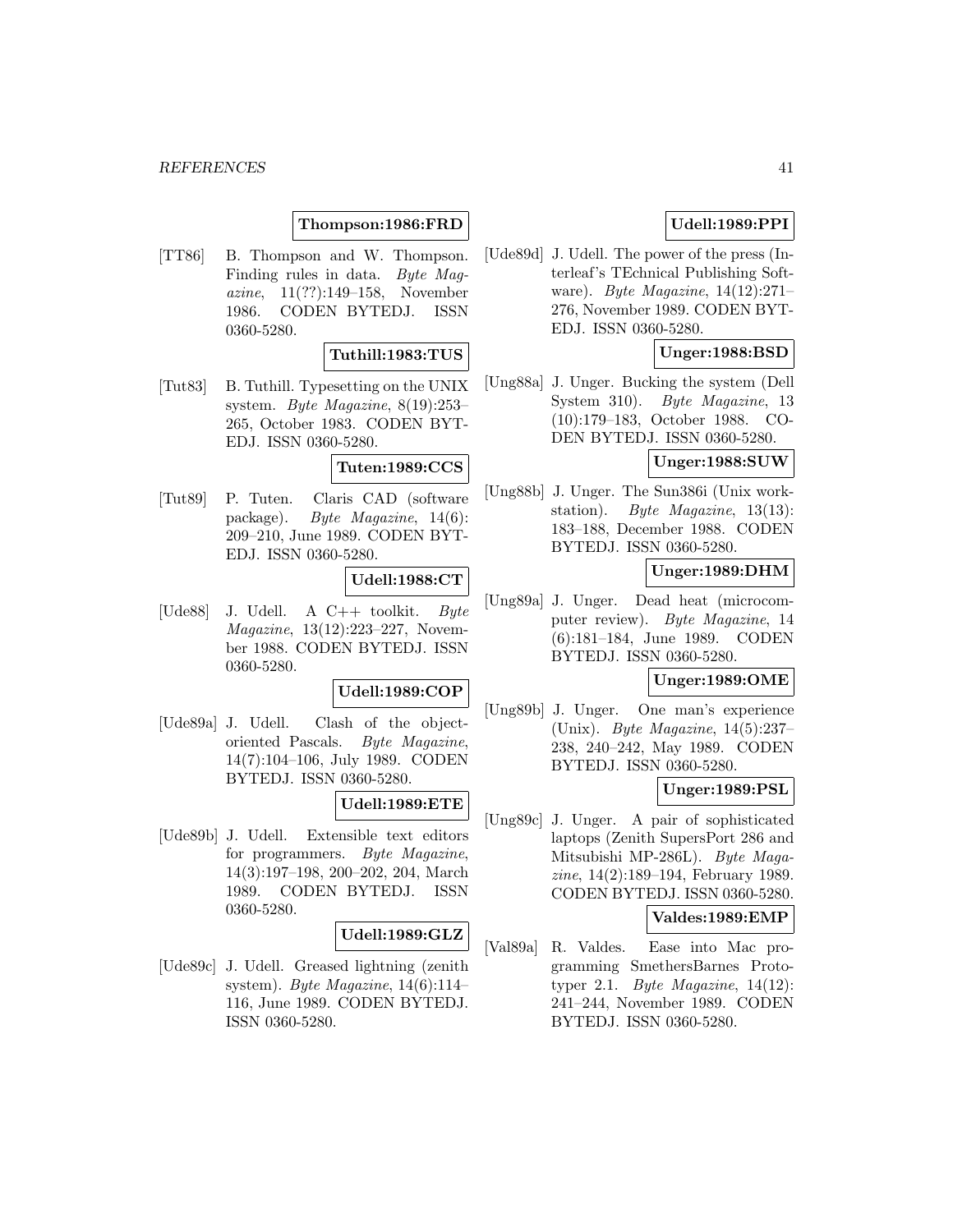## **Valdes:1989:EST**

[Val89b] R. Valdes. Extend (simulation toolkit). Byte Magazine, 14(4):197– 200, April 1989. CODEN BYTEDJ. ISSN 0360-5280.

## **Valdes:1989:SCM**

[Val89c] R. Valdes. Smalltalk/V comes to the Mac. Byte Magazine, 14(6):201–204, June 1989. CODEN BYTEDJ. ISSN 0360-5280.

## **Valdes:1989:VTW**

[Val89d] R. Valdes. A virtual toolkit for Windows and the Mac. Byte Magazine, 14(3):209–210, 212, 214, 216, March 1989. CODEN BYTEDJ. ISSN 0360-5280.

### **VanName:1988:AIW**

[Van88a] M. L. Van Name. ALR improves on a winner (cache store). Byte Magazine, 13(12):205–210, November 1988. CODEN BYTEDJ. ISSN 0360-5280.

#### **VanName:1988:KC**

[Van88b] M. L. Van Name. Keeping up with the CPU. Byte Magazine,  $13(11)$ : 101–106, 1988. CODEN BYTEDJ. ISSN 0360-5280.

#### **VanName:1989:HCC**

[Van89a] M. L. Van Name. High-tech computing, cafeteria style (Wells American CompuStar 286). Byte Magazine, 14 (4):179–184, April 1989. CODEN BYTEDJ. ISSN 0360-5280.

#### **VanName:1989:PPD**

[Van89b] M. L. Van Name. A portable with punch (dolch PAC). Byte Magazine, 14(1):189–192, January 1989. CO-DEN BYTEDJ. ISSN 0360-5280.

## **VanName:1989:PCO**

[Van89c] M. L. Van Name. A PS/2 in channel only (tandy 5000 MC). Byte Magazine, 14(2):197–202, February 1989. CODEN BYTEDJ. ISSN 0360-5280.

## **VanName:1989:ALO**

[VC89a] M. L. Van Name and B. Catchings. Anatomy of a LAN operating system. Byte Magazine, 14(6):157–160, June 1989. CODEN BYTEDJ. ISSN 0360-5280.

#### **VanName:1989:HSP**

[VC89b] M. L. Van Name and B. Catchings. Handy scanners (PC hand-held scanners). Byte Magazine, 14(6): 187–191, June 1989. CODEN BYT-EDJ. ISSN 0360-5280.

### **VanName:1989:LRO**

[VC89c] M. L. Van Name and B. Catchings. The LAN road to OSI. Byte Magazine, 14(7):148–150, 152, July 1989. CODEN BYTEDJ. ISSN 0360-5280.

## **VanName:1989:MMS**

[VC89d] M. L. Van Name and B. Catchings. MCA meets SX. Byte Magazine, 14 (10):181–184, October 1989. CO-DEN BYTEDJ. ISSN 0360-5280.

## **VanName:1989:PPP**

[VC89e] M. L. Van Name and B. Catchings. The painlessly portable PC (NEC UltraLite). Byte Magazine, 14 (8):161–164, August 1989. CODEN BYTEDJ. ISSN 0360-5280.

## **VanName:1989:SDL**

[VC89f] M. L. Van Name and B. Catchings. SQL: a database language sequel to dBASE. Byte Magazine, 14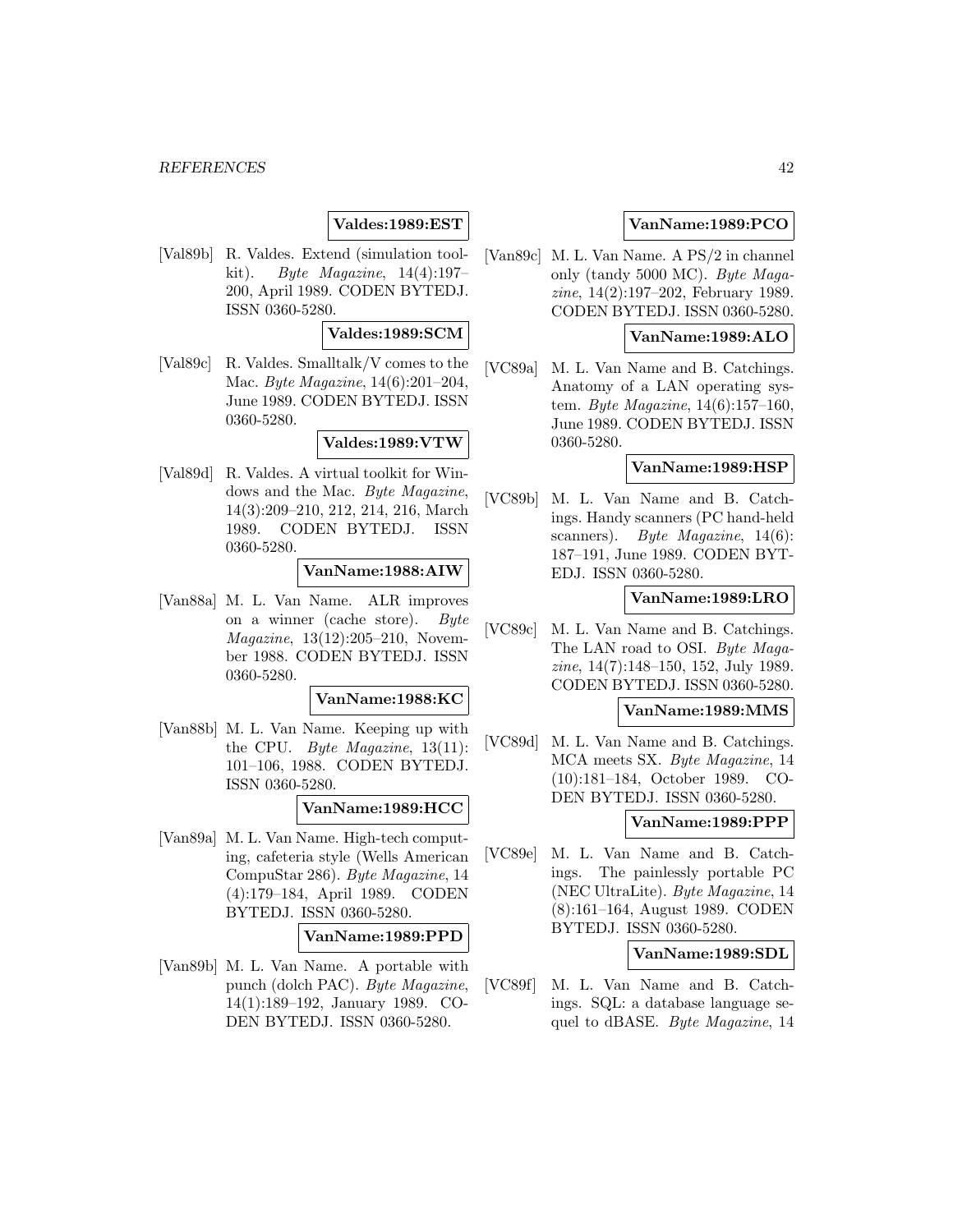(11):175–178, 180, 182, 1989. CO-DEN BYTEDJ. ISSN 0360-5280.

## **vanName:1989:SDD**

[vNC89] M. L. van Name and B. Catchings. Serving up data (database server). Byte Magazine, 14(9):259– 260, 262, 264, September 1989. CO-DEN BYTEDJ. ISSN 0360-5280.

#### **Vose:1989:RGC**

[Vos89] ?. Vose. Review of Gehani, C: An Advanced Introduction, ANSI C Edition, Computer Science Press, 1988. Byte Magazine, 14(??):??, ?? 1989. CODEN BYTEDJ. ISSN 0360-5280.

## **West:1989:WMD**

[WA89] J. West and M. Anderson. Writing Macintosh device drivers. Byte Magazine, 14(6):96IS–53–60, June 1989. CODEN BYTEDJ. ISSN 0360-5280.

#### **Wadlow:1981:XAC**

[Wad81] Thomas A. Wadlow. The Xerox Alto computer. Byte Magazine, 6(??):58– 68, September 1981. CODEN BYT-EDJ. ISSN 0360-5280.

### **Walker:1985:TBB**

[Wal85] Paul Walker. The Transputer: a building block for parallel processing. Byte Magazine, 10(5):219–235, May 1985. CODEN BYTEDJ. ISSN 0360-5280.

#### **Waller:1988:PPP**

[Wal88a] M. Waller. PC power. 1. Power protection. Byte Magazine, 13(10):270– 280, October 1988. CODEN BYT-EDJ. ISSN 0360-5280.

## **Waller:1988:PPB**

[Wal88b] M. Waller. PC power. 2. Backup power. Byte Magazine, 13(12):353– 358, November 1988. CODEN BYT-EDJ. ISSN 0360-5280.

## **Watson:1989:WL**

[Wat89] R. Watson. Which LAN? Byte Magazine, 14(11):195–198, 200, 1989. CODEN BYTEDJ. ISSN 0360-5280.

## **Wayner:1987:ZKP**

[Way87] ?. Wayner. Zero-knowledge proofs. Byte Magazine, 12(??):??, ?? 1987. CODEN BYTEDJ. ISSN 0360-5280.

#### **Wayner:1988:AWA**

[Way88a] P. Wayner. It's APT to write (abstract planning tool). Byte Magazine, 13(12):375–384, November 1988. CODEN BYTEDJ. ISSN 0360-5280.

### **Wayner:1988:EFF**

[Way88b] Peter Wayner. Error-free fractions. Byte Magazine, 13(??):??, ?? 1988. CODEN BYTEDJ. ISSN 0360-5280.

## **Wayner:1989:VHR**

[Way89a] P. Wayner. VLIW: heir to RISC? Byte Magazine, 14(8):259–262, August 1989. CODEN BYTEDJ. ISSN 0360-5280.

#### **Wayner:1989:SMM**

[Way89b] Peter Wayner. Symbolic math on the Mac (Mathematica 1.0). Byte Magazine, 14(1):239–242, 144, January 1989. CODEN BYTEDJ. ISSN 0360-5280.

### **Wegner:1989:LLO**

[Weg89] Peter Wegner. Learning the language (object-oriented program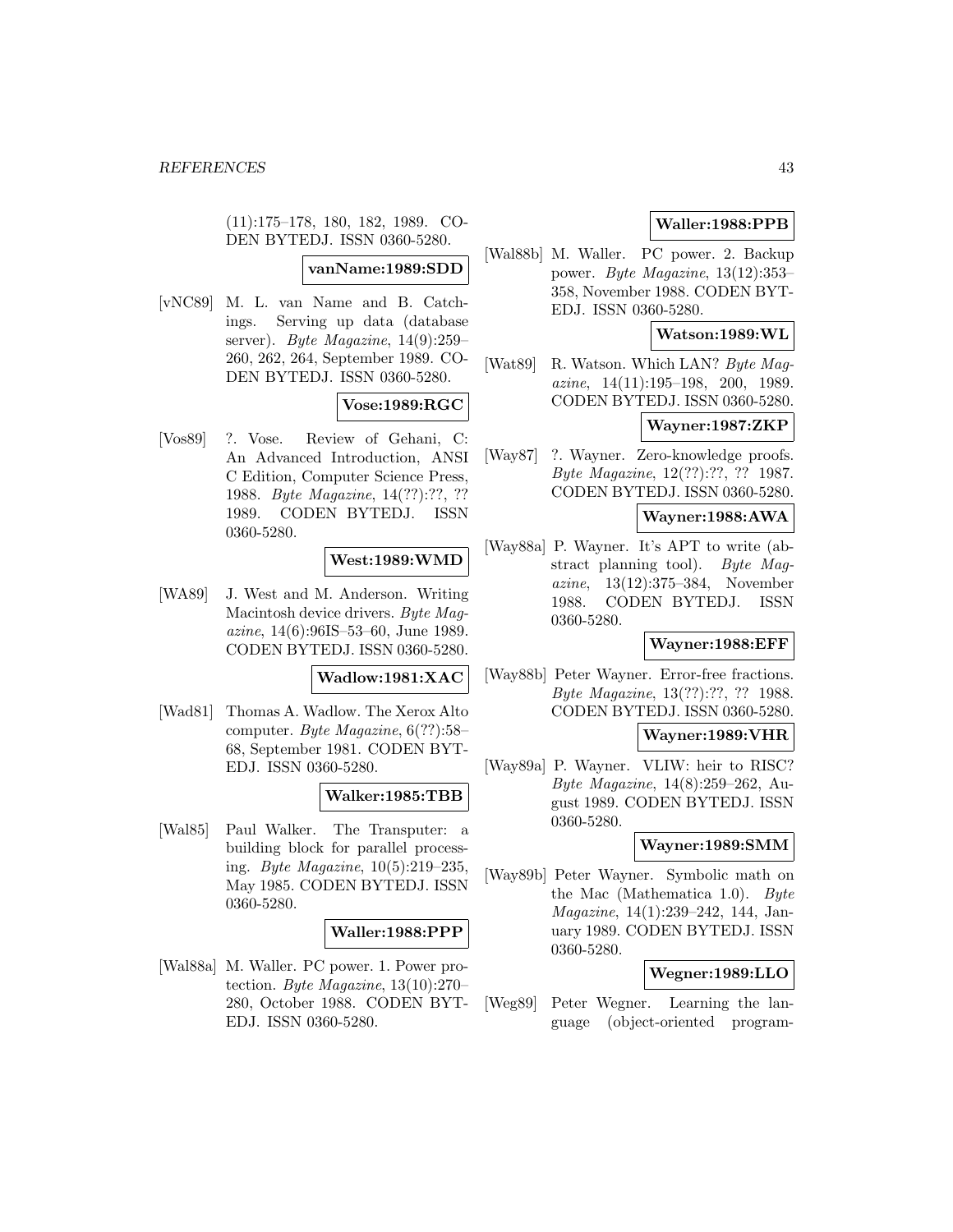ming languages). Byte Magazine, 14(3):245–250, 252–253, 270–271, March 1989. CODEN BYTEDJ. ISSN 0360-5280.

**Weiner:1984:LRK**

[Wei84] J. L. Weiner. The logical record keeper: PROLOG on the IBM. Byte Magazine, 9(9):125–31, September 1984. CODEN BYTEDJ. ISSN 0360-5280. QA76.5B98.

## **Wichmann:1987:BRN**

[WH87] Brian A. Wichmann and ?. Hill. Building a random-number generator: A Pascal routine for very-longcycle random-number sequences. Byte Magazine, 12(??):??, ?? 1987. CODEN BYTEDJ. ISSN 0360-5280.

## **Waibel:1989:BBS**

[WH89] A. Waibel and J. Hampshire. Building blocks for speech (neural networks). Byte Magazine, 14(8):235– 238, 240, 242, August 1989. CO-DEN BYTEDJ. ISSN 0360-5280.

## **Whitney:1984:GTP**

[Whi84] C. A. Whitney. Generating and testing pseudorandom numbers. Byte Magazine, 9(11):128–129, November 1984. CODEN BYTEDJ. ISSN 0360-5280.

## **White:1989:BT**

[Whi89] G. White. A bus tour. Byte Magazine, 14(9):296–300, 302, September 1989. CODEN BYTEDJ. ISSN 0360-5280.

## **Williams:1983:LCS**

[Wil83] Geoff Williams. The Lisa computer system. Byte Magazine,  $8(2):33-50$ ,

February 1983. CODEN BYTEDJ. ISSN 0360-5280.

### **Williams:1984:AMC**

[Wil84] Geoff Williams. The Apple Macintosh computer. Byte Magazine, 9 (2):30–54, February 1984. CODEN BYTEDJ. ISSN 0360-5280.

## **Wilton:1985:PEG**

[Wil85] R. Wilton. Programming the Enhanced Graphics Adapter. Byte Magazine, 10(??):209–220, ?? 1985. CODEN BYTEDJ. ISSN 0360-5280.

## **Williams:1988:KYP**

[Wil88a] G. B. Williams. Keep your PC healthy (computer maintenance). Byte Magazine, 13(11):169–174, 1988. CODEN BYTEDJ. ISSN 0360-5280.

## **Wilson:1988:FPS**

[Wil88b] Pete Wilson. Floating-point survival kit. Byte Magazine, 13(3):217, March 1988. CODEN BYTEDJ. ISSN 0360-5280.

### **Wilson:1988:PPC**

[Wil88c] Pete Wilson. Parallel processing comes to PCs (transputer boards for PC AT-compatibles and macintoshes). Byte Magazine, 13(12):213– 218, November 1988. CODEN BYT-EDJ. ISSN 0360-5280.

## **Wilton:1988:VVM**

[Wil88d] R. Wilton. VGA video modes. Byte Magazine, 13(11):187–198, 1988. CODEN BYTEDJ. ISSN 0360-5280.

### **Winston:1985:LR**

[Win85] Patrick H. Winston. The LISP revolution. Byte Magazine, 10(4):209–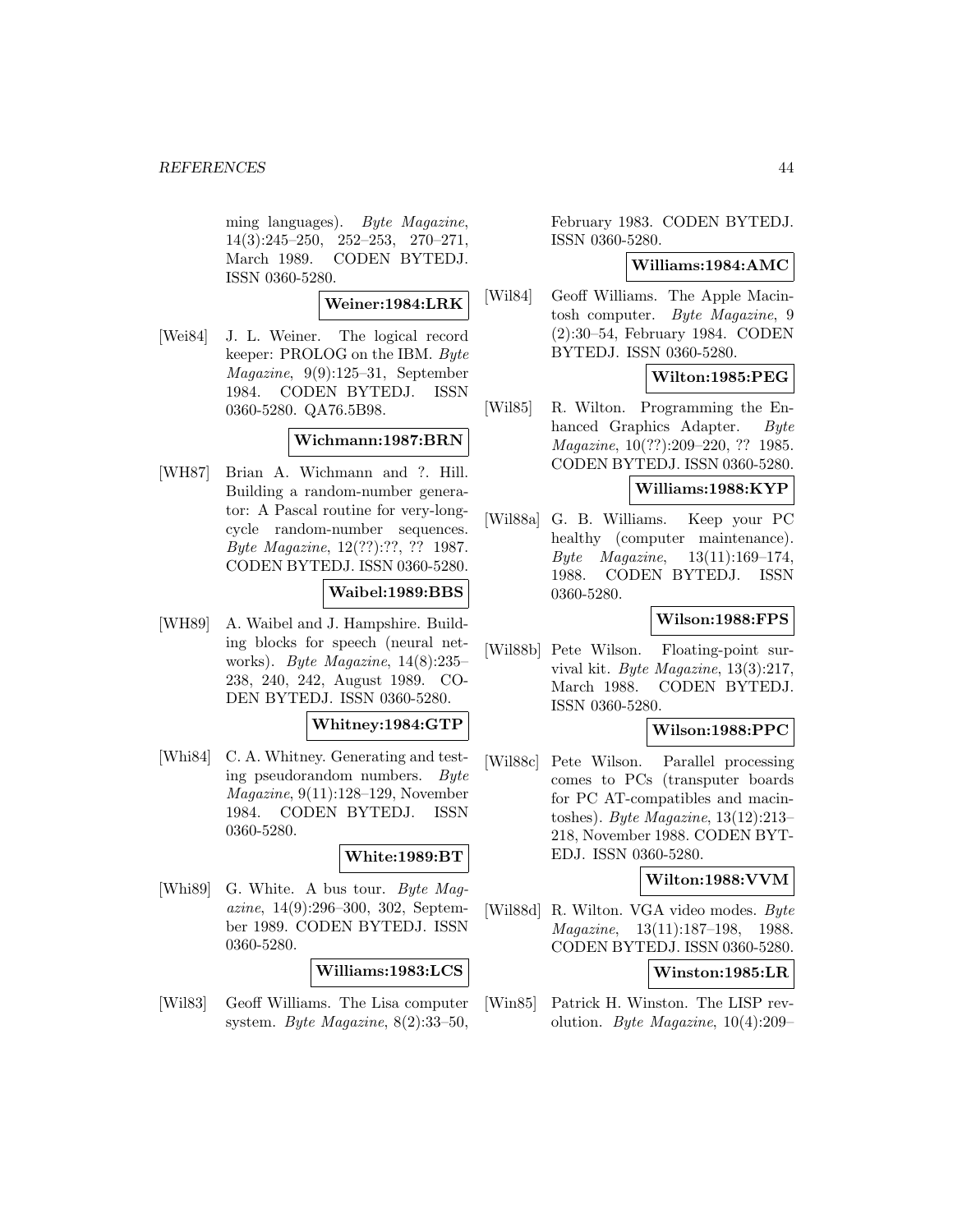222, April 1985. CODEN BYTEDJ. ISSN 0360-5280.

#### **Winograd:1988:WAG**

[Win88] T. Winograd. Where the action is (groupware). Byte Magazine, 13(13):256A–258, December 1988. CODEN BYTEDJ. ISSN 0360-5280.

#### **Wirth:1984:HGM**

[Wir84] N. Wirth. History and goals of Modula-2. Byte Magazine, 9(??): 145–152, August 1984. CODEN BYTEDJ. ISSN 0360-5280. Modula-2.

## **Wittman:1987:RWPb**

[Wit87a] ?. Wittman. Review of: Snyder-Palmer, In Search of the Most Amazing Thing: Children, Education, and Computers, Addison-Wesley, 1986. Byte Magazine, 12 (??):??, ?? 1987. CODEN BYT-EDJ. ISSN 0360-5280.

### **Wittman:1987:RWPa**

[Wit87b] ?. Wittman. Review of: Wresch, A Practical Guide to Computer Uses in the English/Language Arts Classroom, Prentice-Hall, 1986. Byte Magazine, 12(??):??, ?? 1987. CO-DEN BYTEDJ. ISSN 0360-5280.

## **Wller:1989:MWP**

[Wll89] M. Wller. Making waves (packet radio). Byte Magazine, 14(13):363– 366, December 1989. CODEN BYT-EDJ. ISSN 0360-5280.

## **West:1988:QLA**

[WN88] J. West and D. Newton. A quick look at QuickCapture (frame grabber board and software). Byte

Magazine, 13(13):199–204, December 1988. CODEN BYTEDJ. ISSN 0360-5280.

## **Wong:1985:TL**

[Won85] W. G. Wong. TLC-LISP. Byte Magazine, 10(10):287–292, October 1985. CODEN BYTEDJ. ISSN 0360-5280.

### **Wong:1986:BLW**

[Won86] William G. Wong. BYSO LISP and Waltz LISP. two implementations of LISP for the IBM personal computer and compatibles. Byte Magazine, 11 (??):293–296, July 1986. CODEN BYTEDJ. ISSN 0360-5280.

## **Wong:1987:PSL**

[Won87] William Wong. PC Scheme: A lexical LISP. Byte Magazine, 12 (??):223–226, March 1987. CODEN BYTEDJ. ISSN 0360-5280.

#### **Wood:1988:DEG**

[Woo88a] L. Wood. Data entry goes hightech (dataplex package). Byte Magazine, 13(9):231–234, September 1988. CODEN BYTEDJ. ISSN 0360-5280.

## **Wood:1988:DRA**

[Woo88b] L. Wood. The database redefined (Agenda 1.0). Byte Magazine, 13 (13):223–229, December 1988. CO-DEN BYTEDJ. ISSN 0360-5280.

### **Wood:1988:PPM**

[Woo88c] L. Wood. The promise of project management. Byte Magazine, 13 (12):180–192, November 1988. CO-DEN BYTEDJ. ISSN 0360-5280.